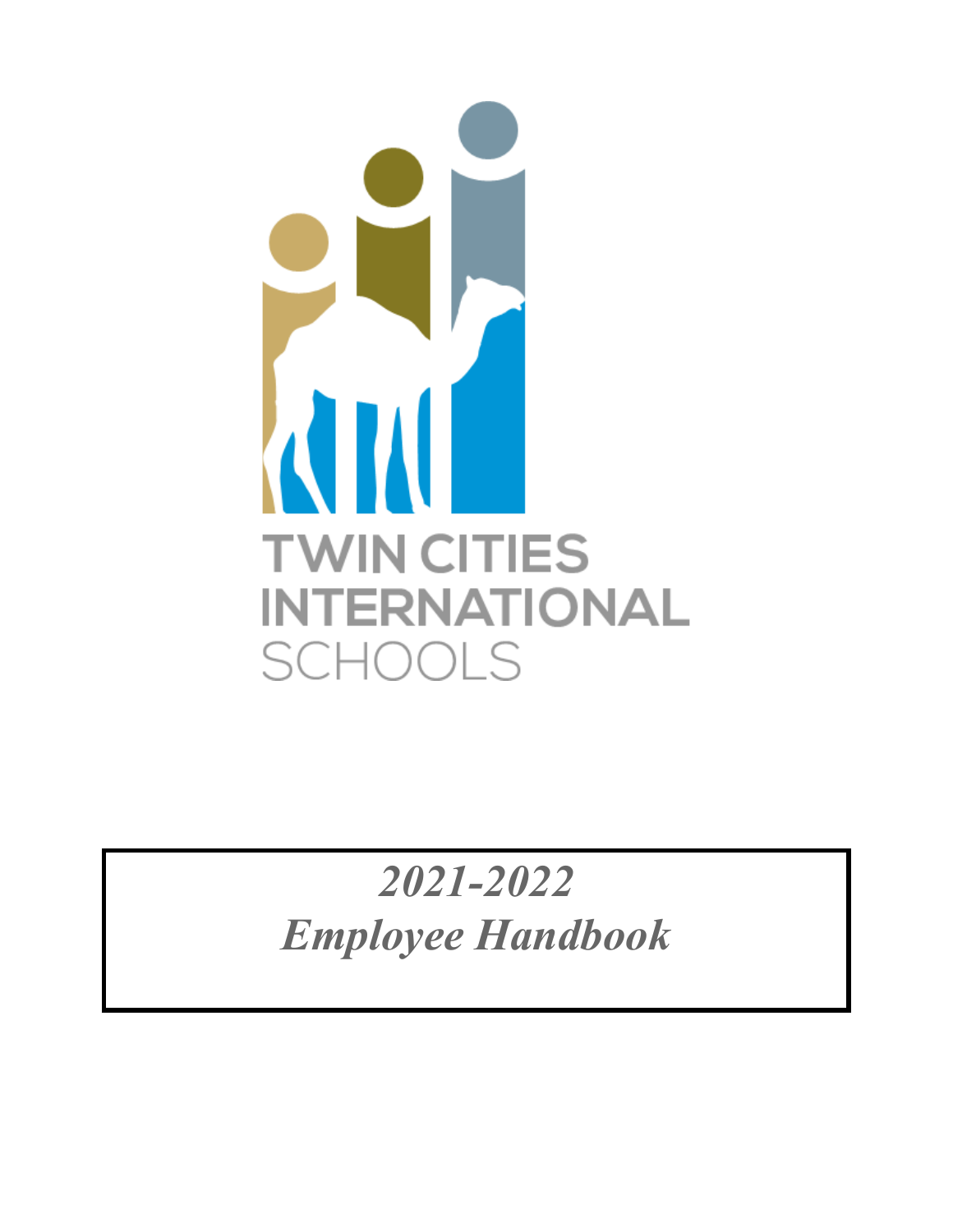## **TABLE OF CONTENTS**

|                |                                                                               | Page |
|----------------|-------------------------------------------------------------------------------|------|
|                | <b>SECTION I: INTRODUCTION</b>                                                |      |
| 1.0            |                                                                               |      |
| 1.1            |                                                                               |      |
| 1.2            |                                                                               |      |
| 1.3            |                                                                               |      |
| 1.4            |                                                                               |      |
|                | <b>SECTION II: EMPLOYMENT POLICIES AND PROCEDURES</b>                         |      |
| 2.0            |                                                                               |      |
| 2.1            |                                                                               |      |
| 2.2            |                                                                               |      |
| 2 <sup>2</sup> | Employment Provisions of the <i>Americans with Dischilities Act</i> $(ADA)$ 8 |      |

| 2.3  |  |
|------|--|
| 2.4  |  |
| 2.5  |  |
| 2.6  |  |
| 2.7  |  |
| 2.8  |  |
| 2.9  |  |
| 2.10 |  |
| 2.11 |  |
| 2.12 |  |
| 2.13 |  |
| 2.14 |  |
| 2.15 |  |
| 2.16 |  |
| 2.17 |  |

### **SECTION III: WAGES AND BENEFITS**

| 3.0   |     |
|-------|-----|
| 3.1   |     |
| 3.2   |     |
| 3.3   |     |
| 3.4   |     |
| 3.5   |     |
| 3.6   |     |
| 37    |     |
| 3.8   |     |
| 39    |     |
| 3.10  |     |
| 3 1 1 |     |
| 3 1 2 |     |
| 3.13  |     |
| 3 14  |     |
| 3.15  |     |
| 3.16  |     |
| 3.17  | .22 |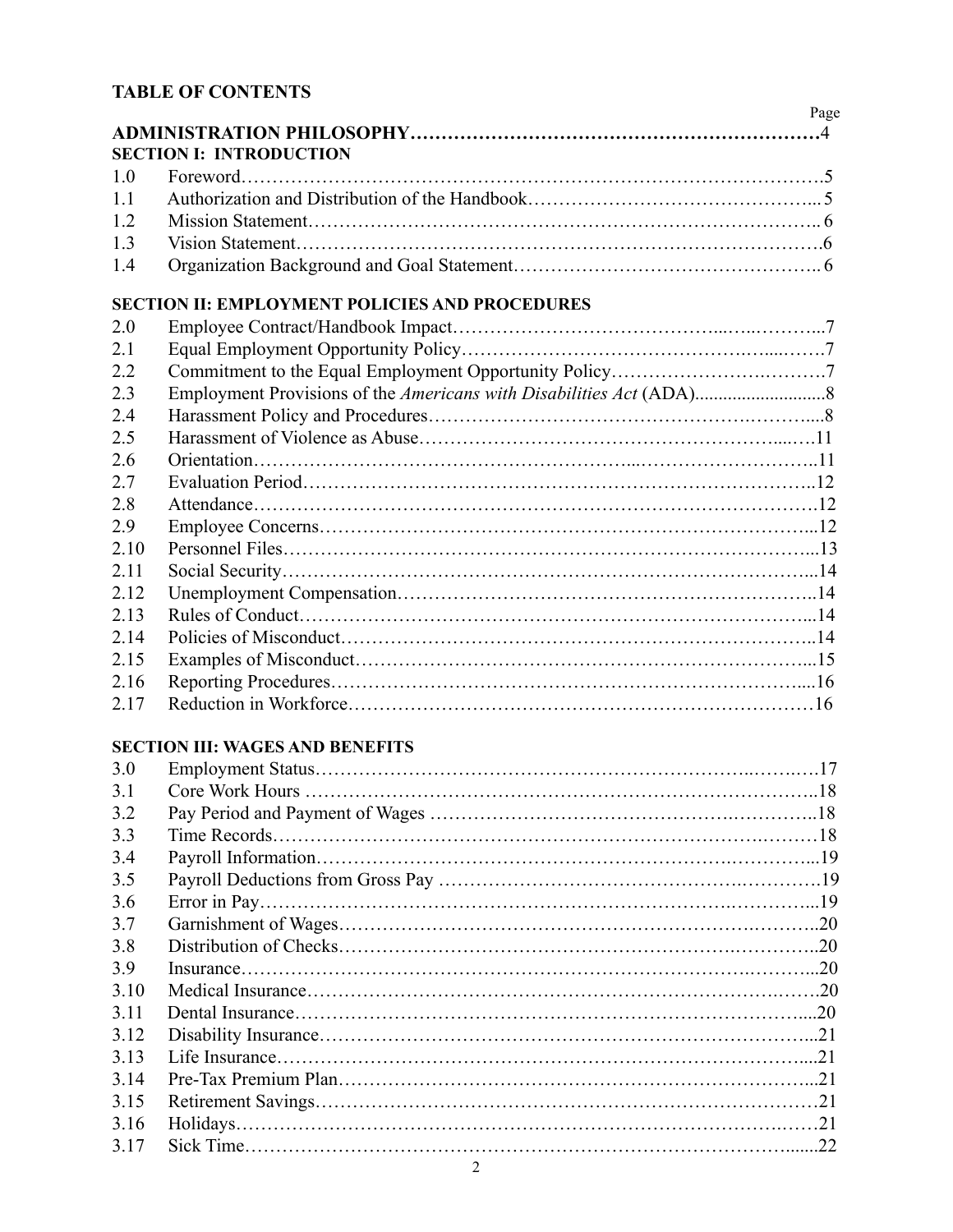| 3.18 |
|------|
|------|

## **SECTION IV: TIME OFF/LEAVES**

| 4.0  | .23 |
|------|-----|
| 4.1  |     |
| 4.2  | -24 |
| 4.3  |     |
| 4.4  |     |
| 4.5  |     |
| 4.6  |     |
| 4.7  |     |
| 4.8  |     |
| 4.9  |     |
| 4.10 |     |
| 4.11 |     |
| 4.12 |     |
| 4.13 |     |
| 4.14 |     |

### **SECTION V: GENERAL RULES AND INFORMATION**

| 5.0  |                                                              | .34 |
|------|--------------------------------------------------------------|-----|
| 5.1  |                                                              |     |
| 5.2  |                                                              |     |
| 5.3  |                                                              |     |
| 5.4  |                                                              |     |
| 5.5  |                                                              |     |
| 5.6  |                                                              |     |
| 5.7  |                                                              |     |
| 5.8  | Personal Belongings.                                         |     |
| 5.9  | Search of Students Lockers, Desks and Personal Possessions39 |     |
| 5.10 |                                                              |     |
| 5.11 |                                                              |     |
| 5.12 |                                                              |     |
| 5.13 |                                                              |     |
| 5.14 |                                                              |     |
| 5.15 |                                                              |     |
| 5.16 |                                                              |     |
| 5.17 |                                                              |     |
| 5.18 | Monitoring.                                                  |     |
| 5.19 |                                                              |     |
| 5.20 |                                                              |     |

## **SECTION VI: SAFETY POLICIES AND PROCEDURES**

| 6.0 |  |
|-----|--|
|     |  |
|     |  |

#### **SECTION VII: EMPLOYEE HIRING PROCEDURE, PAY SCALE/STIPEND RATES** 7.0 Employee Hiring Procedure……………………………………………………………..47

| 1.0 |  |
|-----|--|
|     |  |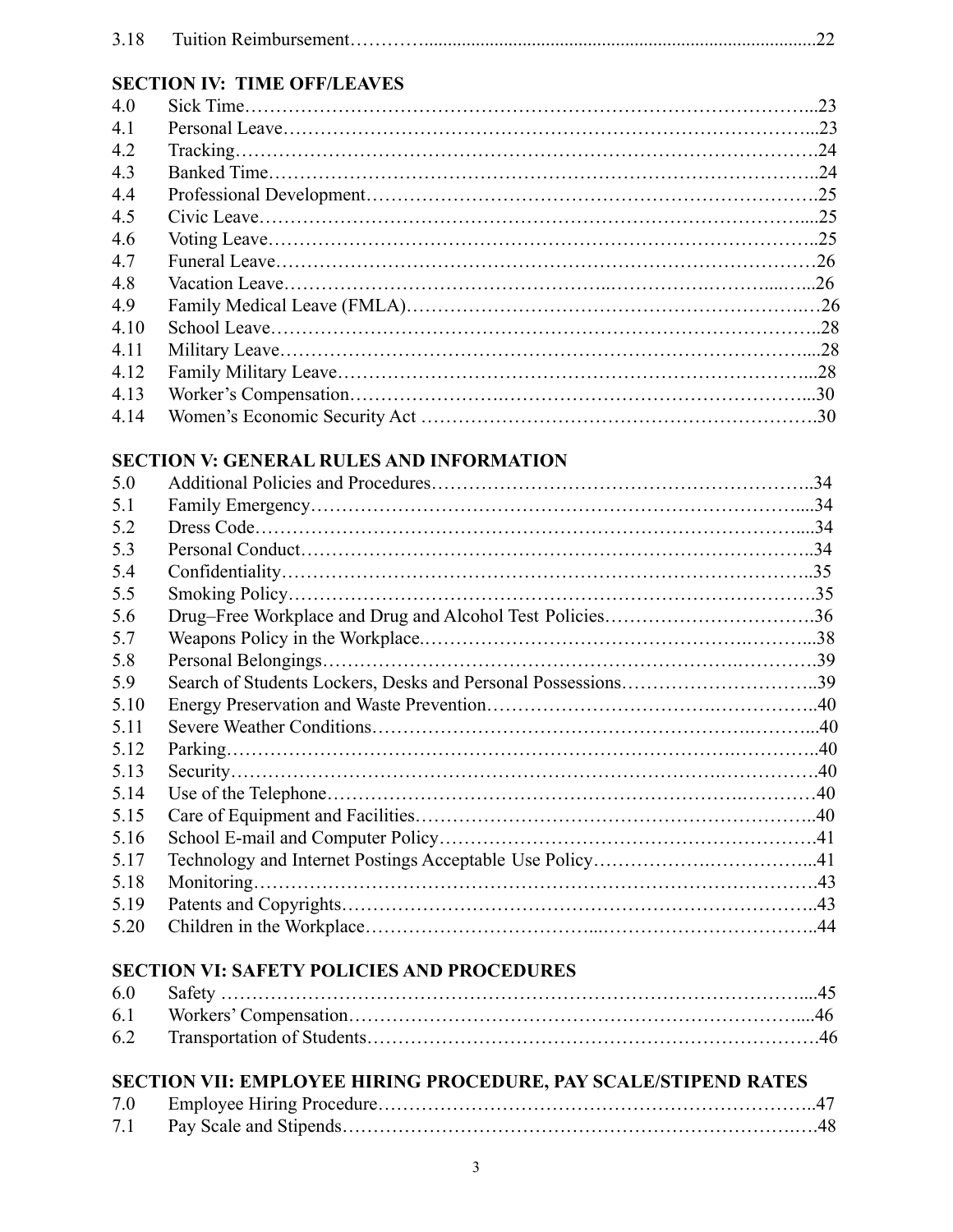#### **ADMINISTRATION PHILOSOPHY**

*Twin Cities International Schools* (referred to as TCIS) pledges that to the best of our abilities and efforts, the following principles will govern our actions with employees and students.

*TCIS* employees and students' welfare is very important to the success of our organization. Every employee is considered a member of our team. The success of our School and the children is built on the recognition of the skills and efforts made by each staff member. It is our policy to work with all members of our team in a fair and friendly manner and to treat each team member with dignity and respect.

The administration of *Twin Cities International Schools* will work continually for the benefit of our staff, students, parent(s) or guardian(s), and our community.

General conditions such as safety, cleanliness, and employee accommodations will be evaluated periodically for possible improvement and will always compare favorably with good industry practice. We will be pleased to meet with any employee to discuss suggested improvements in working conditions.

We will devote our best effort to conducting a well run School system that creates an atmosphere of harmony for the staff, students, parent(s) or guardian(s) and the community and provides positive role models to the children.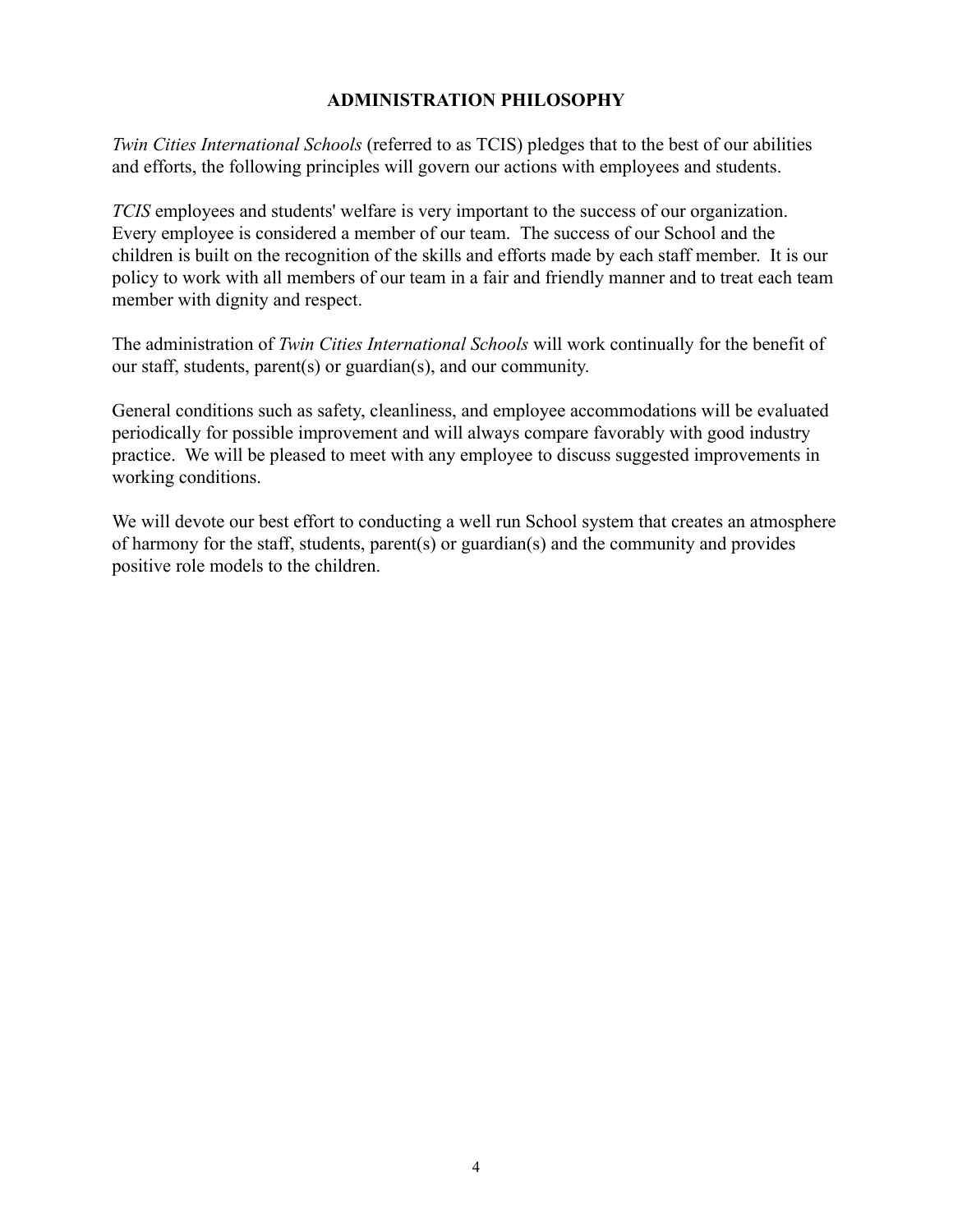## SECTION I **INTRODUCTION**

#### 1.0 **Foreword**

We believe in keeping employees fully informed about *Twin Cities International Schools*, its policies, procedures, practices, and benefits, what employees can expect from the Schools and the obligations assumed as an employee of *Twin Cities International Schools.* This practice is designed to provide fair treatment for employees. All employees are expected to become familiar with the policies, procedures, practices, and benefits of *Twin Cities International Schools.* This handbook is intended to provide employees with this information. The policies and practices described in this handbook reflect a great deal of concern for the people who make it possible for *Twin Cities International Schools* to exist . . . **its employees.**

Nothing contained in this handbook is intended to create a contract (express or implied), or otherwise to create legally enforceable obligations on the part of the Twin *Cities International Schools* or its employees.

Because *Twin Cities International Schools* is a growing, changing organization, administration reserves full discretion to add, modify, or delete provisions of this handbook at any time without advance notice. For this reason, employees should check with the administration to obtain current information regarding the status of any particular policy, procedure, or practice. No individual other than the School Director's and/or Board of Directors of *Twin Cities International Schools* has the authority to enter into an employment agreement or any agreement that modifies the School policy. Any such modification must be in writing and must be signed by the Directors of *Twin Cities International Schools* and approved by the Board*.*

All employment at *Twin Cities International Schools* is *at will.* No one other than the School Directors and Board of Directors of *Twin Cities International Schools* has the authority to alter this policy for a specified period of time, or to make any agreement contrary to this policy. Any alterations and any such agreement must be in writing and must be signed by the Director's and approved by the Board of Directors of *Twin Cities International Schools.*

Descriptions of various fringe benefits (such as group insurance) are only summaries. Should the descriptions in this handbook differ with any formal agreement or document involved, the formal agreement or document shall be considered correct.

#### **The policies and procedures described herein supersedes all prior policies and procedures.**

#### 1.1 **AUTHORIZATION AND DISTRIBUTION OF HANDBOOK**

*Twin Cities International Schools Employee Information Handbook* is available to all personnel in the School. It may not be distributed to companies or non-personnel of *Twin Cities International Schools* without the approval of administration or as required by law.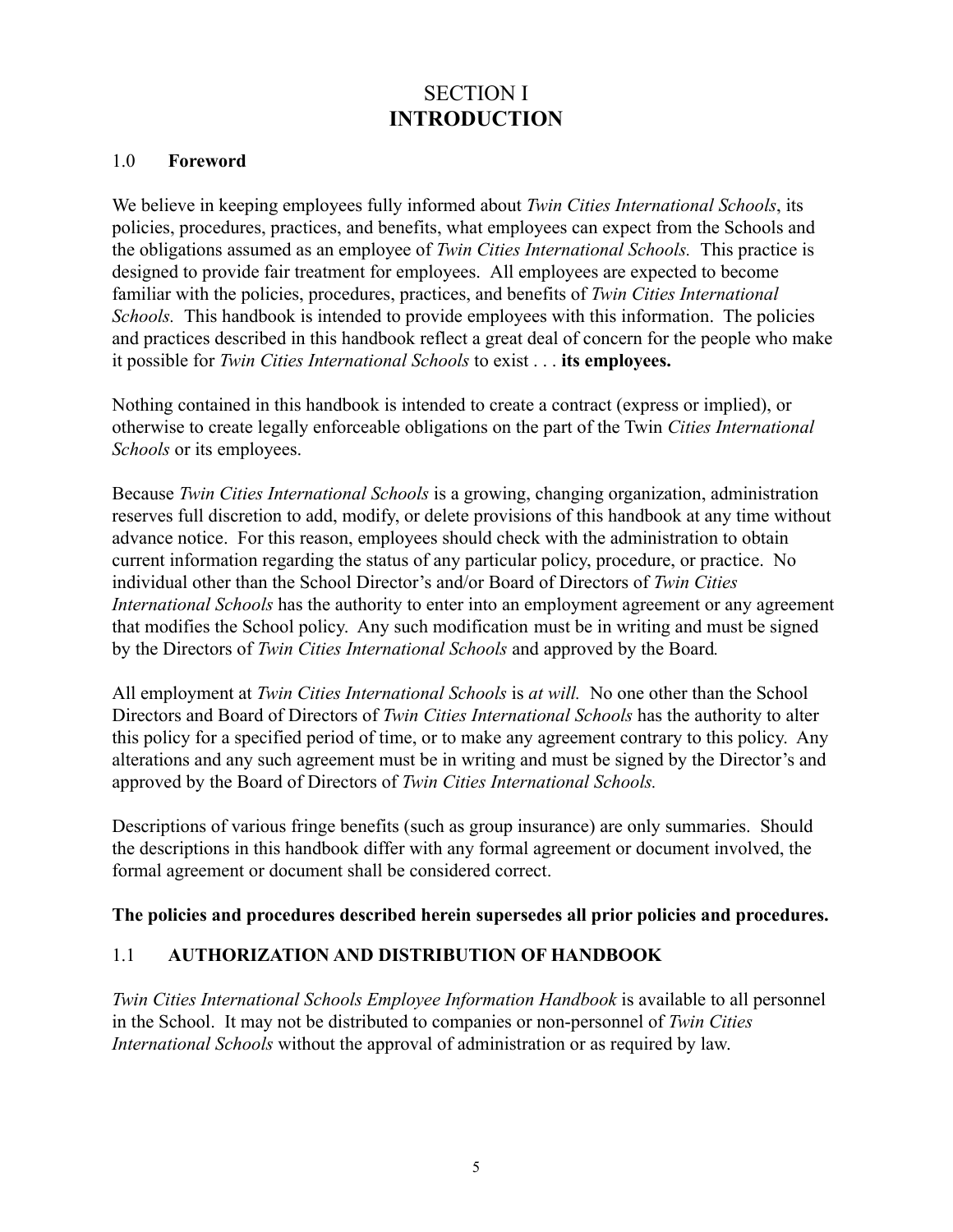## **TWIN CITIES INTERNATIONAL SCHOOLS**

### 1.2 **MISSION STATEMENT**

*Twin Cities International Schools* will prepare all students for future success in both school and life. With a rigorous standards based curriculum that challenges every student, we hold our community to high expectations in the pursuit of excellence. We help our students persevere and overcome obstacles that may get in their way. Through involvement in the community our students develop the character traits needed to become active and engaged citizens who will be ready to meet dynamic global challenges.

### 1.3 **VISION STATEMENT**

*Twin Cities International Schools* (TCIS) recognizes that all children are unique and bring their special qualities with them as students. We welcome and value students from all cultures and embrace the background, skills, knowledge and creativity each brings, while allowing them to retain their unique cultural heritage. TCIS works as a community to provide a safe, supportive, engaging and collaborative learning environment. Working together with students, parents, teachers and staff, TCIS prepares students for a lifelong love of learning and academic success.

### 1.4 **ORGANIZATIONAL BACKGROUND AND GOALS**

*Twin Cities International School*s (TCIS) was established on July 1st, 2018 as a result of *Twin Cities International Elementary School* (TIES) merging with *Minnesota International Middle School* (MIMS) to become one K-8 school district. In 2001, MIMS and TIES were formed in response to the East African community's desire to have smaller class sizes. East Africans, mostly Somali and Oromo, are the fastest growing population in Minnesota – the Twin Cities community alone is estimated at  $60,000 - 70,000$  and this influx shows no sign of abating. Over the last decade, the number of Somali students in the Minneapolis public schools has tripled and large urban School districts throughout the Twin Cities region have struggled to address the needs and challenges of this new community.

MIMS and TIES were opened in the fall of 2001 to provide best-practice ESL instruction (English as a Second Language) in an American School environment. The curriculum of the School relies upon research-based academic programs with nationally proven track records which are all oriented toward enabling students to master the English language and other areas crucial for leading positive, active lives as United States citizens. The learning environment, however, is as important as the materials being taught. Members of the East African community are in each classroom as teaching assistants, acting as tutors, counselors, interpreters, and providing a vital link to the community.

The success of the School is evident in many areas. Both MIMS and TIES have operated at maximum enrollment for over 15 years. The acquisition of a new building site in October 2003 allowed the School to double its student enrollment from the previous year. The School also has an uncharacteristically high attendance rate of 95%, contradicting National statistics for students identified in urban settings MIMS and TIES have already been acclaimed by the educational field as a model for ESL practices, which will continue as *Twin Cities International Schools.*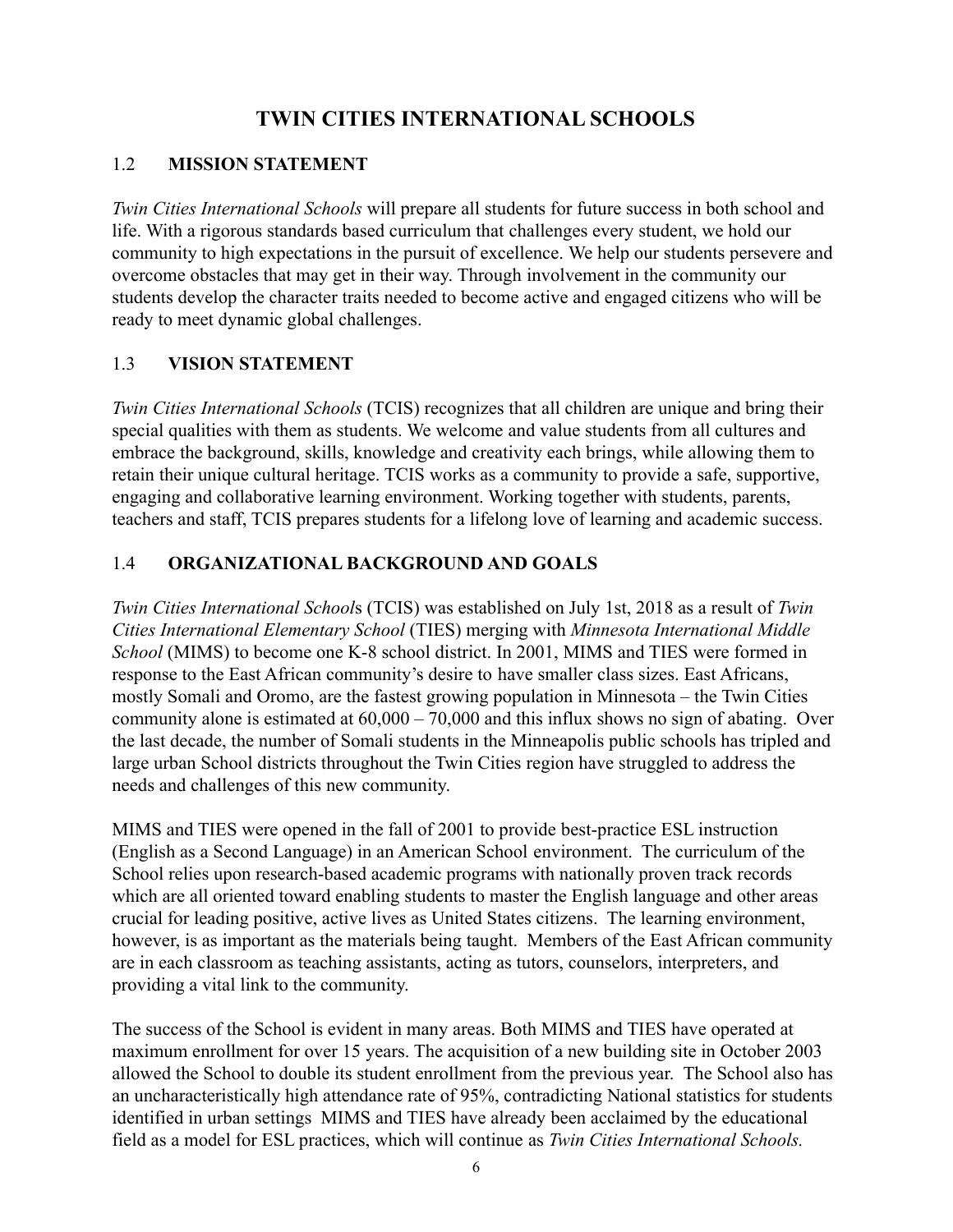These successes are only possible with strong community and parental involvement. The past years have illustrated that such collaboration and involvement have effectively worked to provide the best possible education for East African children in the Twin Cities metropolitan area. TCIS currently has over 1,000 students attending the School.

#### SECTION II **EMPLOYMENT POLICY AND PROCEDURES**

### 2.0 **EMPLOYEE CONTRACT/HANDBOOK IMPACT**

Notwithstanding anything addressed in this handbook, contract specific language may take precedent.

### 2.1 **EQUAL EMPLOYMENT OPPORTUNITY POLICY**

*Twin Cities International Schools* hereby affirms its conviction that all persons are entitled to equal employment opportunities, and for no reason will applicants for employment or employees be discriminated against on the basis of their race, color, creed, religion, age, national origin or ancestry, sex, sexual orientation, disability, veteran status, marital status, status with regard to public assistance, or activities in a local commission. In addition, we hereby declare that the School policy of non-discrimination shall prevail throughout every aspect of the employment relationship, including recruitment, selection, placement, training, compensation, promotion, transfer, layoff, recall, discipline, and termination.

In addition, *Twin Cities International Schools* does not discriminate against any substitute teacher or independent contractor in work assignments for the School.

Further, we will not retaliate against anyone who has opposed employment practices, which may be illegal under the equal opportunity affirmative action laws, because they have testified or participated in any proceeding relating to the unlawful discrimination or harassment.

Any employee who is found to have violated any of these policies will be subject to disciplinary action, up to and including discharge. Employees who believe they have been subjected to discrimination or harassment must contact the Director or Board Chair of *Twin Cities International Schools* directly. The School cannot investigate and take appropriate action against or be responsible for the unlawful conduct unless notified/contacted.

## 2.2 **COMMITMENT TO EQUAL EMPLOYMENT OPPORTUNITY POLICY**

*Twin Cities International Schools* was built upon teamwork and equal opportunity. We will continue to be successful when people are treated fairly and allowed to advance and achieve their full potential. We are proud of the fact that we extend equal employment opportunities to all qualified employees and applicants for employment without regard to race, color, religion, sex, age, national origin, disability or other conditions protected by law. Disabilities requiring accommodation will be reasonably accommodated as required by law.

We work hard at *Twin Cities International Schools* to promote the fulfillment of human potential and equal employment. We will take action to ensure that all qualified protected class individuals are given the opportunity to know of openings, are encouraged to seek promotions, are considered for promotion opportunities and, when qualified, are hired or promoted.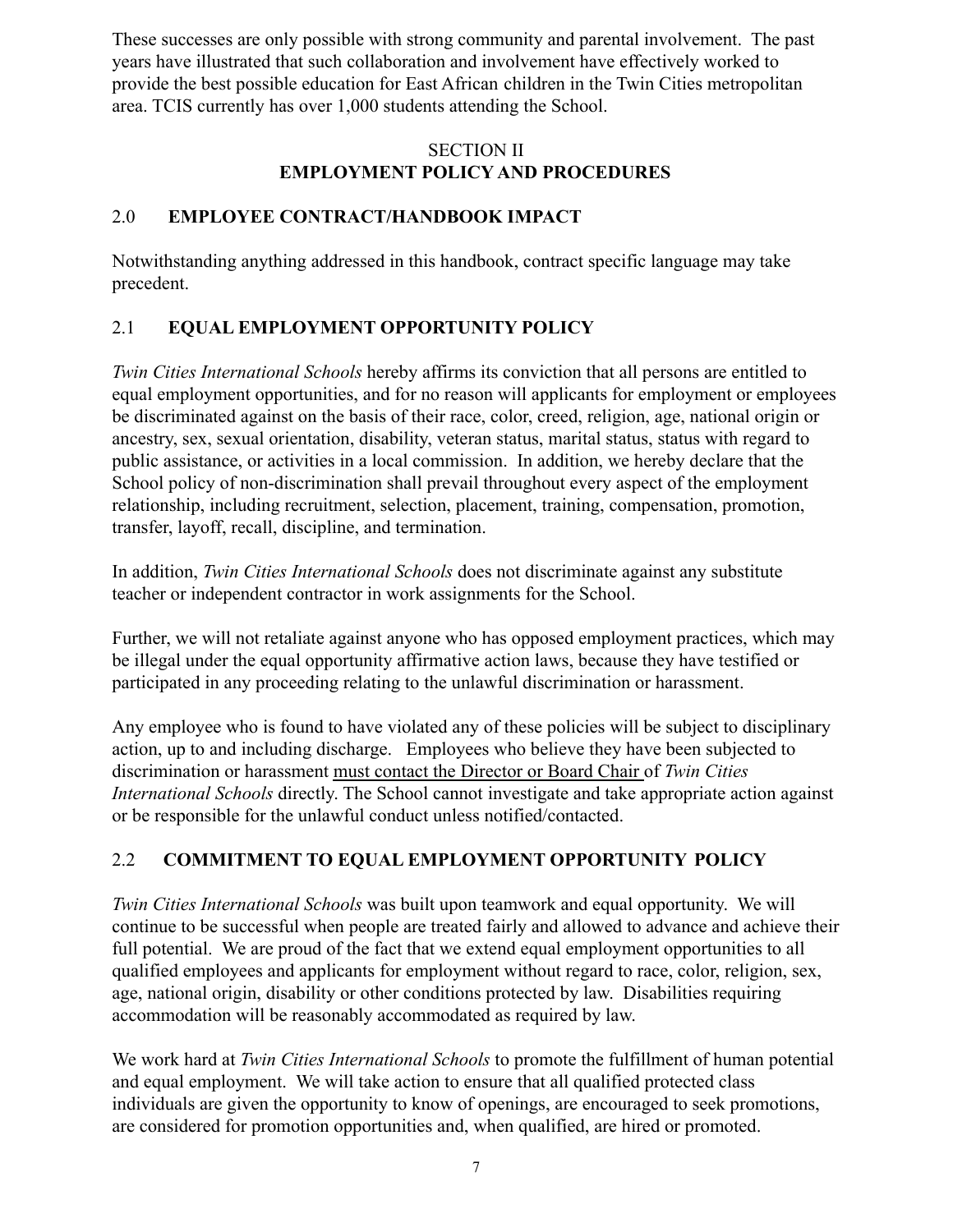All phases of employment including, but not limited to, recruiting, hiring, selection for training, promotion, demotion, discipline, rates of pay or other compensation, transfer, layoff, termination, recall, use of all facilities and participation in all Schools-sponsored activities, will be administered so as to further the principle of equal employment opportunity.

### 2.3 **EMPLOYMENT PROVISIONS OF THE** *AMERICANS WITH DISABILITIES ACT* **(ADA)**

Title I of the *Americans with Disabilities Act* prohibits discrimination in any terms or conditions of employment for qualified individuals with a disability.

The *Americans with Disabilities Act* requires that employment decisions be based on the ability of a person to perform the essential functions of a job and not the person's disability or limitations.

Further, it requires administration to reasonably accommodate individuals with disabilities when necessary.

To comply with the employment provisions of the *Americans with Disabilities Act*, *Twin Cities International Schools* will:

- $\triangleright$  Identify the essential functions of a job,
- $\triangleright$  Determine whether a person with a disability, with or without accommodation, is qualified to perform the duties; and,
- $\triangleright$  Determine whether a reasonable accommodation can be made for a qualified individual.
- $\triangleright$  Employees requiring reasonable accommodations should contact the ADA Coordinator.

## 2.4 **HARASSMENT POLICY AND PROCEDURES**

The policy of *Twin Cities International Schools* is to ensure and maintain a working environment free of all forms of harassment, intimidation, coercion, violence or any form of harassment that creates a hostile work environment. Administration will ensure that all supervisors and other personnel carry out this policy. No applicants, employees, students, administrators, board members, subcontractors, or volunteers will be harassed or intimidated based on race, color, creed, religion, age, national origin, sex, sexual orientation, disability, marital status, status with regard to public assistance, or activities in a local commission. Any individuals who are found to have violated any of these policies will be subject to disciplinary action, up to and including discharge.

Harassment includes, but is not limited to:

**Verbal harassment**, such as making a joke, derogatory comment, epithets, vulgar or profane works and expressions, slurs that refer to a certain ethnic group, race, sex, nationality, age, disability, sexual orientation, religion, or belief, marital status, status with regard to public assistance, or activities in a local commission;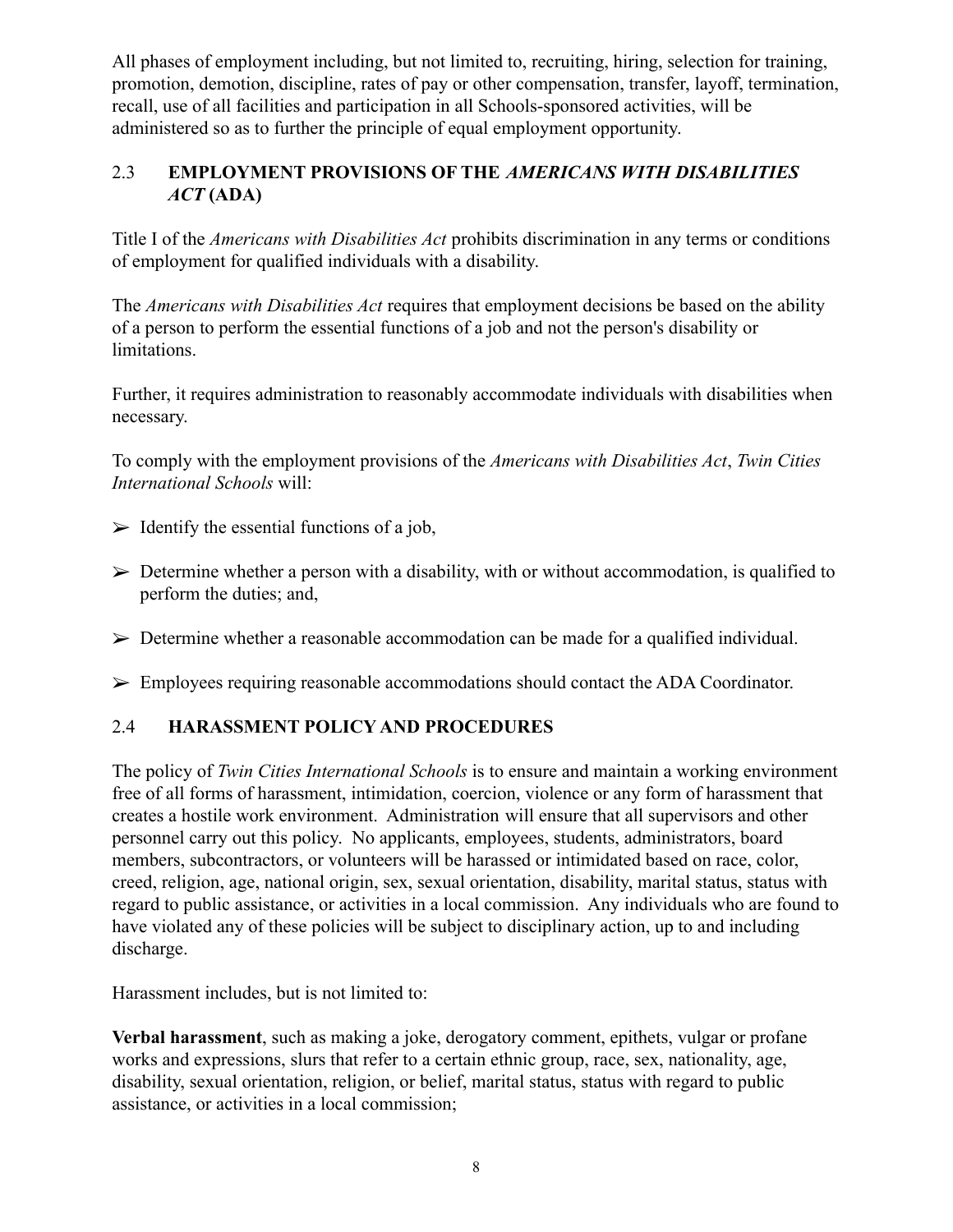**Physical harassment**, such as assault and blocking, threats or acts of violence, intent to inflict bodily harm, impairing or otherwise physically interfering with an individual's normal work or movement;

**Visual forms of harassment**, such as derogatory posters, cartoons, drawings; or

**Sexual harassment**, such as unwelcome sexual advances or requests for sexual favors, verbal, visual, or physical conduct of a sexual nature. These acts may consist of name calling, obscene jokes, sexually suggestive comments or insulting sounds; graphic or verbal comments of a sexual nature about a person's anatomy; or displaying sexually suggestive objects, posters drawings or pictures.

**Cyber harassment refers** to online harassment. Cyber harassment or bullying is the use of email, instant messaging, and derogatory websites to bully or otherwise harass an individual or group through personal attacks. Cyber harassment can be in the form of flames, comments made in chat rooms, sending offensive or cruel e-mail, or even harassing others by posting on blogs or social networking sites.

#### **REPORTING PROCEDURES**

Any person who believes he or she has been the victim or religious, racial, sexual harassment, or violence by a student, parent(s) or guardian(s), employee, Administrator, Board member, subcontractor, or vendor should report the alleged acts immediately to an appropriate School official designated by this policy. The Schools encourage the reporting party or complainant to use the report form available from the Director of the School or available from the School office, but oral reports shall be considered complaints as well. Nothing in this policy shall prevent any person from reporting harassment or violence directly to the School human rights officer or Director's. The School Board has also adopted a Communication Policy to address reporting procedures.

A Director is the person responsible for receiving oral or written reports of religious, racial, sexual harassment or violence at the building level. Any School personnel who receives a report shall inform the Director(s) immediately.

Upon receipt of a report, a Director must notify the School Board chair. A written statement of the alleged facts will be prepared as soon as practicable by the Director. If the report was given verbally, the director shall personally reduce it to a written form within 24 hours. If the complaint involves the Director, the complaint shall be made or filed directly with the School Board chair.

The Board hereby designated the Director as the School human rights officer(s) to receive reports or complaints. If the complaint involves the Director, the complaint shall be filed directly with the Board chair.

The School shall conspicuously post the name of the human rights officer(s), including mailing addresses and telephone numbers.

All complaints of harassment will be investigated promptly and where necessary, corrective action will be taken. Any investigation of such complaints will be treated as confidentially as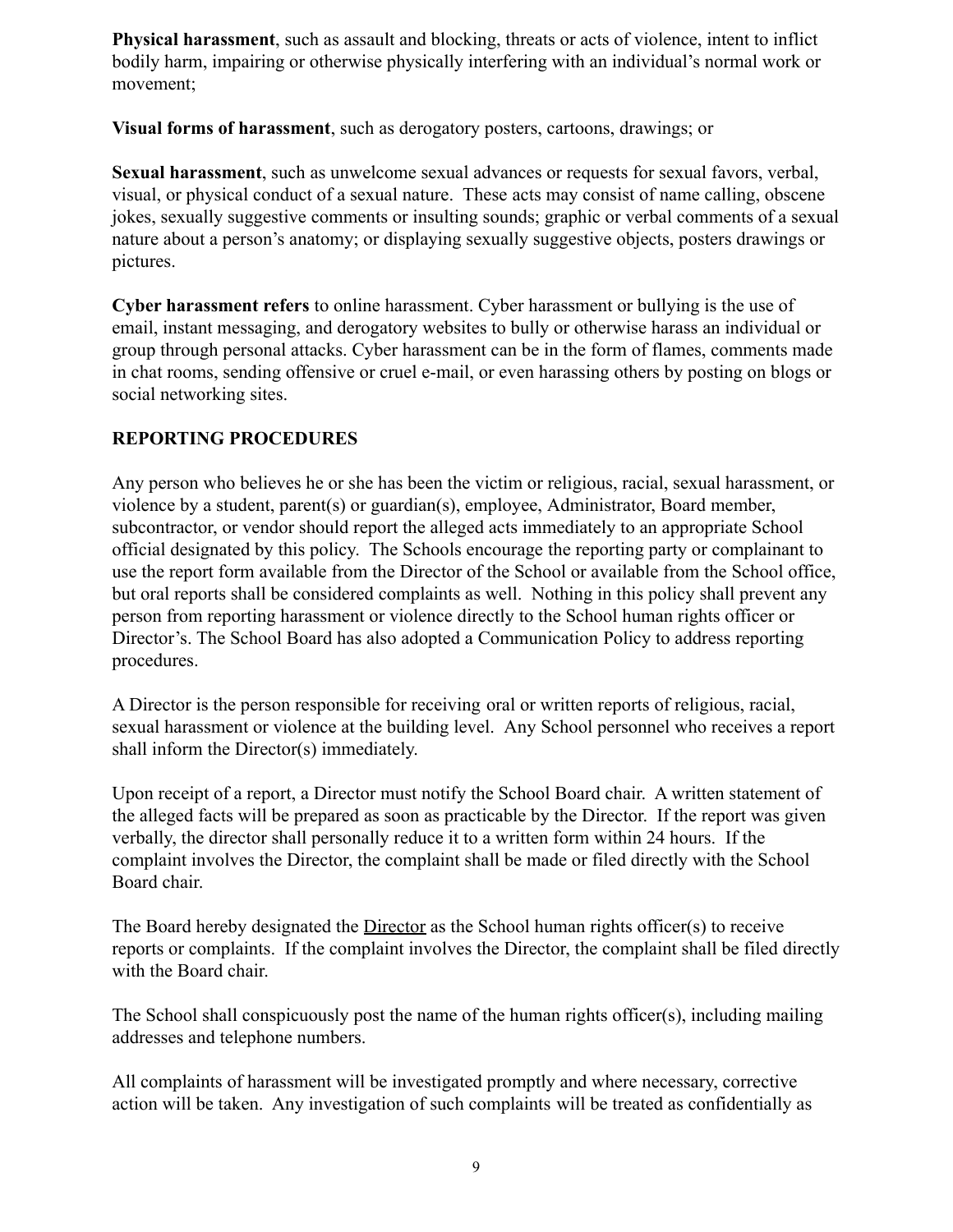possible. No individual will be punished or suffer any adverse action as a result of bringing any good faith harassment complaint to the Schools attention.

Use of formal reporting forms is not mandatory.

Any supervisor, administration, Board member, staff member, parent(s) or guardian(s), student, vendor, or any other person in connection with your employment who is found to have engaged in harassment or retaliation against an employee for exercising rights protected by this policy will be subject to appropriate discipline, up to, and including discharge.

The School will respect the privacy of the complainant, the individual(s) against whom the complaint is filed, and the witnesses as much as possible, consistent with the Schools legal obligations to investigate, to take appropriate action, and to conform to any discovery or disclosure obligations.

The School cannot investigate and take appropriate action unless the appropriate individuals have been directly advised in detail of all incidents believed to be unlawful harassment. Failure to notify the appropriate personnel will delay or preclude any responsibility of *Twin Cities International Schools* to take appropriate action or be responsible for unlawful conduct.

### **INVESTIGATION**

By authority of the School Board, the human rights officer, upon receipt of a report or complaint alleging religious, racial, sexual harassment, violence, or any form of harassment that creates a hostile work environment, shall immediately undertake or authorize an investigation. The investigation may be conducted by School officials or by a third party designated by the School.

The investigation may consist of personal interviews with the complainant, the individual(s) against whom the complaint is filed, and others who may have knowledge of the alleged incident(s) or circumstances giving rise to the complaint. The investigation may also consist of any other methods and documents deemed pertinent by the investigator.

In determining whether alleged conduct constitutes a violation of this policy, the School should consider the surrounding circumstances, the nature of the behavior, past incidents or past or continuing patterns of behavior, the relationships between the parties involved, and the context in which the alleged incident occurred. Whether a particular action or incident constitutes a violation of this policy, and requires a determination based on all of the facts and surrounding circumstances.

The investigation will be completed as soon as practicable. The director shall make a written report to the School Board chair upon completion of the investigation. If the complaint involves the director, the report may be filed directly with the School Board chair. The report shall include a determination of whether the allegations have been substantiated as factual and whether they appear to be violations of this policy.

### **SCHOOLACTION**

Upon receipt of a report, the School will take appropriate action. Such action may include, but is not limited to, warning, suspension, exclusion, expulsion, transfer, remediation, or termination.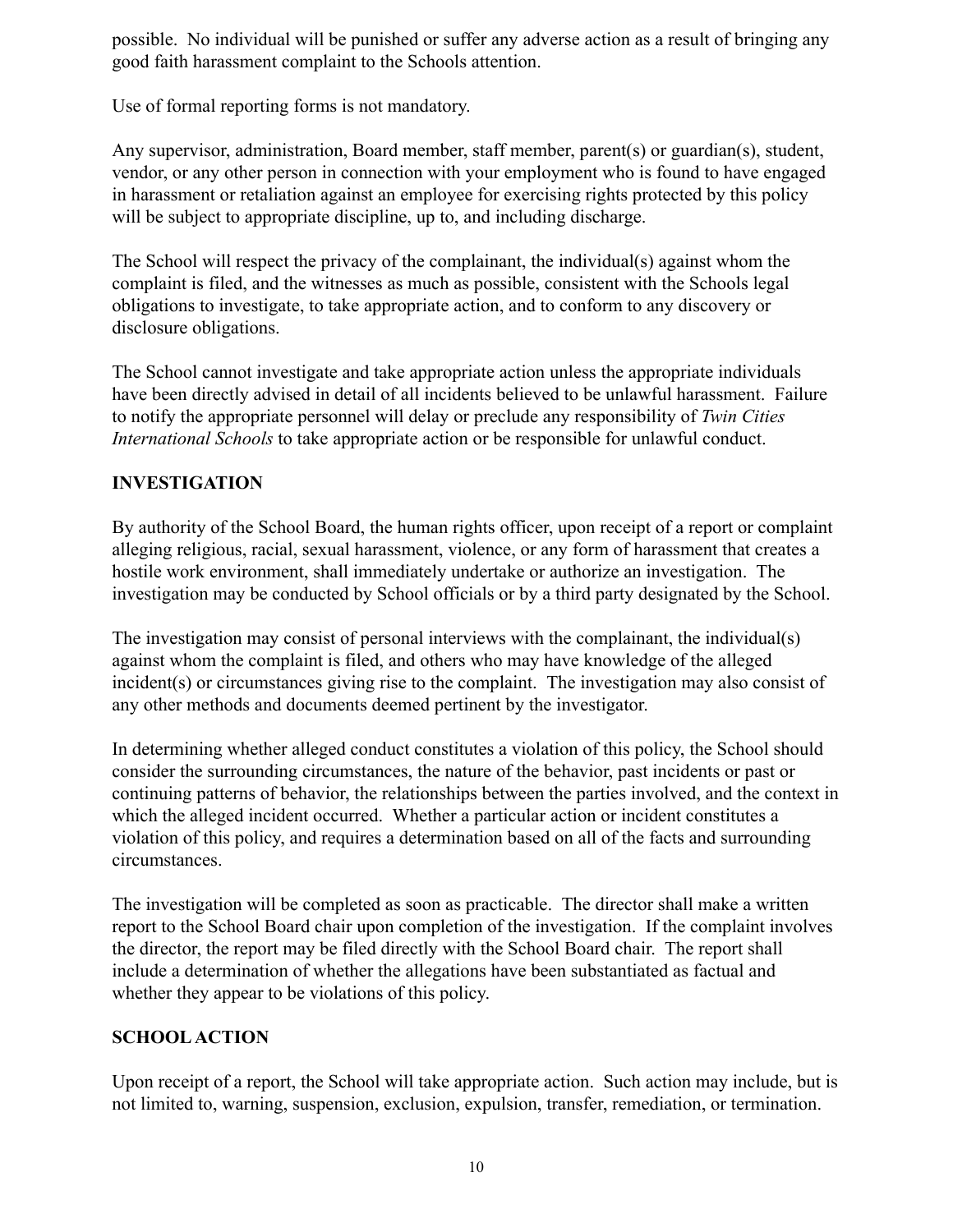School action taken for violation of this policy will be consistent with the requirements of applicable Minnesota and federal law and Board and School policies.

The results of the School investigation of each complaint filed under these procedures will be reported in writing to the complainant by the School in accordance with the Privacy Act of 1974.

### **REPRISAL**

The School will discipline or take appropriate action against any student, parent(s) or guardian(s), staff member, administrator, Board member, subcontractor, vendor, or volunteer who retaliates against any person who makes a good faith report for alleged religious, racial, sexual harassment, acts of violence, or any action(s) that creates a hostile work environment, or any person who testifies, assists or participates in an investigation, or who testifies, assists or participates in a proceeding or hearing relating to such harassment or violence. Retaliation includes, but is not limited to, any form of intimidation, reprisal, or harassment.

### **RIGHT TO ALTERNATIVE COMPLAINT PROCEDURES**

These procedures do not deny the right of any individual to pursue other avenues of recourse which may include filing charges with the Minnesota Department of Human Rights, initiating civil action, or seeking redress under state criminal statutes and/or federal law.

### 2.5 **HARASSMENT OF VIOLENCE AS ABUSE**

Under certain circumstances, alleged harassment or violence may be possible abuse under Minnesota law. If so, the duties of mandatory reporting under Minn. Stat. 626.556 may be applicable.

Nothing in this policy will prohibit the School from taking immediate action to protect the victims of alleged harassment, violence, or abuse.

## 2.6 **ORIENTATION**

Each year when the School term resumes all employees will receive a day of orientation that will provide information such as benefits, job duties, and areas of responsibility, policies and procedures. This is a time to change or adjust personal information, benefits, or to get any of your questions answered. A copy of the *Employee Information Handbook* will be made available to each employee to read and review.

After reviewing the handbook, each employee will be required to sign an Acknowledgement of Receipt and Understanding. The signed/witnessed copy of the *Acknowledgement of Receipt and Understanding* will become part of the employee's personnel file.

The *Employee Information Handbook* is the property of *Twin Cities International Schools* and information contained within cannot be shared without the authorization of the Director(s).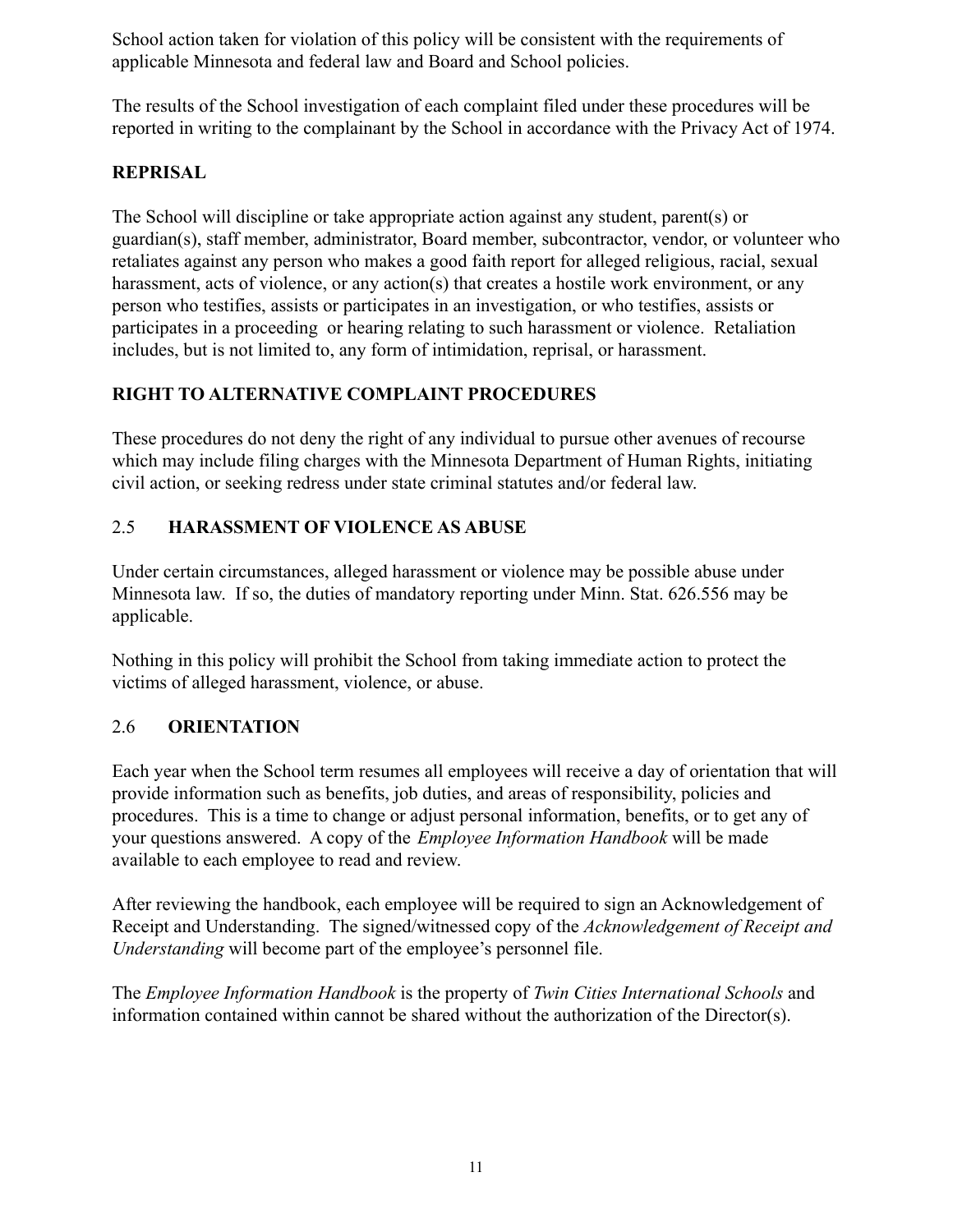### 2.7 **EVALUATION PERIOD**

*Twin Cities International Schools* believes the employee is given an opportunity to evaluate whether their progress and the employment relationship should continue. Evaluations are done according to a scheduled evaluation process in alignment with MN State Statute 122A.40 (Subd. 8) for licensed professionals employed by the school. All non-licensed employee evaluations will be done on an annual or as needed basis**.**

The completion of the evaluation should not be considered a guarantee of full-time employment or an increase of wage. *Twin Cities International Schools* evaluates employees on a continuing basis to review performance standards, rules of conduct, and adherence to the philosophy and beliefs of *Twin Cities International Schools.*

### 2.8 **ATTENDANCE (see sections, 3.17, & IV 4.0-4.12 for more information)**

Regular and on-time attendance is expected for efficient operations at *Twin Cities International Schools.* Excessive absenteeism and tardiness is not only inconvenient but also causes costly problems and affects team morale. While it is recognized that an occasional illness or extenuating personal reasons may cause unavoidable tardiness or absence from work, regular on-time attendance is required for continued employment.

**Employees must contact the designated contact person directly** to report any absence or lateness prior to their starting time so that arrangements can be made to redistribute the work, if necessary.

#### **Unacceptable attendance, tardiness, or unexcused absences are subject to disciplinary action**.

If an employee is absent from work without informing administration, it will be assumed that the employee voluntarily resigned and employment will be considered terminated as of the last day worked by the employee.

### 2.9 **EMPLOYEE CONCERNS**

*Twin Cities International Schools* believes in open communication. If an employee has a suggestion or concern, the administration wants to know about it. In most cases, an employee will get satisfaction by discussing the matter with the Director. However, the School recognizes that not all complaints will be satisfactorily resolved between an employee and the Director. See board approved Communication Policy.

For complaints, which cannot be resolved informally, the following procedure has been established to ensure a fair and impartial review. All complaints will be given prompt and objective consideration in an atmosphere of mutual assistance.

This complaint reporting procedure does not apply directly to complaints of harassment which are more specifically discussed in *Harassment Policies and Procedures*.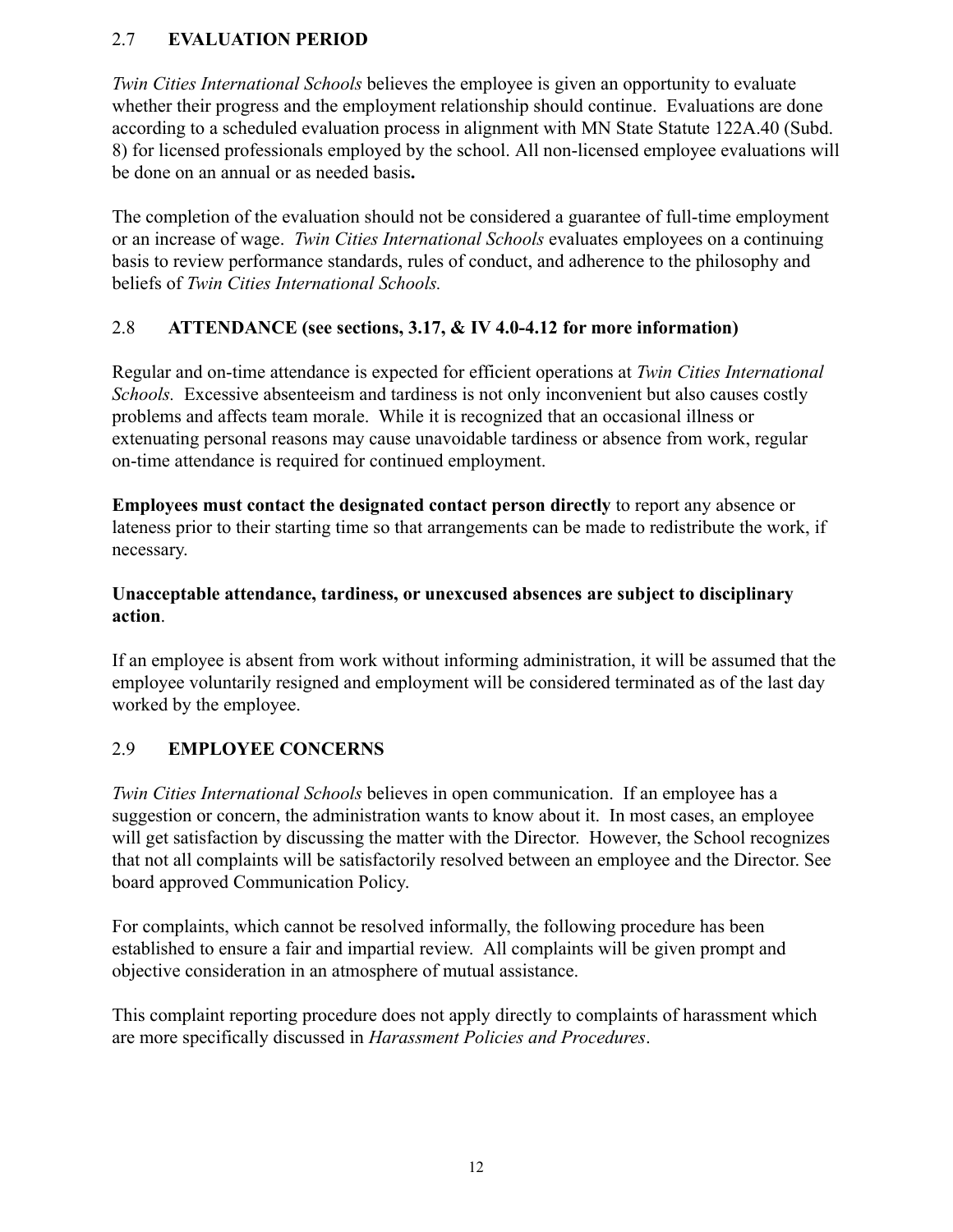#### 2.10 **PERSONNEL FILES**

*Twin Cities International Schools* will maintain a file on each employee. An employee's personnel file begins with his/her completed employment application form. From time to time, various information will be added to this personnel file regarding an individual's employment status with the School. Personnel files are the property of *Twin Cities International Schools* and will be treated the same as any other confidential School information.

The following provisions apply with respect to the Schools standards for establishing, maintaining and handling employee personnel files:

- $\triangleright$  All official records concerning an employee will be kept up-to-date, insofar as possible, and all employees shall promptly report all pertinent personal information and data changes to administration.
- $\triangleright$  Employees will be permitted to review their personnel files and annually request a free copy in writing, (if desired) as permitted by applicable laws.
- $\triangleright$  The personnel file of an employee terminating employment will be maintained in accordance with applicable state and federal laws.

Employee personnel files may include the following:

- **•** Offers of employment
- Teacher contracts
- Job Description
- **•** Performance appraisal reports
- **•** Disciplinary action notices
- Special commendation information
- Educational achievement records
- Status changes affecting employee's work and salary history
- Payroll information
- **Transcripts/Licenses**
- Benefit information
- Other relevant documents as determined by the HR Department & School **Director**

Employees may request to review their personnel file provided the following provisions apply:

- $\triangleright$  If an employee makes a request to review their personnel file, the Director and/or HR Generalist will have the responsibility of coordinating that review within 10 business days of the formal request being received.
- $\triangleright$  The Director and/or HR Generalist must be present while the employee reviews his/her personnel file.
- $\triangleright$  The employee may take notes, but may not remove, deface, or otherwise make notations on the documents in his/her personnel file.
- $\triangleright$  Upon a written request from the employee, the School will provide a copy of any item(s)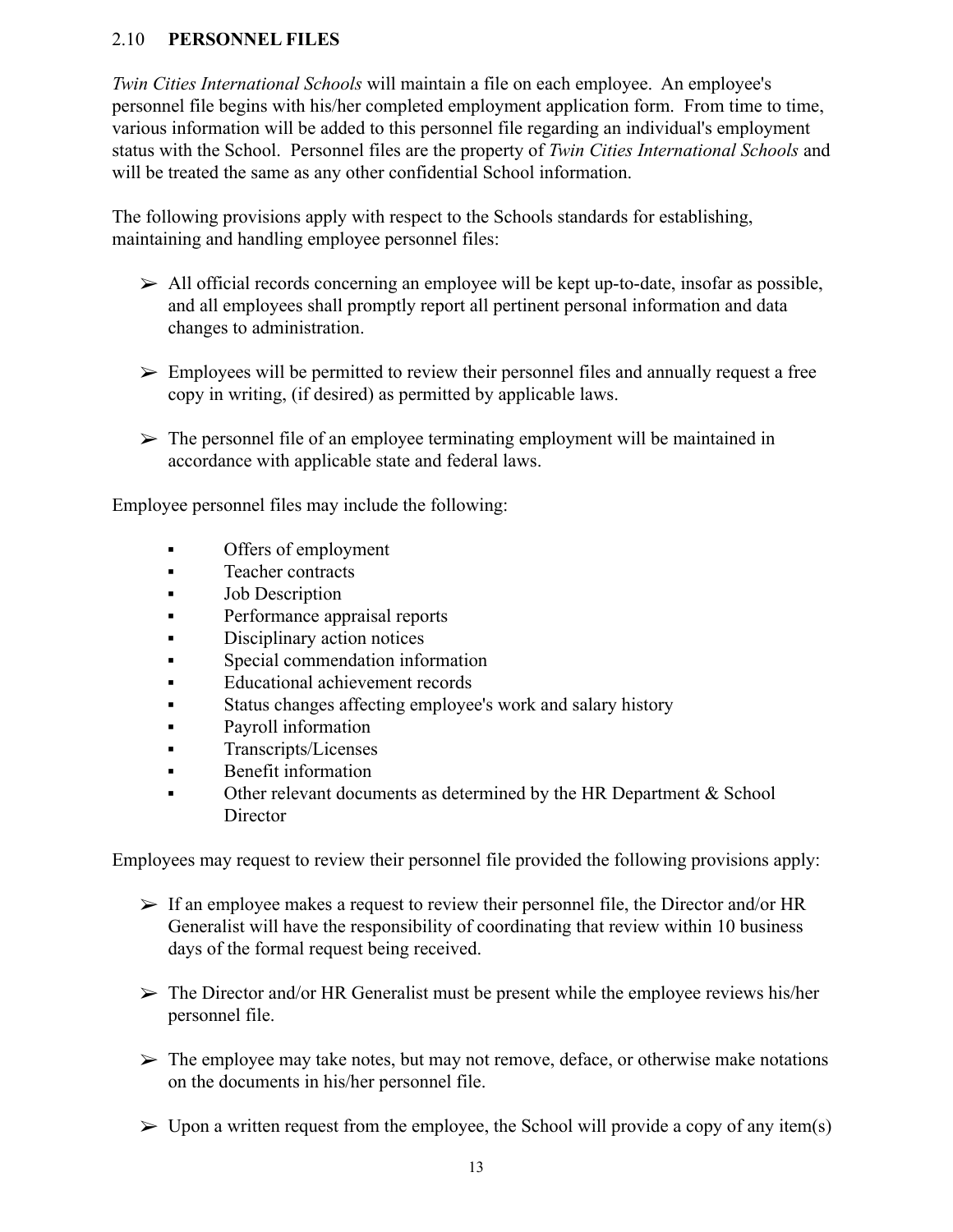in the employee's personnel file.

All information in employee personnel files is considered confidential. This information will only be available to the employee, senior administration personnel, supervisors or supervisors who are responsible for the employee and appropriate professional advisors, or consultants to the Schools on a "need to know basis".

## 2.11 **SOCIAL SECURITY**

The cost of Social Security is shared between employees and the School. For every dollar an employee puts into Social Security, *Twin Cities International Schools* matches that dollar.

Social Security provides benefits for employees and their families as specified by law in the event of retirement, hospitalization after age 65 (Medicare), total and permanent disability before age 65, and death. Contact the local Social Security Office for details.

## 2.12 **UNEMPLOYMENT COMPENSATION**

Unemployment compensation is another form of insurance, which is paid for entirely by *Twin Cities International Schools.* Unemployment compensation helps employees meet a loss of income resulting from unemployment beyond their control by paying certain benefits while they are out of work. This form of protection is in addition to group insurance, Social Security, and Workers' Compensation.

## 2.13 **RULES OF CONDUCT**

It is the policy of *Twin Cities International Schools* to expect all employees to abide by certain work rules and display professional conduct at all times. The regulations governing employee conduct and responsibilities have been established in the best interest of the School, its employees, students, and community. In addition, all staff are expected to follow the MN Code of Ethics for Teachers.

Accordingly, a violation of these regulations constitutes misconduct on the part of the employee and appropriate disciplinary action will be initiated. **These rules are guidelines only and are not all-inclusive.** Disciplinary action may include, but is not limited to, verbal reprimand, written notice, and suspension from work with or without pay, and immediate termination of employment. Administration reserves the right to terminate or discipline any employee of *Twin Cities International Schools* it considers necessary and is based on individual circumstances.

## 2.14 **POLICIES ON MISCONDUCT**

All organizations face the risks that come from misconduct. As with all business exposures, we must be prepared to manage these risks and their potential impact in a professional manner.

Our goal is to establish and maintain an environment of fairness, ethics, and honesty for our staff, students, vendors, and the community. To maintain such an environment requires the active assistance of every staff member every day.

Our Schools are committed to the deterrence, detection and correction of misconduct. The discovery, reporting, and documentation of such acts provides a sound foundation for the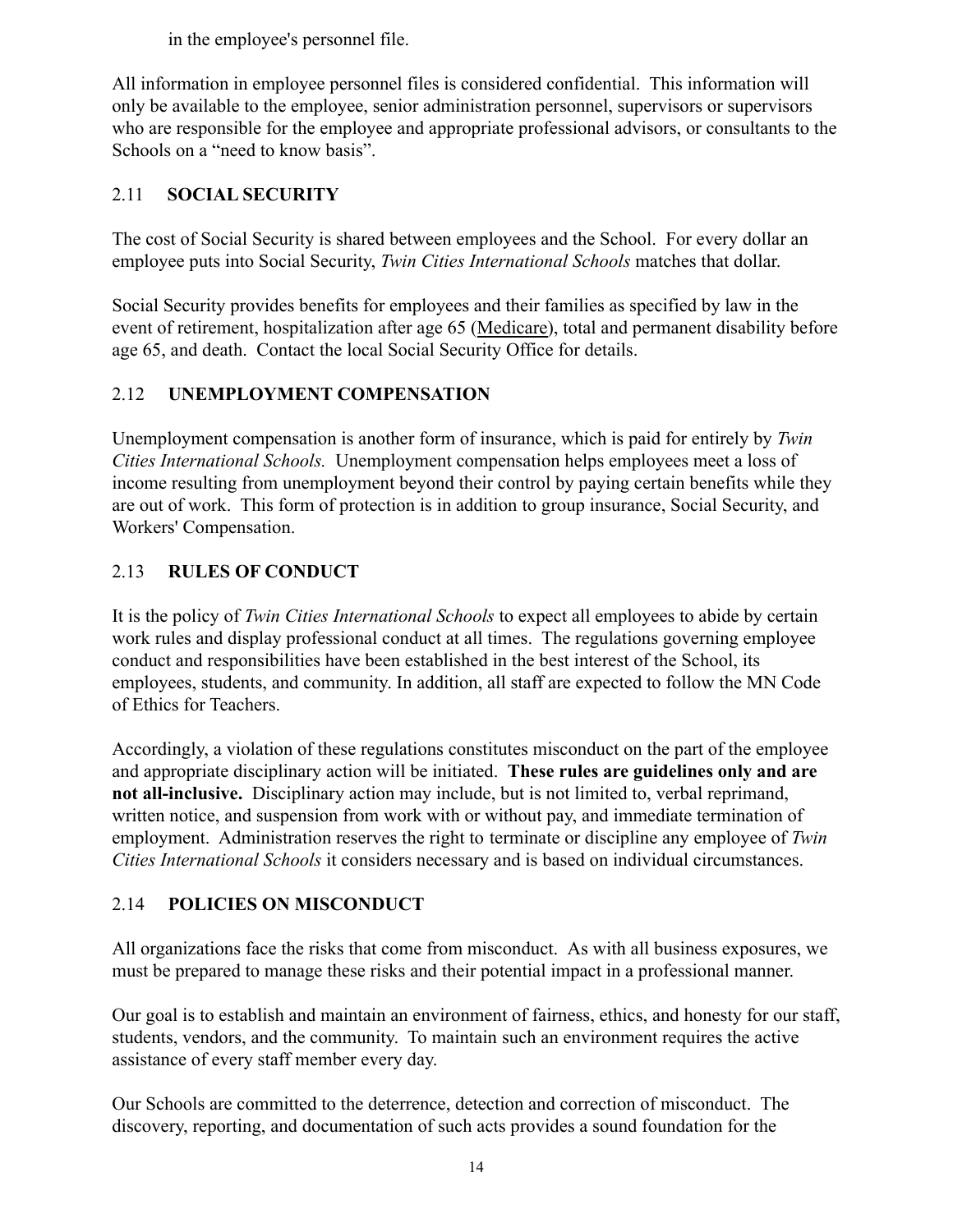protection of innocent parties, the taking of disciplinary action against offenders up to and including dismissal where appropriate, the referral to law enforcement agencies when warranted by the facts, and the recovery of assets.

The purpose of these policies is to communicate to the staff the definitions of misconduct and the specific instructions for investigation and action in case of suspected violations.

### 2.15 **EXAMPLES OF MISCONDUCT**

The following are only examples of misconduct for which an employee may be subject to discipline up to and including termination. These examples do not constitute a complete list of the circumstances for which discipline will be warranted.

- ➢ **Absenteeism that exceeds accrued sick time (10 days per school term) with the exception of any leave protected by law.**
- ➢ **Excessive tardiness per school term as deemed by School Administration.**
- $\triangleright$  Falsification of any records or reports i.e., absence from work, claim pertaining to injuries occurring on Schools premises, claims for any benefits provided by the Schools, communications or records including personnel and production records. Forgery or alteration of documents.
- ➢ Violation of the School's "Technology and Internet Acceptable Use Policy."
- $\triangleright$  Fraud and other unlawful acts.
- $\triangleright$  Restricting output, or persuading others to do so, or promoting, encouraging, agitating, engaging in or supporting suspension of work, slowdowns or any other interruptions of production.
- $\triangleright$  Sabotage or subversive activity of any kind.
- $\triangleright$  Misuse or removal from the premises, without authorization, of any of the Schools property or possession of any property removed from the Schools premises without proper authorization.
- $\triangleright$  Being under the influence of, having in possession, transporting, selling, or promoting alcohol, any intoxicant, any narcotic, any barbiturate, any amphetamine, any hallucinogen, or any other stimulating or depressing drug during the course of the workday or on Schools premises at any time.
- $\triangleright$  Fighting or other unacceptable conduct while on the Schools premise. Violence, threats of violence, or attempts at physical violence while on the job.
- ➢ *TWIN CITIES INTERNATIONAL SCHOOLS BANS* weapons from its premises. (Refer to Weapons Policy)
- $\triangleright$  Willful abuse or deliberate destruction of School property, tools or equipment, or of any property on the School premises.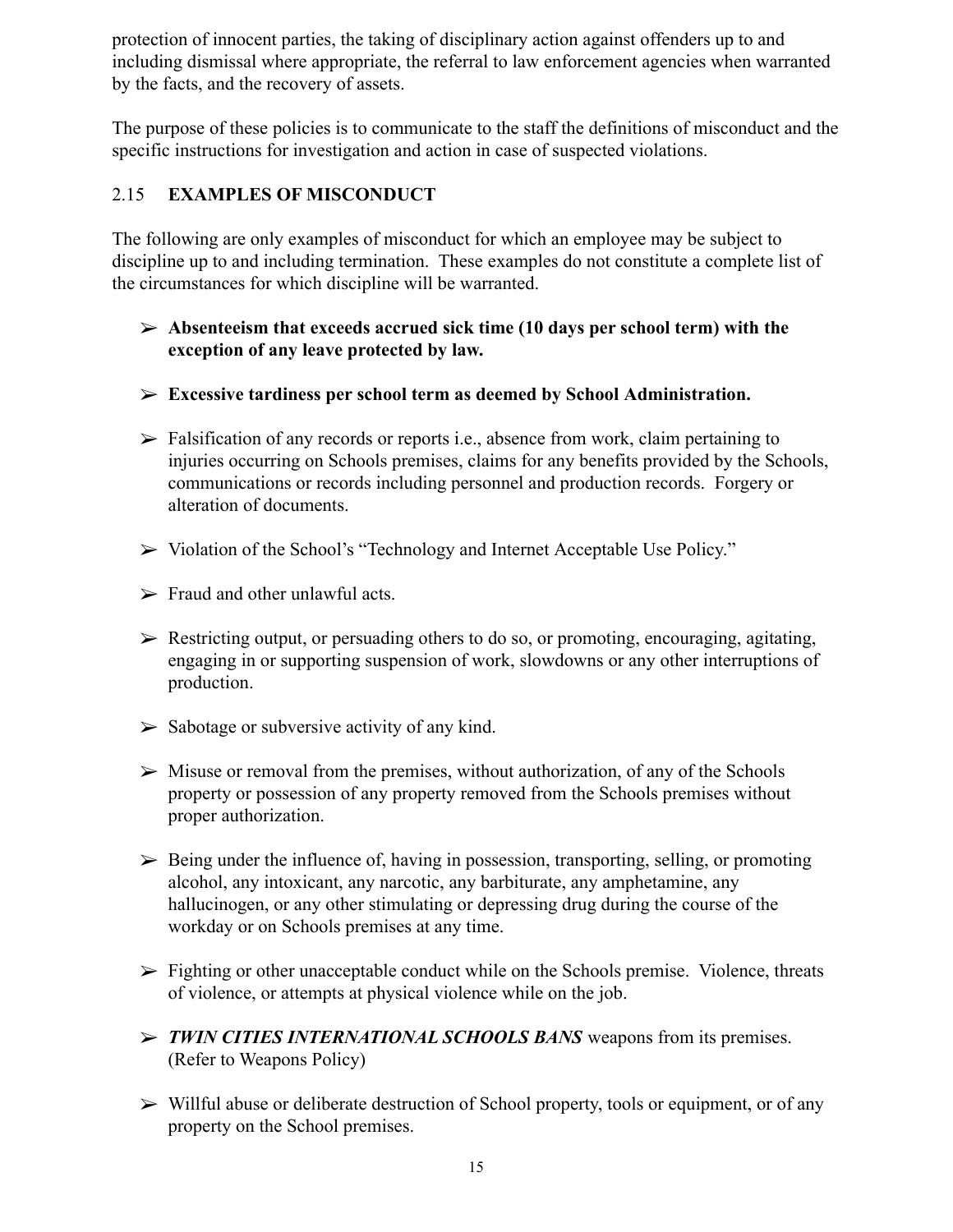- $\triangleright$  Gross insubordination: Defined as "a willful and deliberate refusal to follow reasonable orders given by the Director or member of the administration."
- ➢ Violation of the School's *Equal Employment Opportunity Policy* or *Policy on Harassment*.
- $\triangleright$  Sleeping on the School's time.
- $\triangleright$  Gaining unauthorized access to the School's records and files.
- $\triangleright$  Failure to immediately report to administration any work related injury or accident.
- $\triangleright$  Refusal to perform duties in the job description or continuous performance of substandard work both in quality and quantity after having been instructed in proper procedure and technique.
- $\triangleright$  Idle gossip or dissemination of confidential information within the Schools without a business needs to know, such as personal, business, or financial information.
- $\triangleright$  Engaging in horseplay, practical jokes, gambling, selling merchandise, solicitation, or general loitering while on the School property.
- $\triangleright$  Using profane language on School property, which in administration's opinion, is offensive to visitors, students, and other staff members.
- $\triangleright$  Planning, directing, encouraging, or aiding any students to engage in hazing activities.
- $\triangleright$  Failure to follow School policies and procedures or acts which violate the Schools mission or core values.
- $\triangleright$  Open discussion of salary of employees.

The Schools specifically prohibit these and any other illegal activities in the actions of its staff, board members, volunteers and other individuals responsible for carrying out the Schools activities.

#### 2.16 **REPORTING PROCEDURES**

It is the responsibility of every employee, Director, administration, and Board member to immediately report suspected misconduct or dishonesty to the Director of the School. Anonymous reports to the director are acceptable. Any reprisal against any employee or other reporting individual because that individual, in good faith, reported a violation is strictly forbidden.

### 2.17 **REDUCTION OF WORKFORCE**

In the event that a reduction in the Schools workforce becomes necessary once the school year begins, administration will determine the number of employees needed to perform the available work. In determining those employees to be retained, consideration will be given to the quality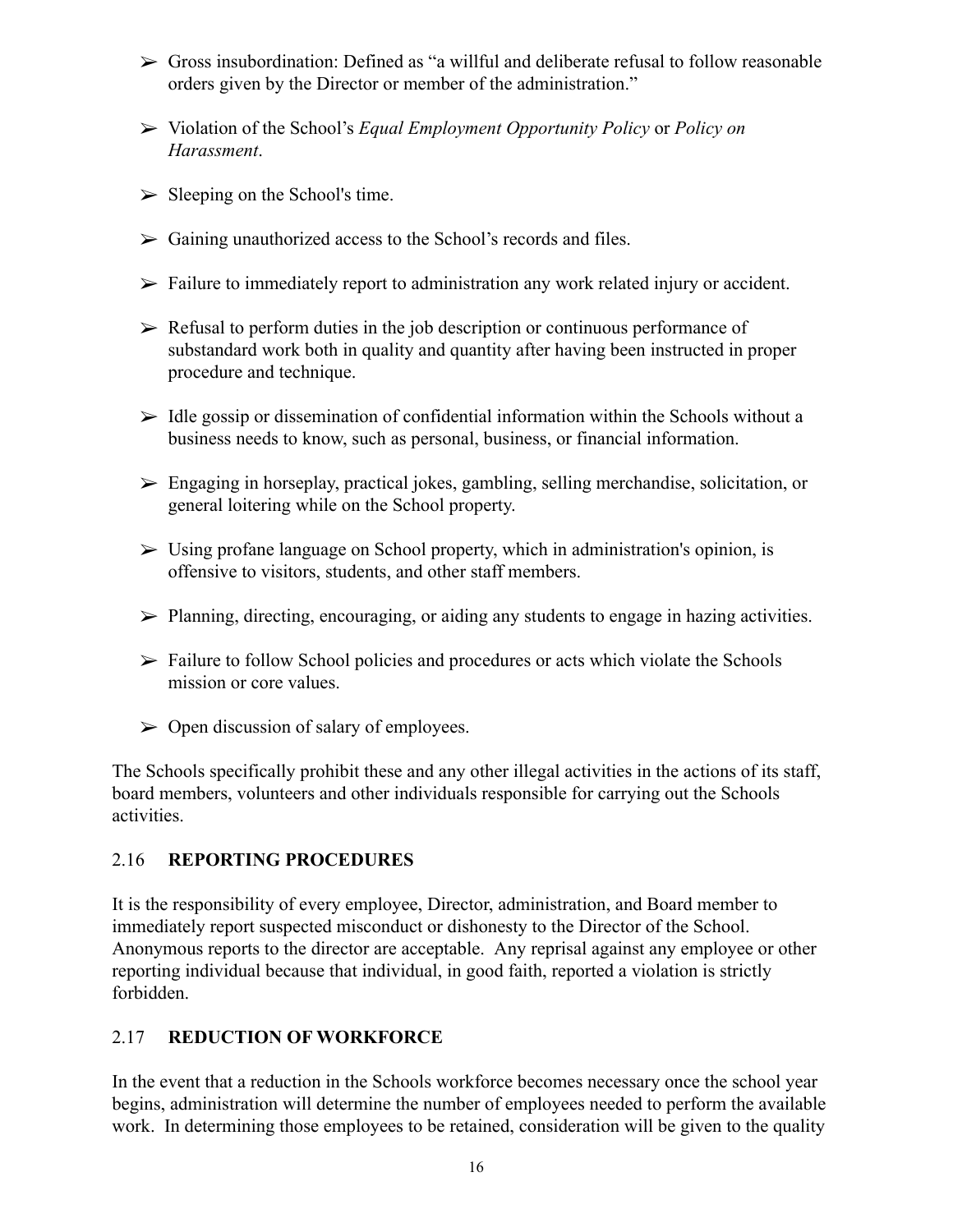of each employee's past performance, the need for the position held by the employee, and with all other factors being equal, the length of service of each employee.

If feasible, but not as a vested right, employees subject to termination will be given a notice prior to the anticipated termination. Upon such termination, all accrued but unused sick time up to five days and any unused banked days will be paid in full at the rate of \$100.00 per day and applicable insurance benefits will be extended under Section 10002 (d) of COBRA.

#### SECTION III **WAGES AND BENEFITS**

### 3.0 **EMPLOYMENT STATUS**

Employment status is divided into the following categories for the purpose of compensation and benefits. Some School policies and benefits may apply differently to employees hired in different categories. The term "eligible employee(s)" refers to full-time employee(s) unless otherwise designated. Each employee will be advised of the status of his/her position when he/she is hired.

- ➢ **Full-time** Employees hired full time (30 hours or more) per week for a School term or per year are considered full-time employees for all compensation and benefit purposes.
- ➢ **Part-time** Employees whose work schedule is less than full-time (less than 30 hours) per week for a School term or per year are considered part-time employees for all compensation and benefit purposes. Part-time employees are eligible for some benefits by specific reference only.
- ➢ **Non-exempt (hourly/salaried employees)** Non-exempt or salaried employees are expected to confine their work to the normal workday and workweek unless overtime is authorized in advance by the supervisor. Non-exempt/salaried employees will be paid an hourly or semi-monthly wage and overtime at one and a half (1  $\frac{1}{2}$  times) their rate for all authorized hours in excess of the forty (40) per week. Pay for sick time not actually worked is not considered when computing overtime.
- ➢ **Exempt** Employees who are employed in an administrative, executive, or professional category are specifically exempted from the Federal Wage and Hour Law. The hours worked by these exempt employees are often irregular and begin and end outside the normal workday. Therefore, exempt employees are excluded from the overtime provisions of the Federal Wage and Hour Law and do not receive overtime pay.
- ➢ **Class 1** (for purposes of school funded Life Insurance, AD&D, Short & Long Term Disability) – Employee's making a salary of at least \$50,000 annually based on the employee's contract year.
- ➢ **Class II** (for purposes of school funded Life Insurance, AD&D, Short & Long Term Disability) – Employee's making a salary of less than \$50,000 annually based on the employee's contract year.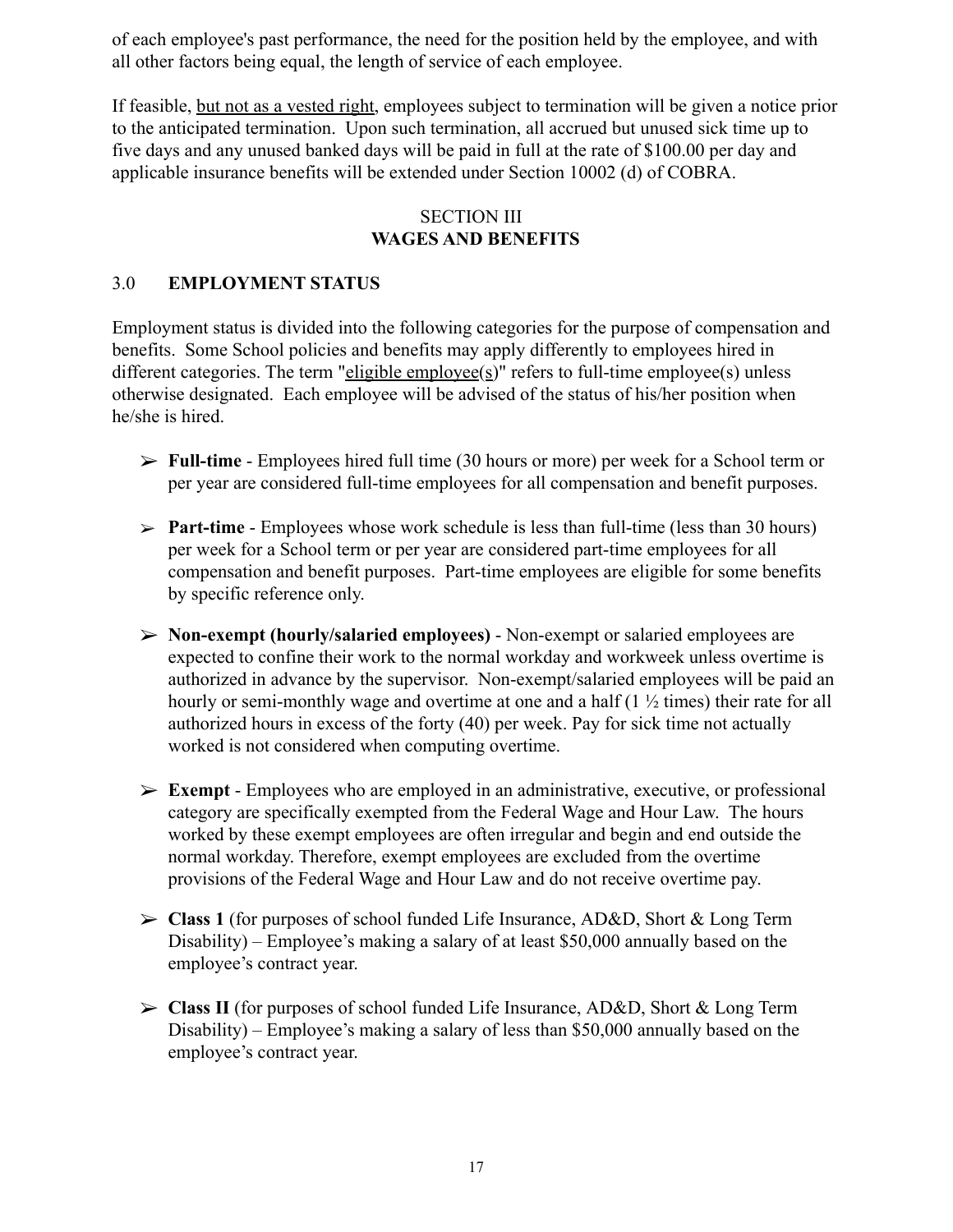#### 3.1 **CORE WORK HOURS**

|                 | <b>Licensed Staff*</b> |
|-----------------|------------------------|
| <b>Monday</b>   | 7:00am-3:45pm          |
| <b>Tuesday</b>  | 7:00am-3:00pm          |
| Wednesday       | 7:00am-4:00pm          |
| <b>Thursday</b> | 7:00am-3:00pm          |
| Friday          | 7:00am-1:00pm          |

The School defined work week for full-time employees is as follows\*\*:

\*Staff are required to remain in the building in the event of late bus dismissal due to weather or other uncontrollable *circumstances until dismissed by an administrator.*

\*\* If the employee contract contains specific language regarding the hours of that position, those hours listed in the *contract overrule the hours listed above, here in the Handbook.*

Each employee is expected to complete a normal workday and workweek. From time to time additional hours (such as Open House, Parent Teacher Conferences) may be required to meet the School's needs and are at the discretion of the Director and School Board of Directors. These hours may include evening meetings as defined in the employee handbook**.**

### 3.2 **PAY PERIOD AND PAYMENT OF WAGES**

Twin Cities International Schools operates on a 24 pay period plan. The pay period is semi-monthly. Personnel are normally paid on the 15th and the 30th/31st of each month for work performed for the prior pay period. If payday falls on a weekend or holiday then the payday is the Friday before.

#### 3.3 **TIME RECORDS (see also section 4.2)**

Government regulations under FLSA Act 29 CFR 516.2, require that employers keep an accurate record of hours worked by **all employees**. Non-Exempt employees are required to log in their hours each day on a School Time Log. Exempt employees are required to check if they are at work each day. Administration will log any non-work time used. Human Resources will retain the time logs and turn them into payroll.

For any missed work time, employees are required to complete a Leave of Absence form upon returning to work in the event of an illness or unforeseen emergency. These forms are to be turned into Human Resources/Administration. In the event of personal time or vacation time requests for qualified employees, a Leave of Absence form should be completed no later than one-week prior to the absence. These forms are to be turned into Human Resources. Employees requesting personal, banked time usage, FMLA, or vacation time, will be notified if the leave is approved or denied.

Failure to report accurate time information may result in a loss of pay.

If an employee has a question concerning his/her time, he/she should discuss the matter with Human Resources and/or Administration.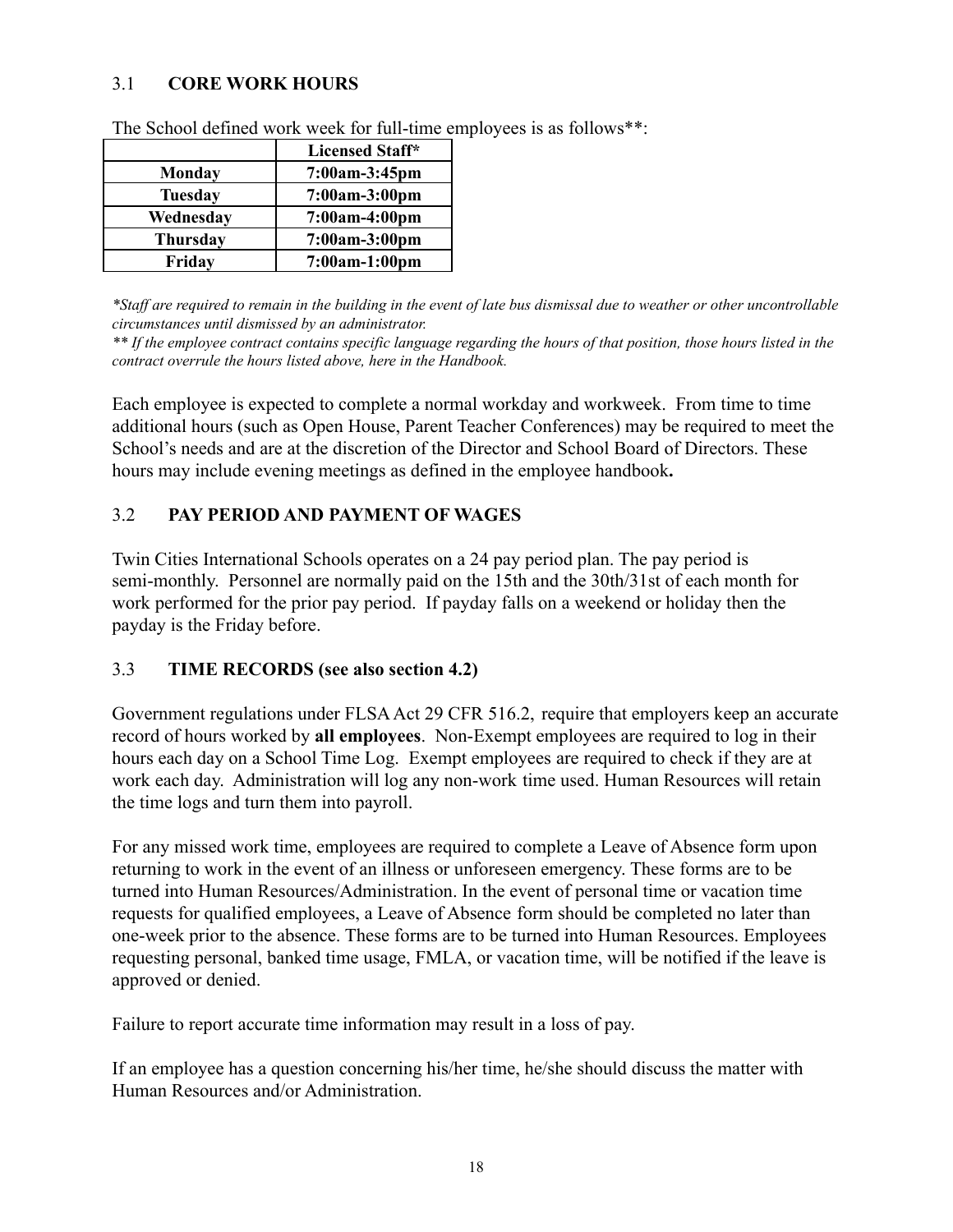### 3.4 **PAYROLL INFORMATION**

Following the acceptance of employment, each new employee will be given federal and state tax forms to complete. The completed forms and information regarding starting pay, starting date and any other pay or benefit information will be forwarded to the payroll department. Any change in employee marital status, tax deductions, address, phone number, or other pertinent payroll information must be reported to the payroll department immediately.

The administration will meet twice a year in August and January to approve any new documentation such as licensures, certificates, or degrees that would modify an employee's salary. All documentation needs to be given to the Director before August  $10<sup>th</sup>$  to reflect August  $30<sup>th's</sup>$  payroll or before January 1<sup>st</sup> to reflect the January 31<sup>st</sup> payroll. If documentation cannot be officially posted prior to the dates listed above, a letter from the university/agency stating that all requirements have been met and when the documents will be received can be submitted temporarily to facilitate the payroll change provided official documents will follow within a reasonable amount of time. If the school does not receive official documents within 60 days, the salary increase will be reverted to original salary. Future eligibility will not be available until the next salary increase eligibility window.

### 3.5 **PAYROLL DEDUCTIONS FROM GROSS PAY**

The Schools will make arrangements for payroll deductions for the following:

- Federal income taxes
- State income taxes
- Social Security taxes
- Medicare taxes
- Past due taxes
- Garnishments (including child support), other court ordered wage deductions or tax Levies
- **Employee's portion of group insurance premiums for coverage on eligible dependents**
- **Minnesota Teachers Retirement Association "TRA"**
- Public Employee Retirement Account "PERA"
- **Deduction under Flex Spending Account**
- **·** Health Benefits
- **Dependent Care Assistance Plan**

The employee must authorize any deductions (other than statutory deductions). No other deductions will be made unless specifically authorized in writing by the employee. Total deductions will be shown on the employee's paycheck stub. Questions regarding payroll deductions should be directed to the HR/payroll department.

### 3.6 **ERROR IN PAY**

The Schools take precautions to ensure that employees are paid correctly; however, if an error does occur, the employee should notify the payroll department. The Schools will make every attempt to adjust the error no later than the employee's next regular pay period.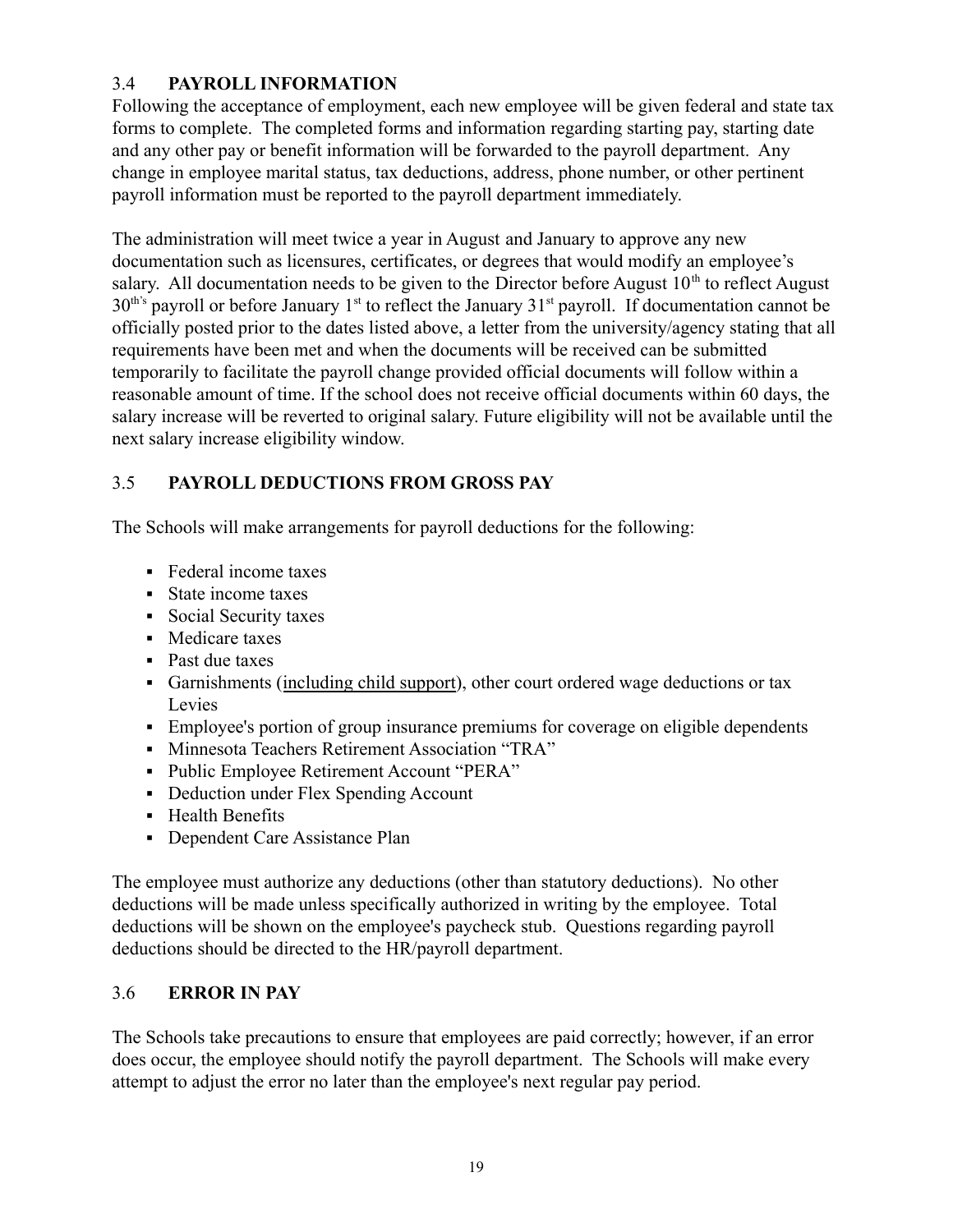### 3.7 **GARNISHMENT OF WAGES**

Garnishments are court orders requiring an employer to withhold specified amounts from an employee's wages for payment of a debt owed by the employee to a third party. State law requires the Schools to honor garnishment of employee wages (including child support) as a court or other legal judgment may instruct. The law also provides for an administrative fee to be charged when a garnishment occurs. Garnishments are effective the first pay period after the garnishment is served.

### 3.8 **DISTRIBUTION OF PAYCHECKS**

Paychecks will be disbursed in each employee's mailbox on payday. If an employee is absent on payday his/her paycheck will **NOT** be released to a third party. This policy protects both the employee and the Schools. Paychecks will be mailed to the employee during the summer months.

#### 3.9 **INSURANCE**

*Twin Cities International Schools* provides a well-balanced benefits program for eligible employees. These insurance programs become available on the 1st Day of the Month after hire date for all employees working 30+ hours per week.

At the present time, *Twin Cities International Schools* pays 100% of the employee's monthly premiums for short and long term disability, life insurance and accidental death and dismemberment. *Twin Cities International Schools* pays a portion (defined in the benefit booklet) of the employee health and dental insurance premiums. All other offered coverages are the responsibility of the employee.

Any questions concerning costs, benefits, and/or insurance claim information should be directed to Human Resources or information can be found in the annual benefit booklet.

*Twin Cities International Schools* or its insurers will review these benefits periodically to assure that they keep pace with area practice and are subject to change at any time. At this time medical and dental coverage are only available as a package.

#### 3.10 **MEDICAL INSURANCE**

*Twin Cities International Schools* pays a portion (defined in the benefit booklet) of the employee Health and Dental package insurance premiums. Any co-payments required under the medical plans are the responsibility of the employee. Please refer to your benefit package for details on plan coverage and copayments. If you have any questions, please contact Human Resources or refer to your annual benefit booklet.

#### 3.11 **DENTAL INSURANCE**

*Twin Cities International Schools* pays a portion (defined in the benefit booklet) of the employee Group Health and Dental insurance premiums. Any co-payments required under the medical plans are the responsibility of the employee. Please refer to your benefit package for details on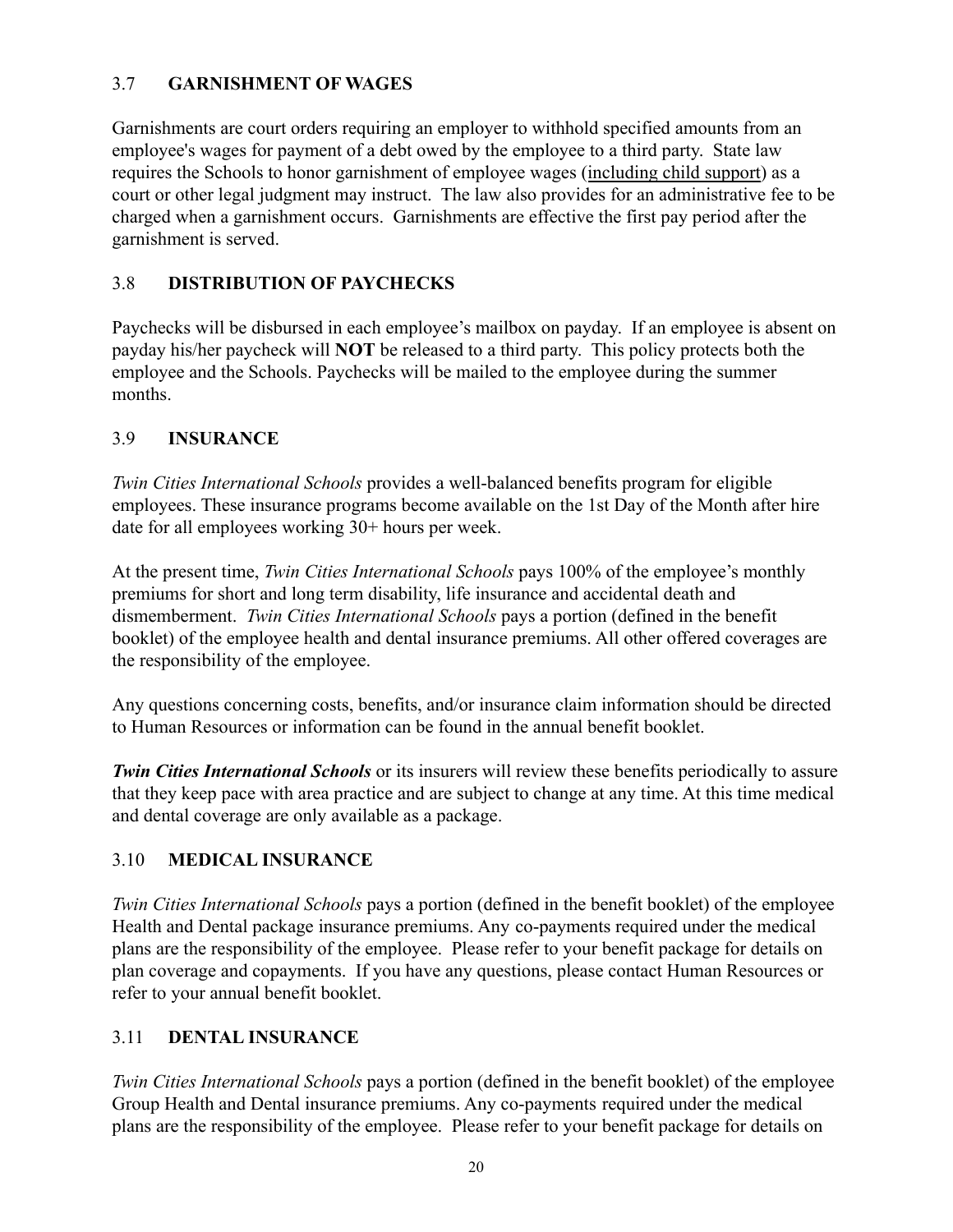plan coverage and copayments. If you have any questions, please contact Human Resources or refer to your annual benefit booklet.

### 3.12 **DISABILITY INSURANCE**

*Twin Cities International Schools* provides you with short-term and long-term disability coverage through Standard Insurance. Short term disability reimburses your salary up to a maximum of \$750.00 per week for class II employees and \$1,750.00 per week for class 1 employees. Coverage begins on the 1st day of an accident or after the 8th calendar days for illness for a short term disability leave through 90 days. Long-term disability coverage begins after 90 days and covers 60% of salary after the disability occurs until retirement.

### 3.13 **LIFE INSURANCE**

*Twin Cities International Schools* also provides you with life insurance, accidental death, and dismemberment insurance coverage. In the event of your death, your beneficiary will receive 100% of your annual salary. You must be active under this policy to receive these benefits.

### 3.14 **PRE-TAX PREMIUM PLAN FOR INSURANCE PREMIUMS AND DEPENDENT ASSISTANCE CARE PLAN**

*Twin Cities International Schools* offer a Pre-Tax Premium Plan for any health care costs not covered under your medical insurance plan in addition to Dependent Care Flexible Spending Plan for expenses such as day care. Both plans reduce your taxable base so that taxes are lowered and your net pay is increased. These Pre-Tax plans are available immediately upon hire, there is no waiting period.

### 3.15 **RETIREMENT SAVINGS PLANS**

At date of hire all employees are eligible to enroll in the following:

Teachers – Minnesota Teachers Retirement Association "TRA". The employee contribution is 7.5% and *Twin Cities International Schools* match at 8.34% as of 07/01/2021.

Non-Teaching Staff – Public Employment Retirement Act "PERA". The employee contribution is 6.5% and *Twin Cities International Schools* match at 7.5%.

### 3.16 **HOLIDAYS**

*Twin Cities International Schools* recognizes the following holidays: Labor Day, Eid al-Fitr, Thanksgiving, Thanksgiving Friday, Christmas Eve, Christmas Day, New Year's Eve and New Year's Day, Eid Adha, Martin Luther King Jr. Day, President's Day, Good Friday, and Memorial Day. Fourth of July is also recognized for employees on a year-round contract. In addition to the holidays listed above, the Board approved School Calendar also includes additional non-working days. Please refer to each School year's calendar. The published school calendar takes precedent.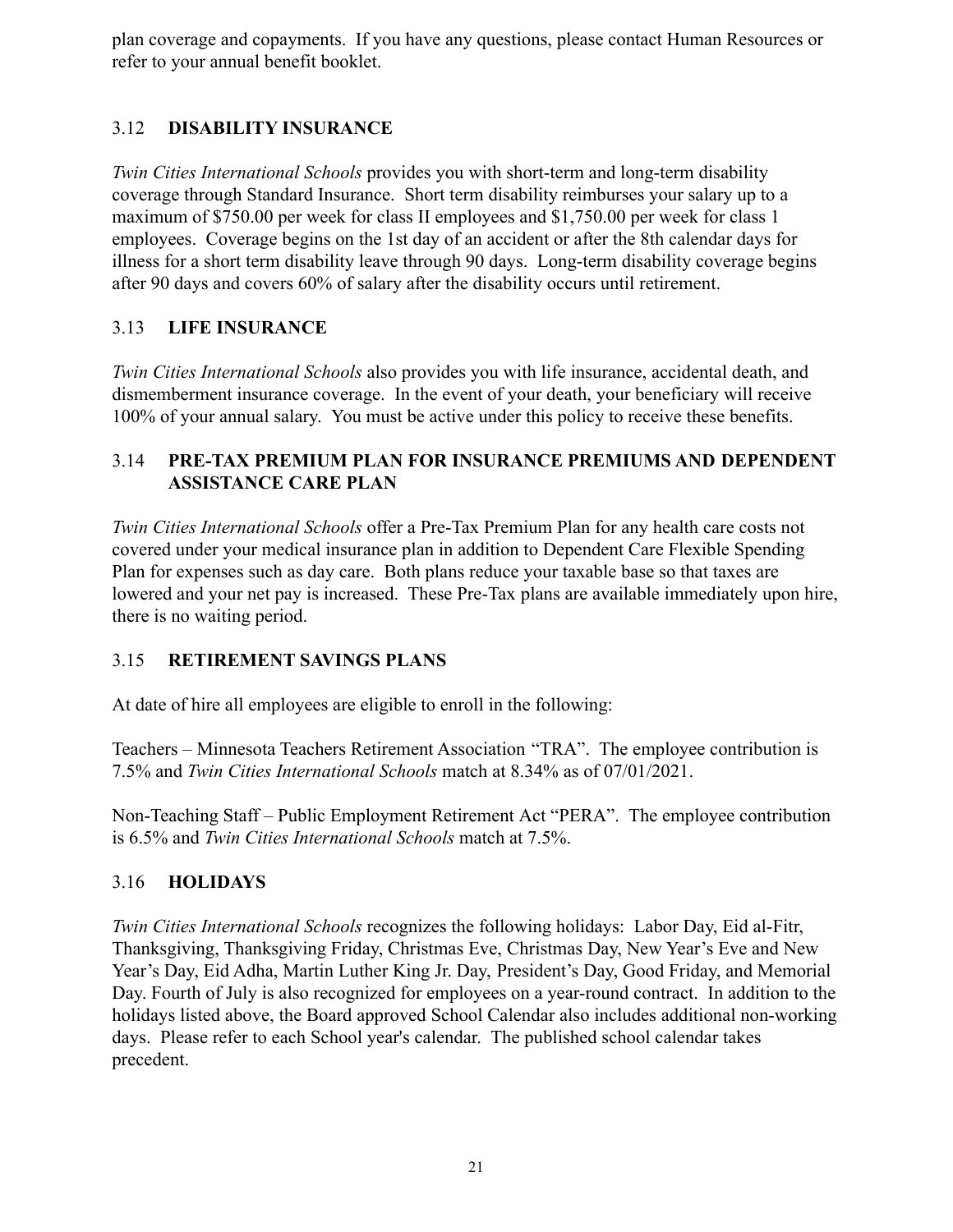#### 3.17 **SICK TIME (see also section 2.8 and 4)**

*Twin Cities International Schools* recognizes that employees become ill and need time away from normal work duties for their personal well-being. The School may grant time off with pay to employees who meet service requirements.

Full-time – 30+ hours per week - Part-time - less than 30 hours per week

### 3.18 **TUITION REIMBURSEMENT**

Tuition Reimbursement provides full-time Teachers and Educational Assistants assistance in the pursuit of any degree or certification that will enhance the employee's ability to fulfill the requirements of his/her present position or to better prepare him/her to assume the responsibilities of a new position with *Twin Cities International Schools.*

In order to be eligible for reimbursement the employee needs to be a full-time employee at the start of the academic school year. The employee must also complete and submit the Request for Tuition Reimbursement Form to the Director. The Director will review and certify the course for which the employee is applying meets specified criteria. The request will be returned to the employee with a notation of approval or disapproval within 10 working days. If the request is not approved, an explanation will be included. Tuition reimbursement will be provided beginning in October of each current school year. The course(s) taken must be from accredited colleges and universities specializing in job or career-related education and training.

The maximum reimbursement for all courses of study will not exceed \$1,000.00 for Teachers and \$500.00 for Educational Assistants in an academic school year. Tuition reimbursement is prorated for employees who do not work the full school year.

Any courses taken from June 1 –August 31 must be pre-approved by the Director before June 1 of that year. Any employees who take courses without pre-approval may be denied tuition reimbursement.

*Twin Cities International Schools* will reimburse the employee upon receipt of a Request for Tuition Reimbursement and his/her Official Final Grade Report and receipt verifying the actual tuition paid. All grades and proof of payment must be submitted to the Director within 30 days of completing the course.

Tuition and eligible fees are not reimbursable when employees:

1) Receive duplicate or comparable fees from another institution or agency, grant, scholarship, Veterans' Education Benefit, or other financial aid; or

2) Voluntarily terminate employment, or are terminated for cause, prior to course completion, or

3) Have not received advance approval, particularly those associated with a degree program.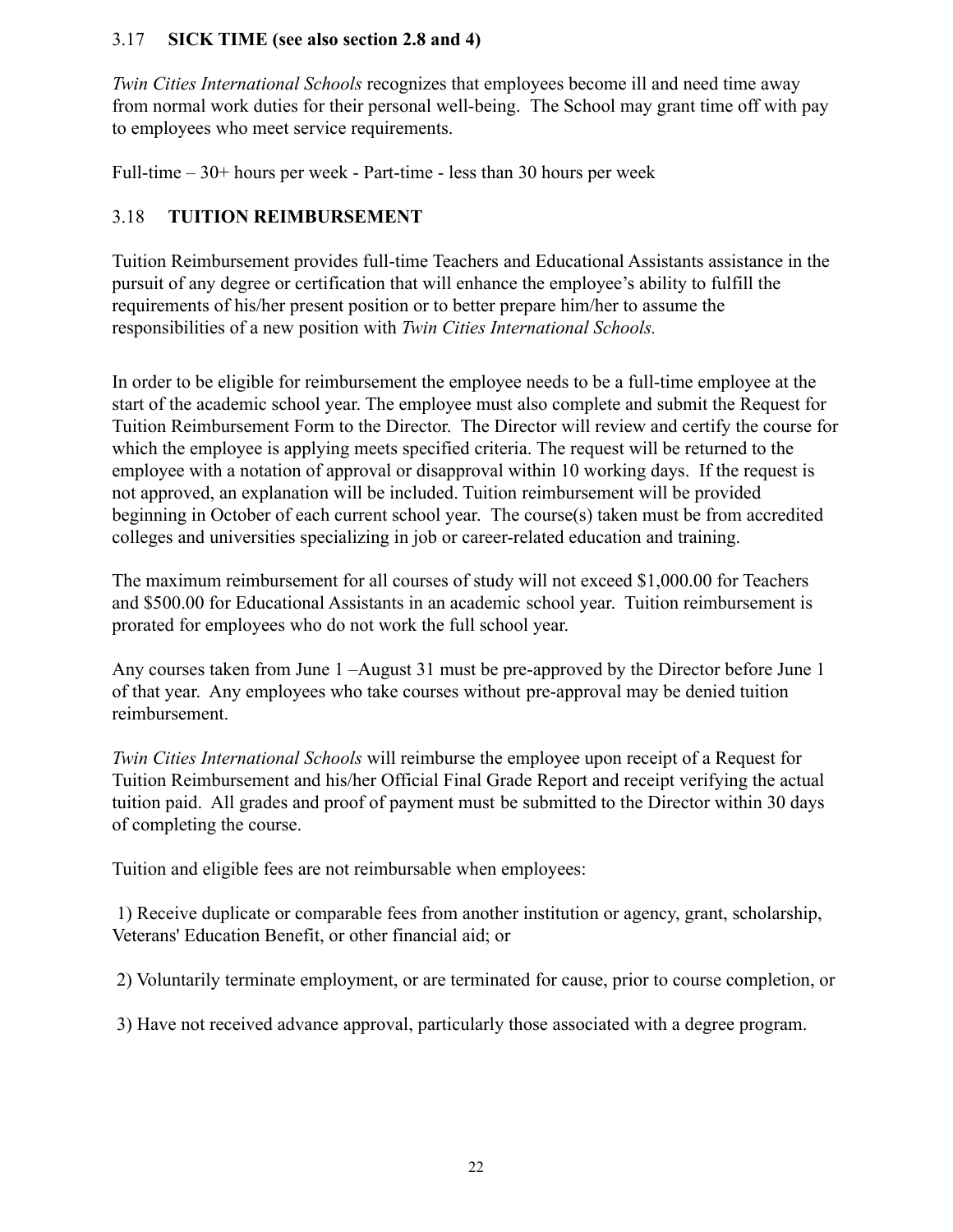### SECTION IV **TIME OFF/LEAVES**

### 4.0 **SICK TIME**

An employee must notify the designated contact person when he/she cannot report to work by 6:00am. Until medical certification is received, this should be done every day prior to the employee's normal start time, so that necessary arrangements may be made to redistribute work or arrange for a substitute.

The School reserves the right to request an explanatory note from the employee's medical provider should absences become excessive or extend beyond accrued time off due to a non-job related illness or injury. A note from the employee's medical provider is required if the employee is absent from work for three (3) or more days. Administration may also request documentation at their discretion.

The school makes the final determination if the absence is considered excused or unexcused based on policy.

The 10 sick days (including 3 Personal Days) for contracted employees are available at the start of each contract year for use. These PTO days are not to be utilized consecutively, unless pre-approved by the Director or a Physicians recommendation. Should a contract be terminated by either the employee or the employer, time off payouts will be reviewed by the Director with the possibility of employee reimbursement.

Employees are allowed to roll 5 unused sick days into a bank at the end of each year. Any unused days in excess of the 5 days, will be lost. Half days are not bankable.

TCIS is in compliance with the City of Minneapolis "Sick and Safe Time Ordinance" (2016-065) which was put in effect July  $1<sup>st</sup>$ , 2017. Please contact Human Resources for any further questions.

**Requests for Sick Days Off** - Employees who need to request sick leave in advance for future appointments or other sick related issues, must request it at least a week in advance, if possible. Prior approval for any sick leave needs to be obtained from Human Resources/Administration. Any days taken off from work in excess of days earned will not be paid.

If the time requested off exceeds four (4) or more hours, the employee must take a full day (8 hours) off. If the requested time off is under four (4) hours, the employee must take a half-day (4) hours) off. Employees who require a substitute for when they are absent must take a full day off unless arrangements can be pre-arranged within the building and approved by Human Resources/Administration. A half day is considered at 11am M-Th, 10am on Fridays.

### 4.1 **PERSONAL LEAVE**

An employee may request use of a maximum of up to three (3) of the ten days as specified personal leave and will be deducted from sick days. Personal time MUST be approved a minimum of one week in advance by the Director, except in emergency situations. If prior approval is not obtained, the leave may not be paid. Any days taken in excess of days accrued, will be not paid.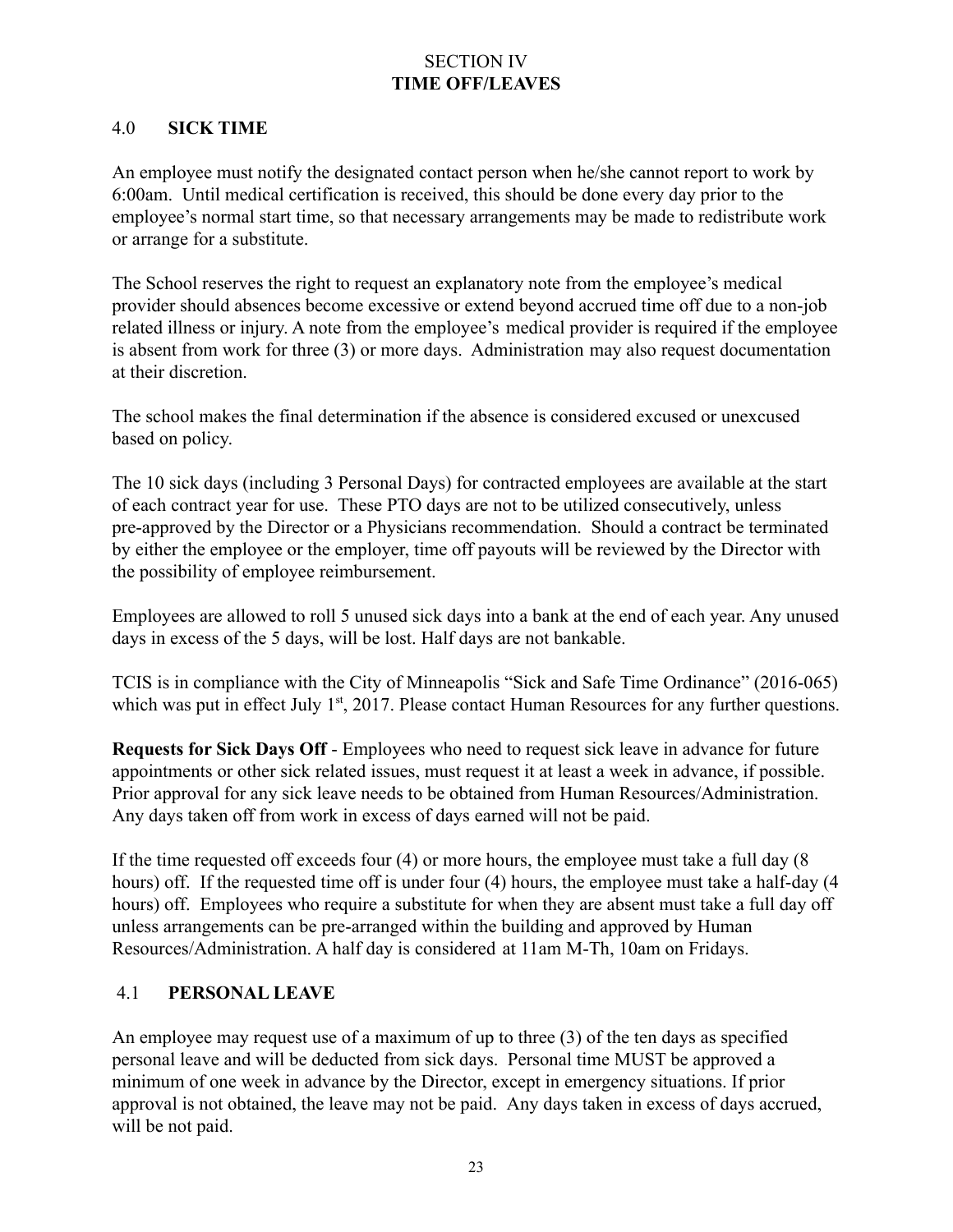Personal days may be requested when an employee cannot attend work due to special obligations or emergencies that cannot be scheduled during the non-duty times. Examples of legitimate requests for paid personal days are immigration hearings or appointments, court appearances, estate settlements, financial or business affairs that cannot be scheduled outside of regular school hours, employee wedding (one day will be granted  $\&$  not come out of the employee sick time), and house closings. All requests are approved at the Director's discretion. The Administration may request documentation regarding the nature of the request.

## **Generally speaking, personal days will not be granted after May 1 st and requests are discouraged.**

Personal days should not be requested before or after vacation periods, long weekends or Friday and Monday's in May/June. The Director may choose not to grant a personal leave if the absence of the employee would be detrimental to the educational program for the School or create an unnecessary hardship on the other School personnel.

### 4.2 **TRACKING**

All employees are required to indicate on the sign in sheet when they are present and when using sick, personal, professional development or funeral time. This is mandatory under the Fair Labor Standards Act (FLSA) 9 CFR 516.2, which requires employers to keep a record of all hours worked by employees. Omission of such information will be grounds for disciplinary action or could result in loss of pay. HR/Administration will maintain an attendance log on each employee recording this information as received.

### 4.3 **BANKED TIME**

An employee may bank a maximum of five (5) sick days at the end of each contract year. Banked time is separate from sick and is not added onto the employee's 10 days accrued for the following year. Banked time can be used for the following examples: FMLA, temporary disability absences, or to extend a serious medical illness not covered under FMLA or short term disability. *Banked time can be used ONLY after all current year sick time (10 days) has been used.* The Director may choose not to allow an employee to use banked time if the absence of the employee would be detrimental to the educational program for the School or create unnecessary hardships on the other School personnel. Leaves using banked time must be requested at least one week in advance, except in emergency situations, and require the employee to receive prior approval from the School Director on the Leave of Absence form. Half days are not paid out. The bank can have a maximum of 30 days.

If the employment with *Twin Cities International Schools* is terminated, the employee will be paid for his/her balance of accrued unused sick time up to five (5) days and any banked time he/she may have, at the rate of \$100 per day, not to exceed a thirty (30) day maximum. The accrued unused sick and banked time will not be paid to the employee if he/she does not give proper notice of resignation or is terminated for misconduct. Any unused sick and banked time will be disbursed in a separate check and included with the employee's final payroll check. Half days are not paid out. Vacation time for year round employees does not apply for payout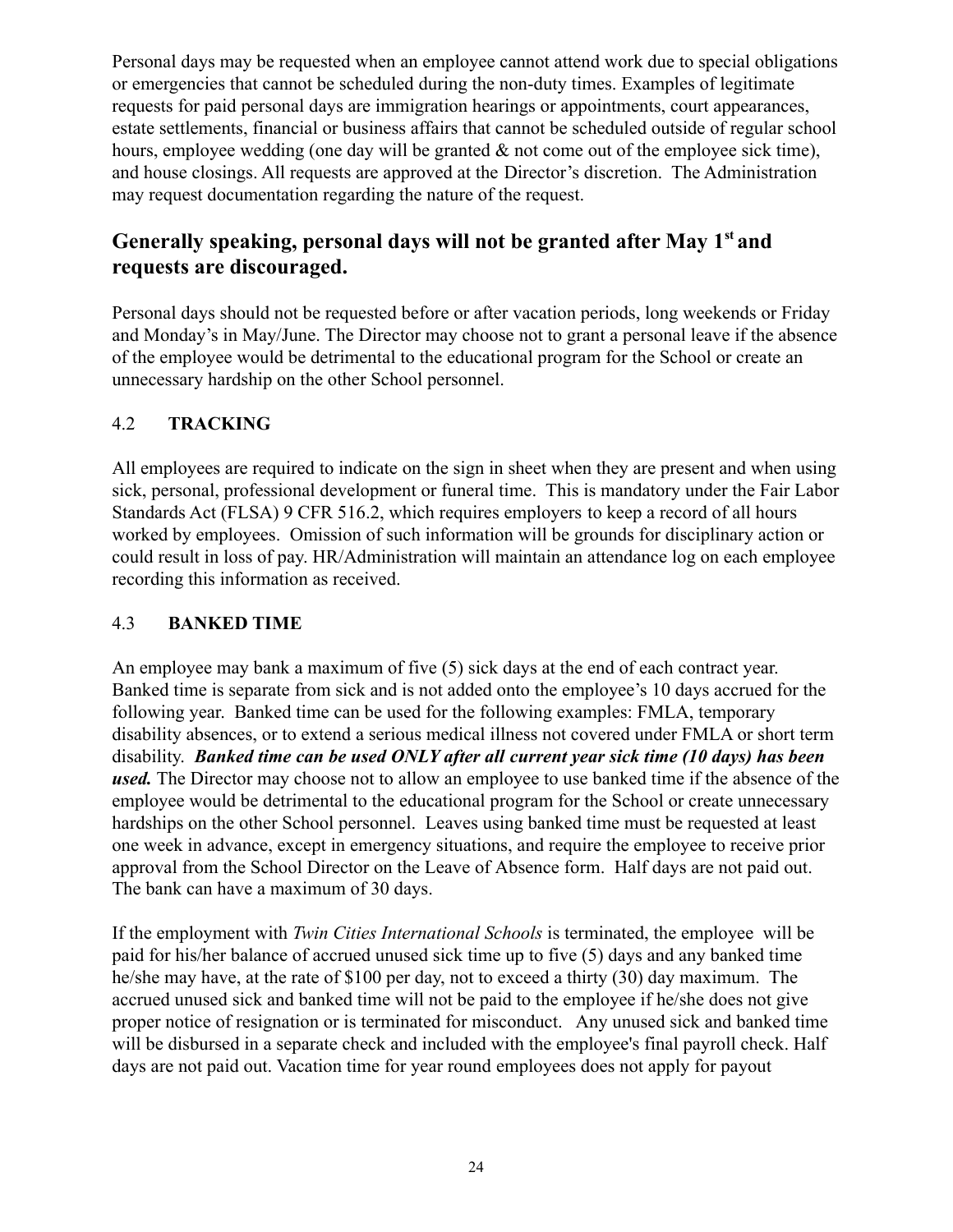### 4.4 **PROFESSIONAL DEVELOPMENT**

Professional Development programs are offered at TCIS throughout the school year by trained staff or trainers brought onsite. Others are offered as summer institutes and/or online learning opportunities outside of the regular school days. Employees may request to be absent from work to pursue professional opportunities related to their work at the Schools. Such days must be approved in advance by the administration and will be paid.

Once registered for a Professional Development related session/workshop, you are expected to attend. If you are unable to attend or wish to cancel for any reason:

- The employee must speak with administration as soon as possible:
- If allowed, TCIS will work with the employee to find a substitute:
- If not possible, TCIS administration will attempt to cancel the registration and recoup all or a portion of the registration fee:
- If the full fee is not able to be reimbursed to TCIS, it is at the discretion of the director to charge back the lost fee to the employee.

### 4.5 **CIVIC LEAVE**

When an employee is required to serve as a juror or is subpoenaed to serve as a witness on School business, time off up to 30 days with pay will be granted as follows:

- $\triangleright$  The employee must notify administration upon receipt of the summons.
- $\triangleright$  A document from the courts which shows the time spent by the employee and the amount paid to the employee minus travel allowances must be submitted to the Accounting Department.
- $\triangleright$  The School will pay the difference between what the court pays the employee and the employee's regular rate of pay.
- $\triangleright$  Verification of an employee being seated on a jury, being detained in a jury pool, or subpoenaed as a witness is required.
- $\triangleright$  An employee who is subpoenaed to serve as a witness for reasons not related to School business takes the time off as unpaid leave.
- $\triangleright$  If the court dismisses the jury early, the employee is expected to return to work as soon as possible (and complete a regular workday composed of civic time and time on the job.)
- $\triangleright$  Should the employee's work duties with the School be vital to its operation, the School may ask the court to excuse the employee from jury duty.

### 4.6 **VOTING LEAVE**

Employees are entitled to take time off to vote at a regularly scheduled state primary or general election, or an election to fill a vacancy in the U.S. Congress or in the office of state senator or state representative or of a Presidential primary, unless the election is conducted by mail, without penalty. Time off to vote is time off without deduction from wages.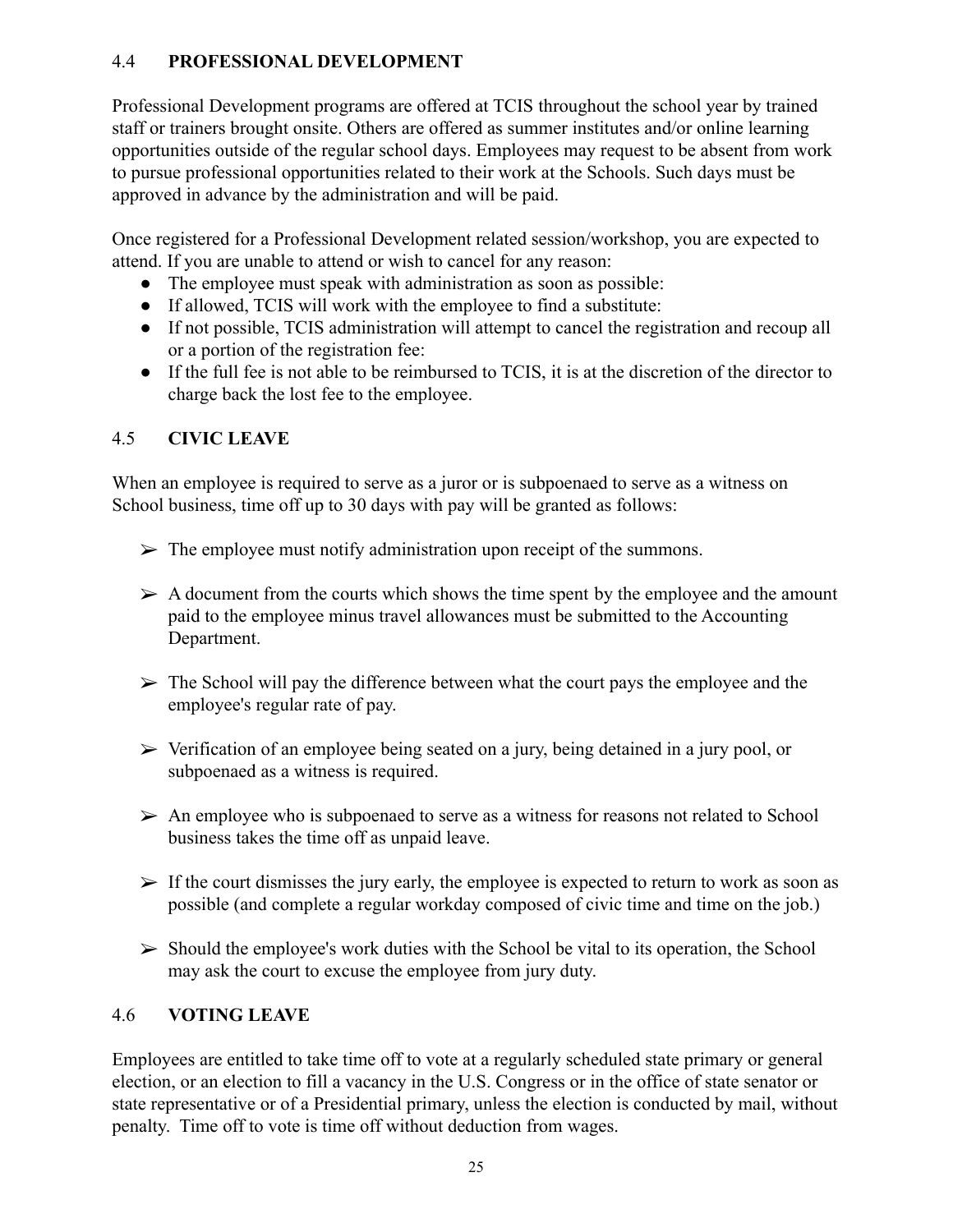### 4.7 **FUNERAL LEAVE**

In the event of a death in an employee's immediate family, the employee will be allowed up to five (5) days off with pay in order to assist with arrangements or to attend the funeral. If additional time is necessary, sick time may be used provided the employee has the time vested and the request is approved by the Director. Immediate family is considered to be spouse, domestic partner, parent(s) or guardian(s), mother or father in-law, child, stepchild, and brother/sister. Three (3) days will be provided for grandparent(s), grandchildren, and brother or sister in-law. One (1) day will be provided for aunts, uncles, nieces, and nephews. Prior approval for any funeral leave must be obtained from the Director. If prior approval is not obtained, the employee will not be paid for the funeral leave.

Payment will not be made under this policy when a death occurs during an employee's vacation or School closing such as: Winter break, Spring break, Summer break, if the employee is on a Family Medical Leave, Long or Short-Term Disability Leave or absent due to a work related injury and receiving workers' compensation benefits.

The Schools reserve the right to request substantiation of any death in an employee's immediate family and/or confirmation of an employee's attendance at a funeral.

### 4.8 **VACATION LEAVE**

Applies only to those employees on a year-round contract. Vacation time may be used any time of the year at the Director's discretion. Vacation requests must be submitted at least one week in advance of the leave start. Vacation days are eligible for use for one year from the start of the contract – there is no vacation time carry over.

#### 4.9 **FAMILY MEDICAL LEAVE**

A family medical leave for a total of twelve (12) work weeks may be granted when an employee is unable to perform the functions of his or her job because of their own serious health condition or that of an eligible family member. Employees who have been employed by the School(s) for at least 12 months and have worked a total of 1,250 hours during those twelve (12) months are eligible for Family Medical Leave.

For the purposes of this policy, "year" is defined as a rolling 12-month period measured backward from the date an employee uses any leave.

Eligible employees must provide reasonable prior notice to the Schools when requesting a leave of absence under the law. Medical certification is required and must be issued by a licensed health care provider in order to ensure that the employee meets the eligibility requirements.

The following provisions apply with regard to the family/medical leave policy for eligible employees of *Twin Cities International Schools*:

Family/medical leave may be taken only if it is necessary due to one of the following reasons:

 $\triangleright$  Within twelve (12) months of the birth of a child of the employee in order to care for the child;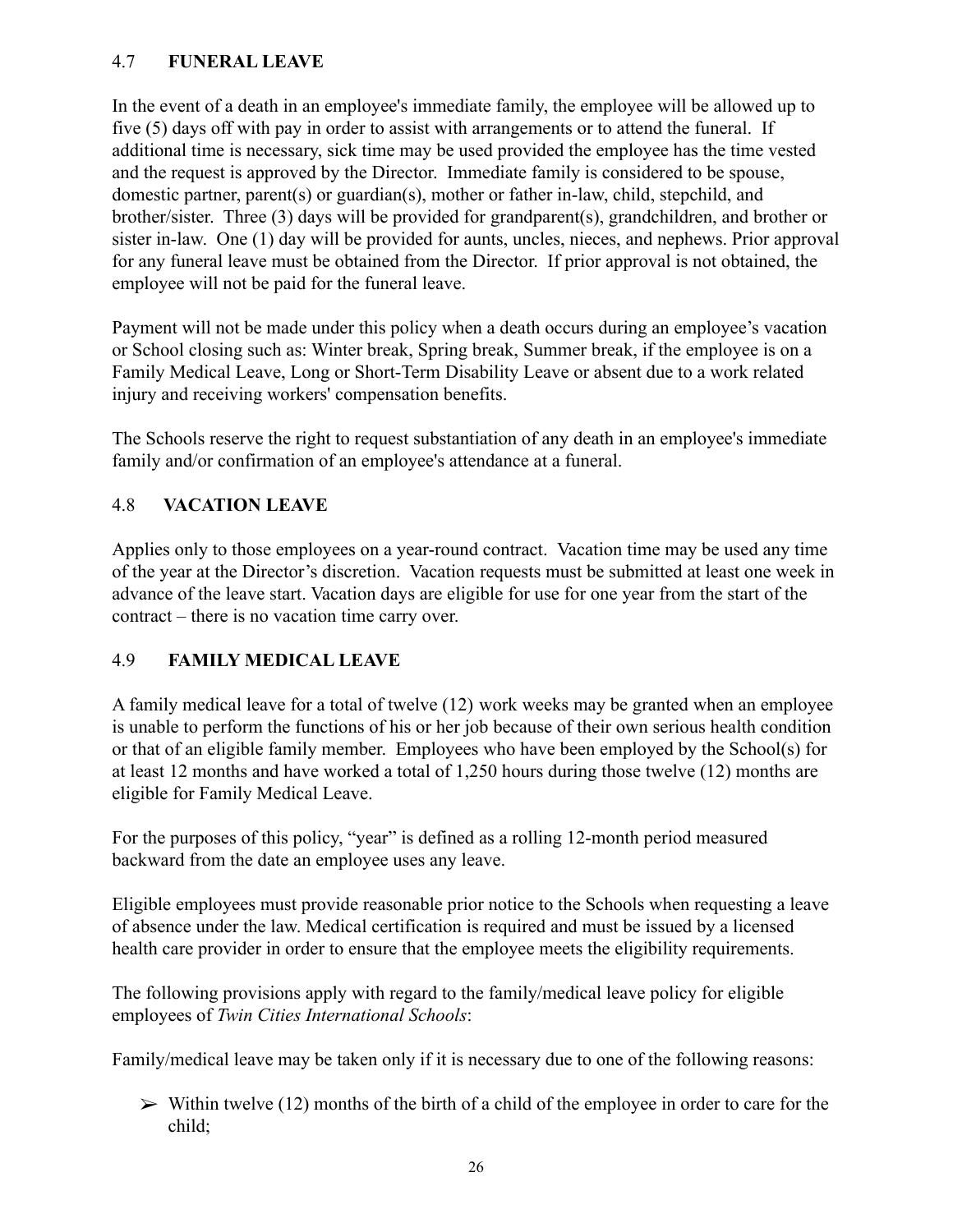- $\triangleright$  Within twelve (12) months of the placement of a child with the employee in connection with adoption or foster care in order to care for the child;
- $\triangleright$  A serious health condition of the employee's child, parent(s) or guardian(s), spouse, or domestic partner;
- $\triangleright$  A serious health condition of the employee which prevents him/her from performing the essential functions of his/her job.
- $\triangleright$  To recover from a worker's compensation injury.
- $\triangleright$  Qualifying exigencies arising out of the fact that an employee's family member is on or has been notified of "covered active duty" in the Armed Forces.

A "serious health condition" typically requires either in-patient care or continuing treatment by or under the supervision of a healthcare provider. Family medical leave generally is not intended to cover short-term conditions where treatment and recovery are very brief. Depending on the type of leave, intermittent or reduced schedule leave may be granted at the discretion of *Twin Cities International Schools* or when medically necessary. Where an intermittent or reduced schedule leave is foreseeable based on planned medical treatment, *Twin Cities International Schools* may transfer the employee temporarily to an available alternative position for which the employee is qualified. This position will better accommodate recurring periods of leave than does the employee's regular position, and which has equivalent pay and benefits.

- $\triangleright$  In no instance does the federal law require the Schools to grant more than a total of twelve (12) weeks of unpaid leave in any consecutive twelve (12) month period.
- ➢ If an employee and his/her spouse both work for *Twin Cities International Schools*, they would be eligible for a single twelve-(12) week period, which they can split between them. However, if the need for leave were for their own serious health condition, or that of their spouse, domestic partner, or child, each would be eligible for a total of twelve (12) weeks.
- $\triangleright$  Any leave granted to an eligible employee under this law because of a serious health condition of a family member may be taken in separate blocks of time due to a single illness or injury. It may include periods from an hour or more to several weeks. A reduced schedule leave is a leave that reduces the number of hours an employee works per day or per week. The employee must make a reasonable effort to schedule such leave so it does not disrupt the Schools operations or the Schools may temporarily assign the employee to another position that better accommodates recurring absences. A thirty (30) day notice is required, if possible, or as soon as the employee becomes aware of the need for the leave.
- $\triangleright$  Any leave granted due to the birth or adoption of a child must be taken consecutively unless otherwise agreed to by the Schools and must be completed within one (1) year of the adoption or birth.
- $\triangleright$  During the leave, the employer will maintain the employee's health care coverage under the same conditions as coverage would be provided if the employee were continuously employed during the entire leave period.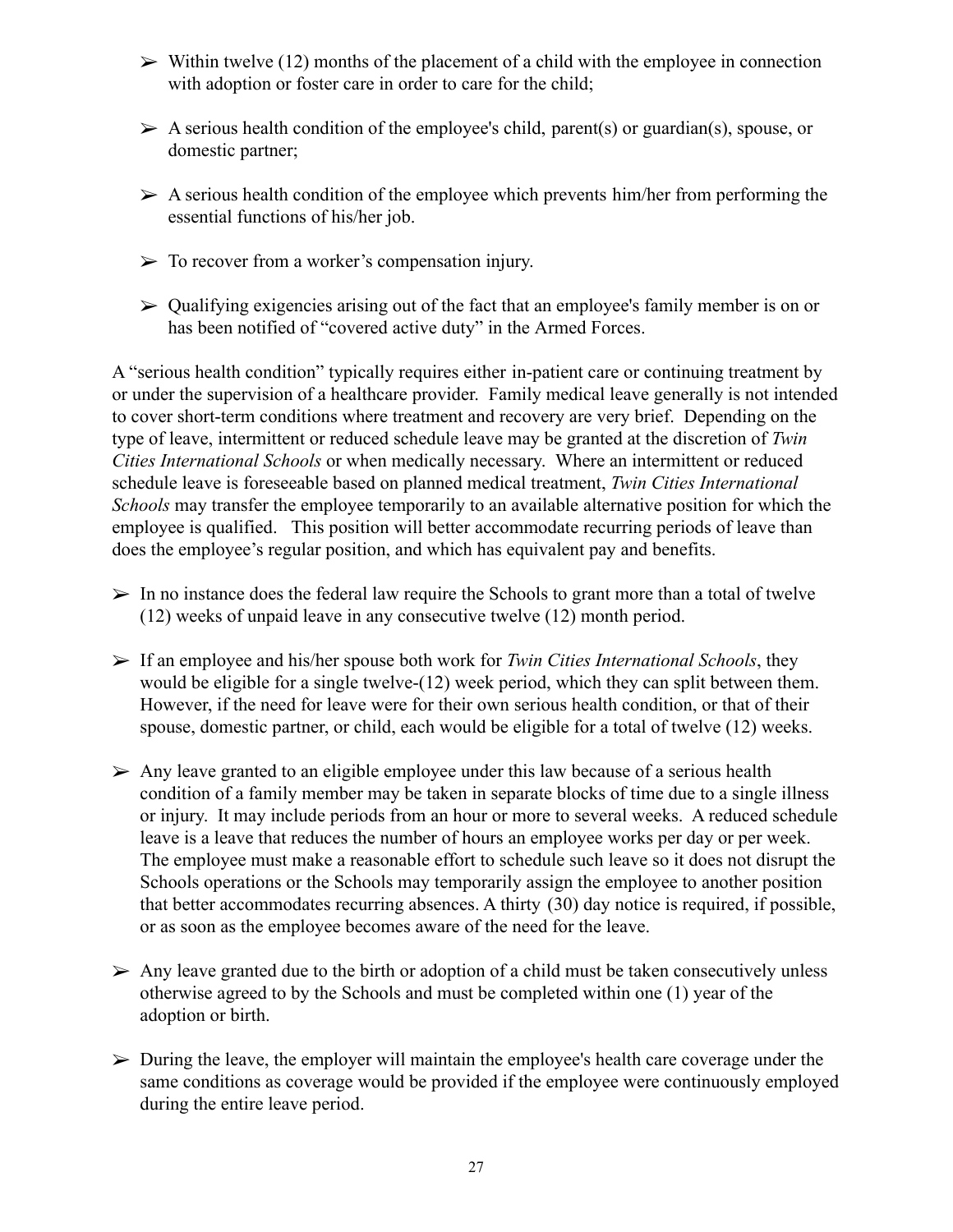- $\triangleright$  In the case of an employee's medical condition, including childbirth, the determination of the beginning and closing dates of the employee's absence will be a joint decision between the employee, the employee's attending physician and the employee's supervisor. A medical release from the employee's attending physician is required upon return to work.
- $\triangleright$  An eligible employee must use all accrued and vested sick time for any part of the 12 weeks of leave to which the employee may be entitled under this policy.
- $\triangleright$  The employee may return to work within a specified period of time after commencement of leave-without-pay, providing that the employee has medical approval.
- $\triangleright$  If the employee returns to work within the specified time period the employee will be reinstated to the position held prior to the leave or a position of equivalent status and pay. If the employee does not return to work within the specified number of days thereafter, the policies governing leave of absence without pay will apply.
- $\triangleright$  If the Schools can show that granting the leave would cause substantial and grievous economic injury to its operations, it is not required to comply with the FMLA. The employee requesting FMLA must be among the highest paid 10% of employees by the Schools and live within a 75-mile radius of any work site.
- ➢ Any FMLA changes mandated at the Federal, State or Local level may occur and be implemented as required by law.

For more information about family/medical leave, contact Human Resources or Administration.

### 4.10 **SCHOOL LEAVE**

*TCIS* allows employees to take up to 16 hours of time off to attend parent-teacher conferences or other school activities. If the time requested off exceeds four (4) or more hours, the employee must take a full day (8 hours) off. If the requested time off is under four (4) hours, the employee must take a half-day (4 hours) off. Employees who require a substitute for when they are absent must take a full day off unless arrangements can be pre-arranged within the building and approved by the Director. The employee may choose to use PTO or not be paid

#### 4.11 **MILITARY LEAVE**

It is the Schools policy to grant a leave of absence without pay to employees who participate in the U. S. Armed Forces Reserve or National Guard in accordance with the provisions of the Uniformed Services Employment and Reemployment Rights Act of 1994.

### 4.12 **FAMILY MILITARY LEAVE**

Qualifying exigency leave for families of members of the National Guard or Reserves or of a regular component of the Armed Forces when the covered military member is on covered active duty or called to covered active duty.

An employee whose spouse, son, daughter or parent either has been notified of an impending call or order to cover active military duty or who is already on covered active duty may take up to 12 weeks of leave for reasons related to or affected by the family member's call-up or service. The qualifying exigency must be one of the following:

(1) Short-notice deployment.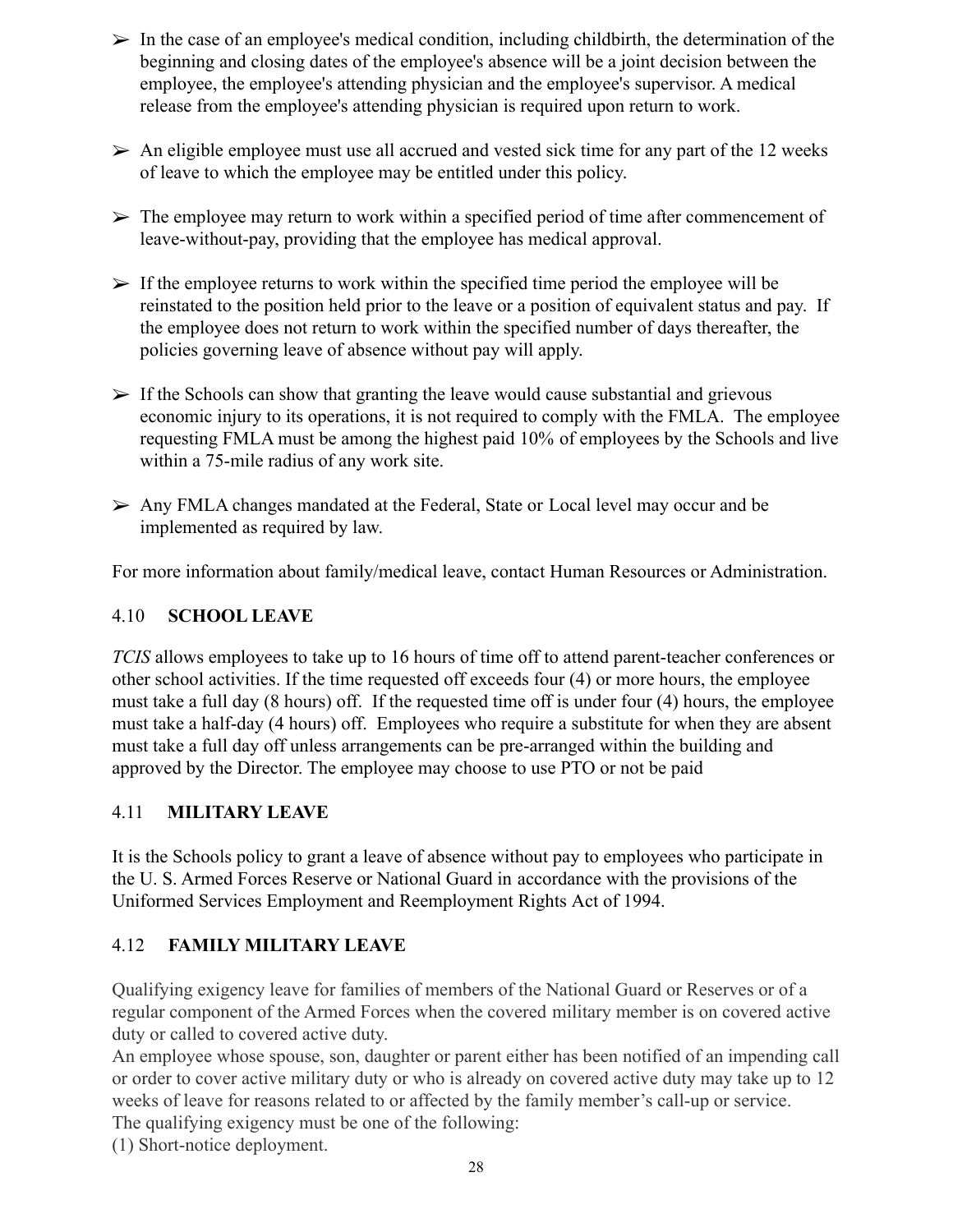(2) Military events and activities,

(3) Child care and school activities,

(4) Financial and legal arrangements,

(5) Counseling,

(6) Rest and recuperation,

(7) Post-deployment activities and,

(8) Additional activities that arise out of active duty, provided that the employer and employee agree, including agreement on timing and duration of the leave.

Eligible employees are entitled to FMLA leave to care for a current member of the Armed Forces, including a member of the National Guard or Reserves, or a member of the Armed Forces, the National Guard or Reserves who is on the temporary disability retired list, who has a serious injury or illness incurred in the line of duty on active duty for which he or she is undergoing medical treatment, recuperation, or therapy; or otherwise in outpatient status; or otherwise on the temporary disability retired list.

Eligible employees may not take leave under this provision to care for former members of the Armed Forces, former members of the National Guard and Reserves, and members on the permanent disability retired list.

In order to care for a covered service member, an eligible employee must be the spouse, son, daughter, or parent, or next of kin of a covered service member.

(1) A "son or daughter of a covered service member" means the covered service member's biological, adopted, or foster child, stepchild, legal ward, or a child for whom the covered service member stood in loco parentis, and who is of any age.

(2) A "parent of a covered service member" means a covered service member's biological, adoptive, step or foster father or mother, or any other individual who stood in loco parentis to the covered service member.

This term does not include parents "in law."

(3) Under the FMLA, a "spouse" means a husband or wife as defined under the law in the state of Minnesota.

**(**4) The "next of kin of a covered service member" is the nearest blood relative, other than the covered service member's spouse, parent, son, or daughter, in the following order of priority: blood relatives who have been granted legal custody of the service member by a court decree or statutory provisions, brothers and sisters, grandparents, aunts and uncles, and first cousins, unless the covered service member has specifically designated in writing another blood relative as his or her nearest blood relative for purposes of military caregiver leave under the FMLA.

"Covered active duty" means:

(a) "Covered active duty" for members of a regular component of the Armed Forces, means duty during deployment of the member with the Armed Forces to a foreign country.

(b) "Covered active duty" for members of the reserve components of the Armed Forces (members of the U.S. National Guard and Reserves) means duty during deployment of the member with the Armed Forces to a foreign country under a call or order to active duty in a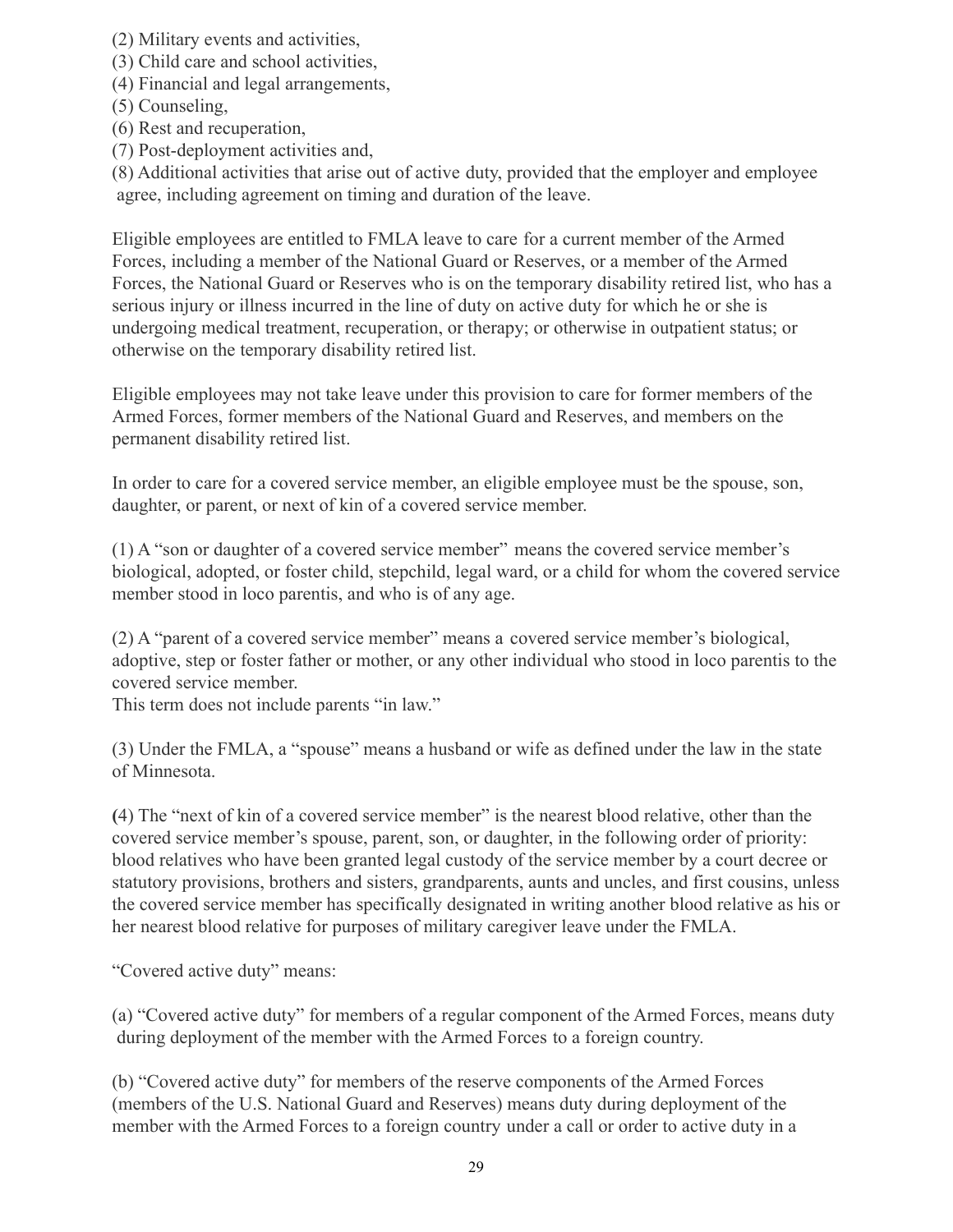contingency operation.

5) The leave may commence as soon as the individual receives the call-up notice. (Son or daughter for this type of FMLA leave is defined the same as for child for other types of FMLA leave except that the person does not have to be a minor.) This type of leave would be counted toward the employee's 12- week maximum of FMLA leave in a 12-month period.

6) Military caregiver leave (also known as covered service member leave) to care for an injured or ill service member or veteran. An employee whose son, daughter, parent or next of kin is a covered service member may take up to 26 weeks in a single 12-month period to take care of leave to care for that service member. Next of kin is defined as the closest blood relative of the injured or recovering service member.

### 4.13 **WORKERS COMPENSATION**

If an employee is injured on the job and is collecting workers compensation insurance payments, they are ineligible to accrue or draw sick time or salary during the recovery period. Sick time or salary may be applied to any period of time not covered under workers' compensation for a work related injury depending on the circumstances.

Time off work for a workers compensation injury is included in the twelve weeks allowed under the Family Medical Leave Act, "FMLA".

## 4.14 **WOMEN'S ECONOMIC SECURITY ACT (2014)**

### **Wage Disclosure Protection**

This provision of the new law, which takes effect August 1, 2014, applies to both men and women. The law gives employees the right to discuss their wages, and prohibits employers from taking any adverse action against employees for discussing their or other employees' wages.

The law recognizes, however, that employees are still bound to maintain an employer's confidential information, and does not allow disclosure to the employer's competitors.

The law requires that the employer give employees written notice of their rights, including their right to bring a civil action to seek reinstatement, back wages, and attorneys' fees, if they are terminated in violation of the law.

### **State Contractor Pay Equity Certification**

WESA amends the Minnesota Human Rights Act (MHRA) to require certain state contractors to obtain a certificate periodically from the Minnesota Department of Human Rights (MDHR) regarding compliance with equal pay laws. This requirement will apply to businesses with state contracts for goods or services in excess of \$500,000 and 40 or more full-time employees. This requirement will not apply, however, to most contracts with the state regarding insurance, health care, or the reimbursement of health care services.

As a condition of doing business with the state, contractors have long been required to obtain certificates of compliance from the MDHR confirming that the contractor has filed an affirmative action plan and related reports. Under this new law, covered businesses will also now be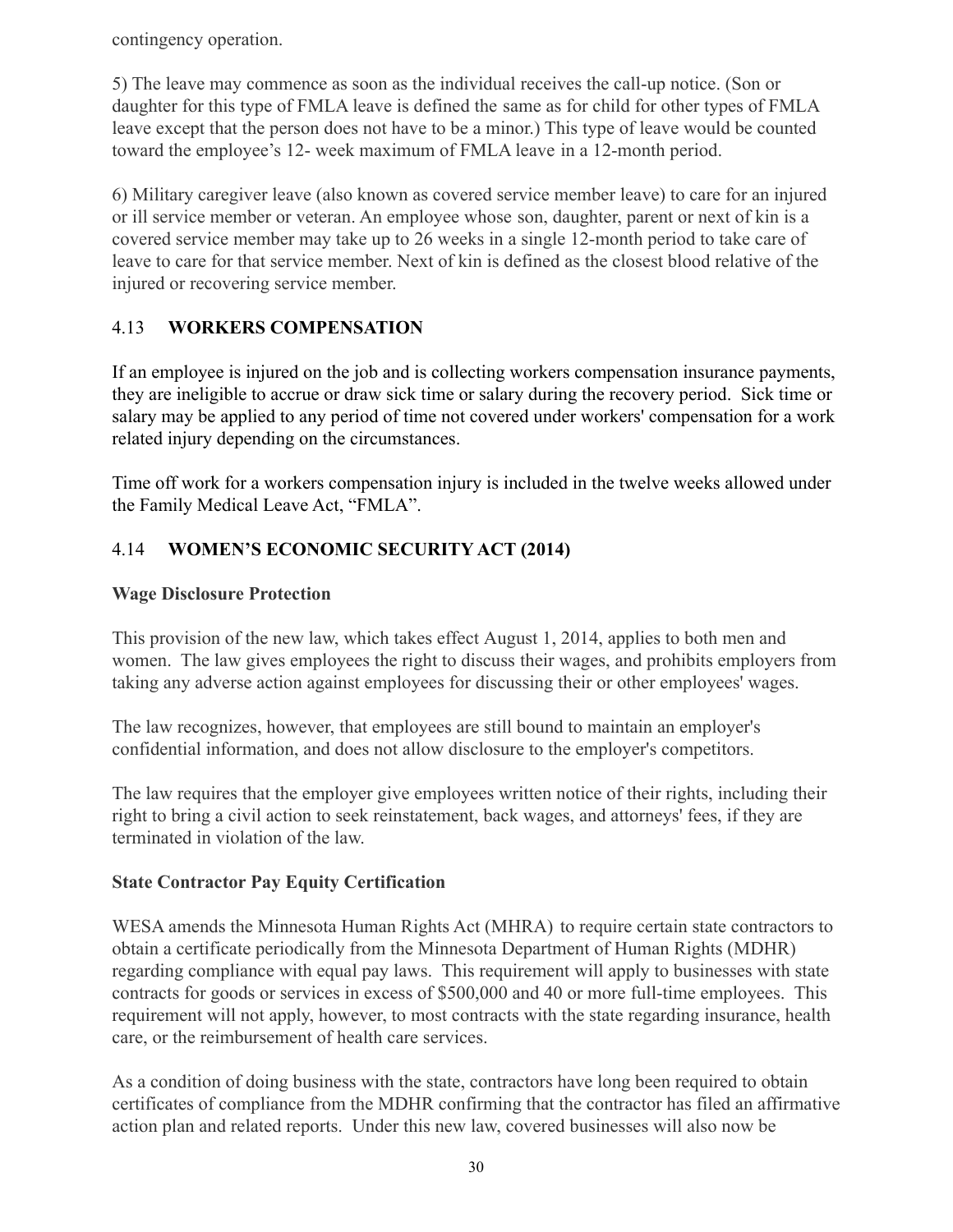required to obtain a separate equal pay certificate. The employer will need to certify that it is in compliance with Title VII of the Civil Rights Act of 1964, the Equal Pay Act of 1963, MHRA, and Minnesota Equal Pay for Equal Work Law.

As part of its equal pay compliance statement, the business is also required to identify and describe the "approach" that it uses to set compensation and benefits.

The new statute requires state contractors to compare periodically the compensation being paid to women not only vis-à-vis men performing the same jobs, but also within the broader job categories utilized for EEO-1 reporting. Such an exercise will reveal the extent to which men and women may tend to be concentrated in different jobs and suggest opportunities to increase pay equity by seeking to recruit and retain women in higher-paying jobs.

Otherwise, WESA's pay equity provisions do not change existing laws. Under existing laws, a claim of pay discrimination on the basis of sex fails if the disparity in pay is due to a factor other than sex, such as differences in job duties, supervisors, the location of the work, productivity, seniority, education, experience, or market conditions.

In terms of enforcement procedures, elements of a claim, methods of proof, defenses, and remedies, the Minnesota legislature has no authority to make changes to Title VII or the federal Equal Pay Act and the WESA does not make any changes in these areas to Minnesota's Human Rights Act or equal pay statute.

Equal pay certification remains a very hot topic at the state capital. Both supporters and opponents of the legislation have vowed to seek further changes to the law in future sessions. Employers that care about this issue will want to stay informed regarding future proposals and make sure that their voices are heard in the event the legislature revisits this issue after the November election.

#### **New Discrimination Protections: Familial Status, Including Pregnancy**

In addition to the protections provided under federal law, the MHRA currently protects applicants and employees from discrimination and harassment based upon creed, marital status, status with regard to public assistance, membership or activity in a local commission, or sexual orientation. The law also prohibits employers from requiring or requesting information that pertains to protected classifications.

Under WESA, Minnesota's protected classifications have been expanded to include "familial status" protection. Familial status is defined as "the condition of one or more minors being domiciled with (1) their parent or parents or the minor's legal guardian or (2) the designee of the parent or parents or guardian with the written permission of the parent or parents or guardian." Familial status includes pregnant women and anyone "in the process of securing legal custody of an individual who has not attained the age of majority." There is no provision in the expanded MHRA protection that expressly requires an accommodation of familial status, but other provisions in WESA address such accommodations.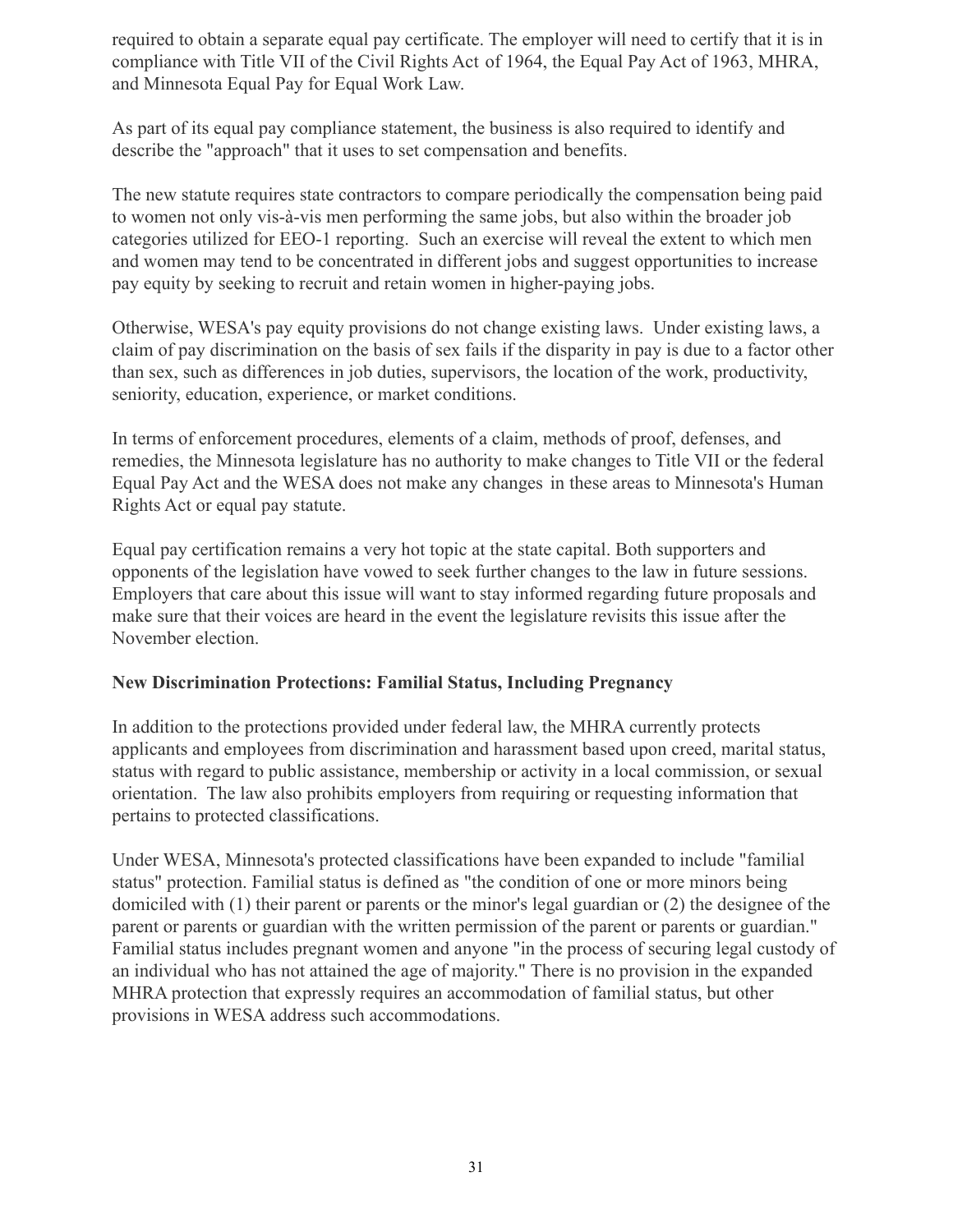#### **Pregnancy Accommodations**

Immediately effective under WESA, employers who have 21 or more employees at a site must provide reasonable accommodations to pregnant employees who have worked 12 consecutive months and on average half of a full-time schedule as defined by the employer.

The employer must provide more frequent restroom, food, and water breaks, seating, and lifting limits over 20 pounds, without proof of medical necessity. A temporary transfer to a less strenuous or hazardous position may be required where other accommodations are not possible. Employees are not required to accept an accommodation or take a leave due to pregnancy. The law requires the employee and employer to enter into an interactive dialogue regarding the reasonable accommodation.

The pregnancy accommodation law does not affect any other protection afforded for sex discrimination or pregnancy.

#### **Private Space to Express Milk**

The current law requires employers to make a reasonable effort to provide mothers with a private space near the work area, which is not a toilet stall, to express breast milk for the infant child. The expanded law, which takes effect immediately, states the space also should not be a bathroom, be shielded from view and free from intrusion, and include access to an electrical outlet. The amended statute expressly prohibits retaliation against a woman who exercises her rights under this new provision, provides for Department of Labor and Industry enforcement of the law, and permits the employee to bring a civil action against the employer for any violations. The designated private space for mothers at *TCIS* is Room #109. This space is only for use by approved individuals for the reasons listed above.

#### **Increased New Parent Leave - 12 weeks, and Prenatal and Childbirth Incapacity**

Minnesota's current Parenting Leave law applies to employers who have 21 or more employees at a site, and to employees who have worked 12 consecutive months and on average half of a full-time schedule as defined by the employer. The law currently provides for six weeks of unpaid new parent leave and benefit continuation, and allows employees to use sick leave for their children and certain relatives.

Under the enhanced Parenting Leave provisions, which became effective August 1, 2014, the definition of an employee has been modified to include an employee who has worked 12 months for the employer, not just 12 consecutive months. For new parent leave, the time allowed is increased to 12 weeks, and can be taken within 12 months after the birth or adoption of the child, or when the child leaves the hospital. Leave can also be used when needed for prenatal care, or incapacity due to pregnancy or childbirth.

The unpaid leave provided under this modified law may be reduced by periods of paid time off, as well as leave time taken under the federal Family and Medical Leave Act.

#### **Expanded Sick leave Use and "Safety" Leave**

Minnesota's current Parenting Leave law requires the employer to allow an employee to use accrued available sick time for their child, adult child, spouse, sibling, parent, grandparent, or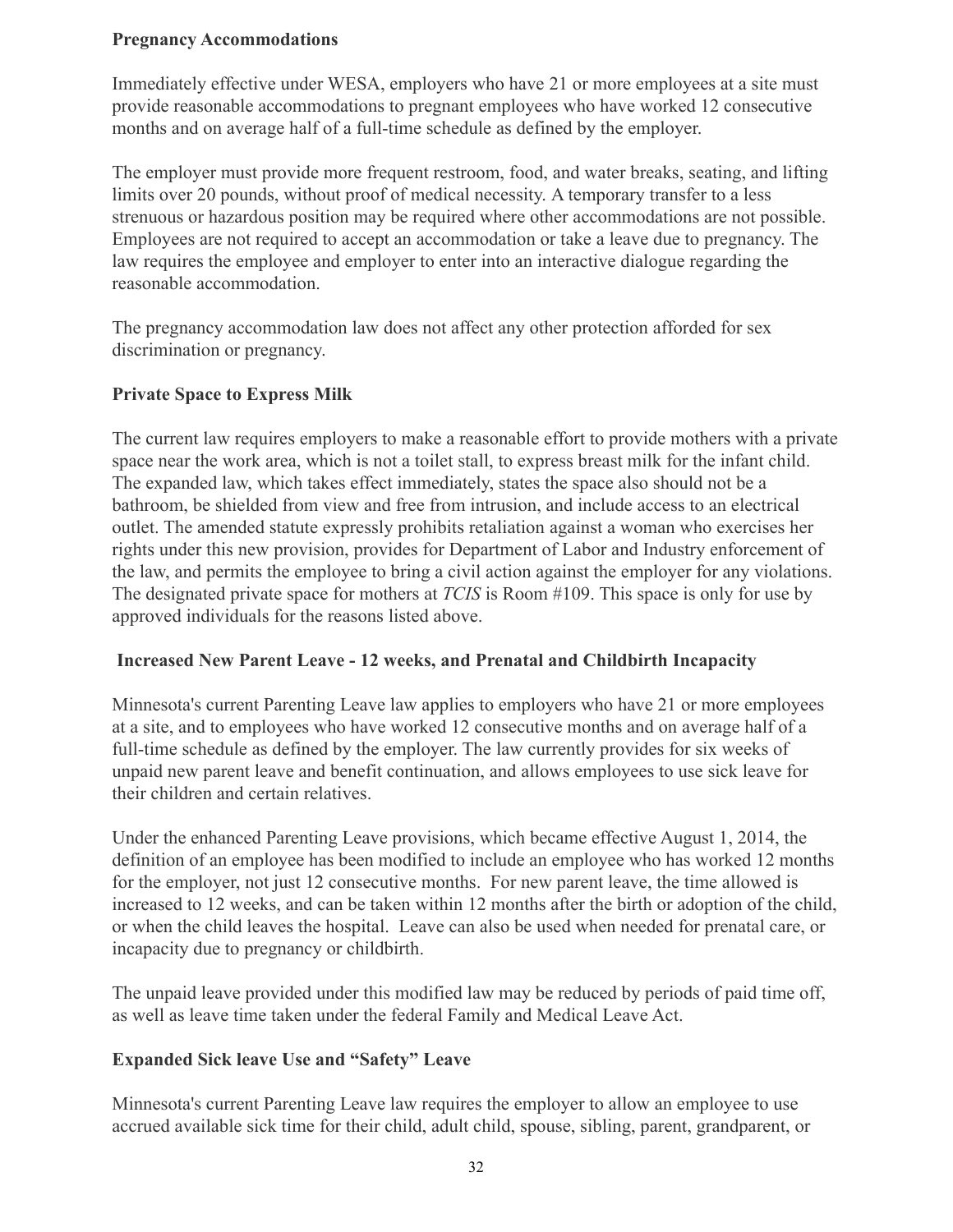stepparent, for reasonable periods of time as the employee's attendance may be necessary, on the same terms upon which the employee is able to use sick leave benefits for the employee's own illness or injury. The law does not, however, require an employer to provide sick leave. In addition, disability pay and salary continuation are not considered accrued and available sick leave.

The law is now expanded to include time necessary for the illness or injury of the employee's mother-in-law, father-in-law, and grandchild, including step-grandchild.

The law has also been expanded to permit the use of sick leave for "safety" leave. Safety leave may be used for the purposes of providing or receiving assistance because of sexual assault, domestic abuse, or stalking.

The employer can limit the use of paid time off for absences for ill or injured adult children, other relatives and for safety leave to 160 hours in any 12-month period. This limit cannot be applied to absences due to the illness or injury of a minor child. These amendments became effective August 1, 2014.

#### **Unemployment Benefits**

Employees will be eligible for unemployment if they quit because they or an immediate family member is a victim of domestic abuse, sexual assault, or stalking. This change became effective October 5, 2014.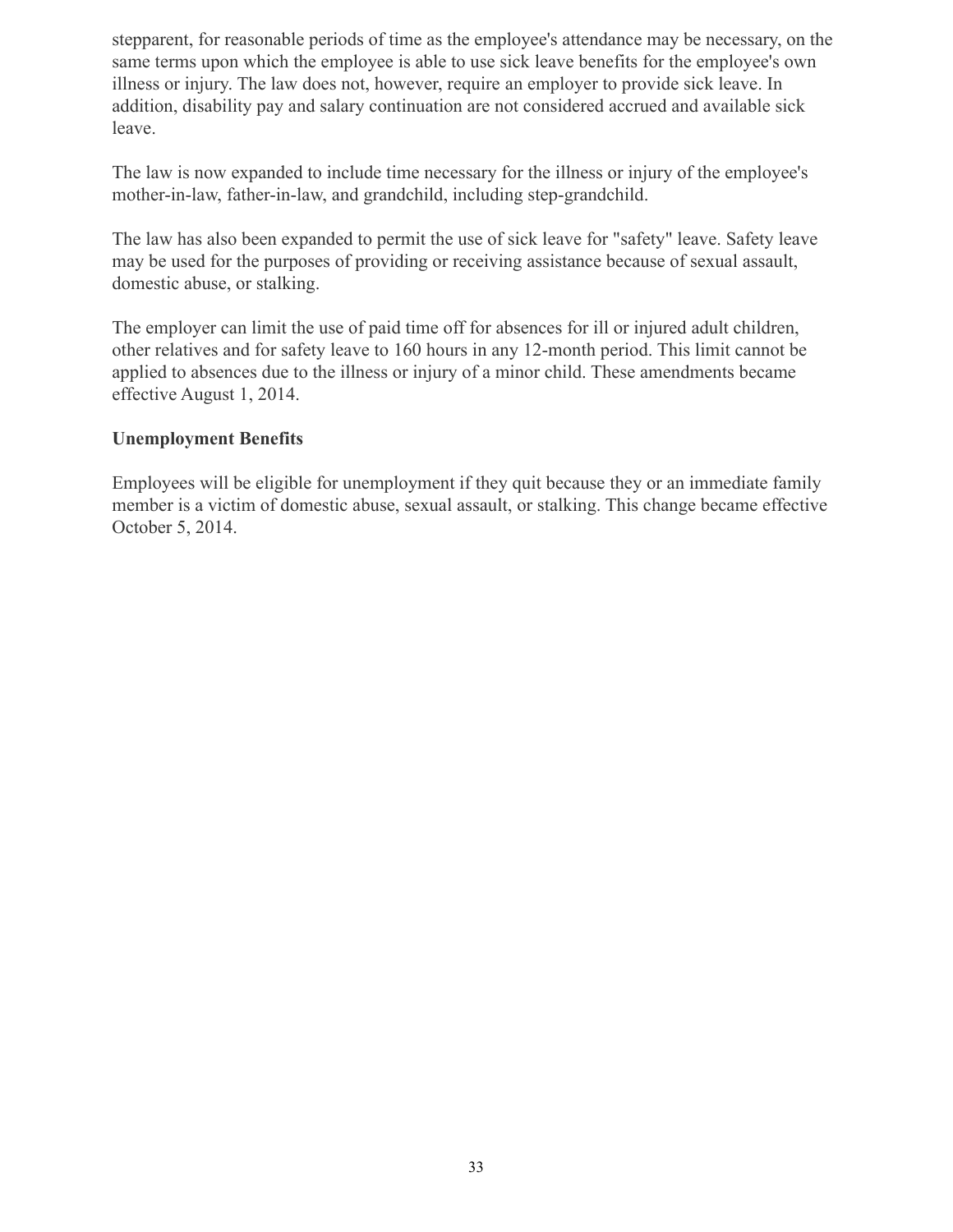#### SECTION V **GENERAL RULES AND INFORMATION**

#### 5.0 **ADDITIONAL POLICIES & PROCEDURES**

In addition to the policies and procedures outlined in this portion of the employee handbook, employees are also subject to follow all State and Federal guidelines pertaining to school employees including the Mandatory Reporting Act. Employees of *Twin Cities International Schools* are also required to follow all school board adopted policies found on the website or with the school director and/or additional procedures found in this handbook's subsections**.**

### 5.1 **FAMILY EMERGENCY**

In the event the office receives word of an emergency related to a member of an employee's family, the employee will be notified as soon as reasonably possible. Should the employee be at a location away from his/her normal workplace, arrangements will be made to contact the employee, and if necessary, arrange for the employee to return home immediately.

### 5.2 **DRESS CODE**

Every employee of *Twin Cities International Schools* contributes to the School's overall public image during working hours. The staff are expected to dress in a way that indicates a professional school environment. Shorts, short skirts, or revealing clothing are not considered "professional school" attire by the administration of the School. Sleeveless attire is discouraged. Athletic clothing, jeans etc. are considered "weekend wear" and should not be worn as business casual attire. Physical education teachers may wear athletic clothing as is appropriate. School ID badges are to be on your person at all times while in the school. Jeans are permitted on Friday's with appropriate school spirit apparel. At times, administration may designate specialty days as appropriate.

During Workshop Week, please feel free to wear jeans, t-shirts, sweatshirts, if you wish. The restrictions regarding shorts, sleeveless, or revealing clothing are still in effect during workshop days.

### 5.3 **PERSONAL CONDUCT**

The Schools expect that all of its employees will conduct themselves with the pride and respect associated with their positions, fellow employees, students, parent(s) or guardian(s), Board members, vendors, etc. Employees should always use good judgment and discretion in carrying out the Schools business. Employees of *Twin Cities International Schools* should always adhere to the highest standards of ethical conduct.

Improper conduct by and between employees, and/or by and business associates on the School premises that adversely affects the Schools work will not be tolerated. Any employee demonstrating improper conduct will be subject to disciplinary action, including termination of employment.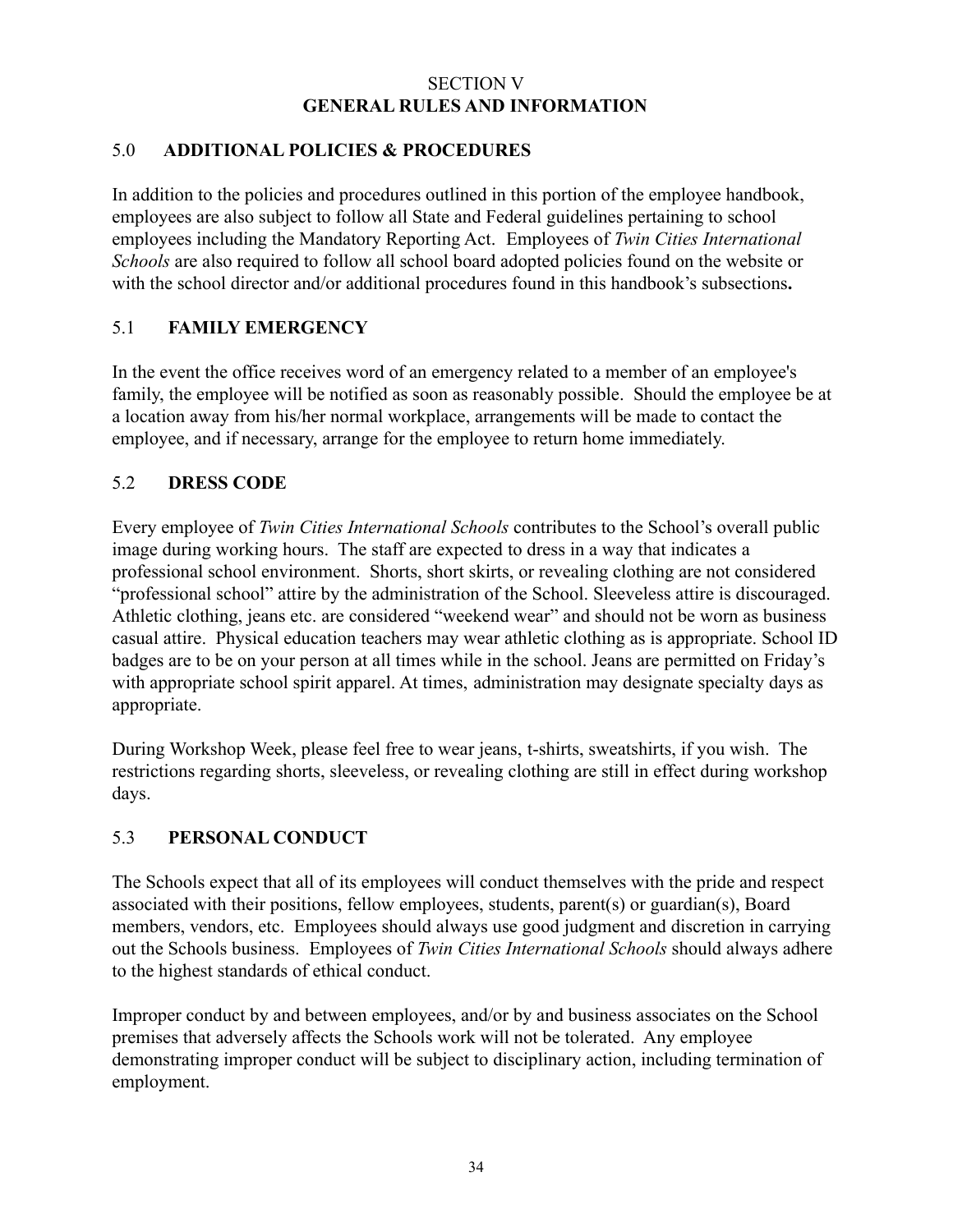### 5.4 **CONFIDENTIALITY**

*Twin Cities International Schools* is engaged in a business, which requires that a strict code of confidentiality of information collected and maintained by the Schools other than data which is classified by statute or federal law as public and shall be accessible to the public, pursuant to the procedures established by the School.

As an employee of *Twin Cities International Schools,* employees must keep in strictest confidence any information with respect to internal affairs, financial status, and sensitive information of the Schools, students, or parents. No information may be directly or indirectly disclosed to any individual, School, organization, or vendor including immediate family members.

As part of an employee's job duties with *Twin Cities International Schools,* many employees have access to the Synergy Software database. All information contained therein is considered intellectual property and is confidential. Confidential information may not be copied, faxed, e-mailed, or transmitted in any form for the purpose of removing this information from the School premises nor can said information be mutilated or destroyed unless specifically related to the employee's job responsibilities or without first obtaining consent of the Director(s). It is the responsibility of each individual to keep and faithfully account for all records and property, which the Schools may entrust the care and custody of such information during employment with the Schools.

All keys, fobs, security badges, and property which the Schools entrust to an employee and in connection with employment at *Twin Cities International Schools* must be maintained in personal custody. No employee shall permit anyone else to have access to records entrusted to their care unless specifically related to the execution of their job responsibilities.

#### 5.5 **SMOKING POLICY**

*Twin Cities International Schools* is dedicated to providing a healthy, comfortable, productive work environment for our employees. This goal can only be achieved through ongoing efforts to protect non-smokers and to help employees adjust to restrictions on smoking. The Minnesota Clean Indoor Air Act (MCIAA) prohibits smoking in many indoor public places (Minn. Stat. §§ 144.411 to 144.417). Smoking is completely prohibited in all nonresidential health care facilities, day care premises, and public/private schools.

It shall be a violation of this policy for any student, teacher, administrator, or other School personnel, to smoke any tobacco or tobacco related substances or electronic cigarettes at *Twin Cities International Schools*. This prohibition extends to all facilities, whether owned, rented, or leased, and all vehicles that the Schools own, rent, or lease, contracts for, or controls. This prohibition includes all School property and all off-campus events sponsored by the School.

School administrators, students, and other school personnel who violate this tobacco-free policy shall be subject to school discipline procedures.

The Schools action taken for violation of this policy will be consistent with the requirements of applicable Minnesota or federal law and School policies.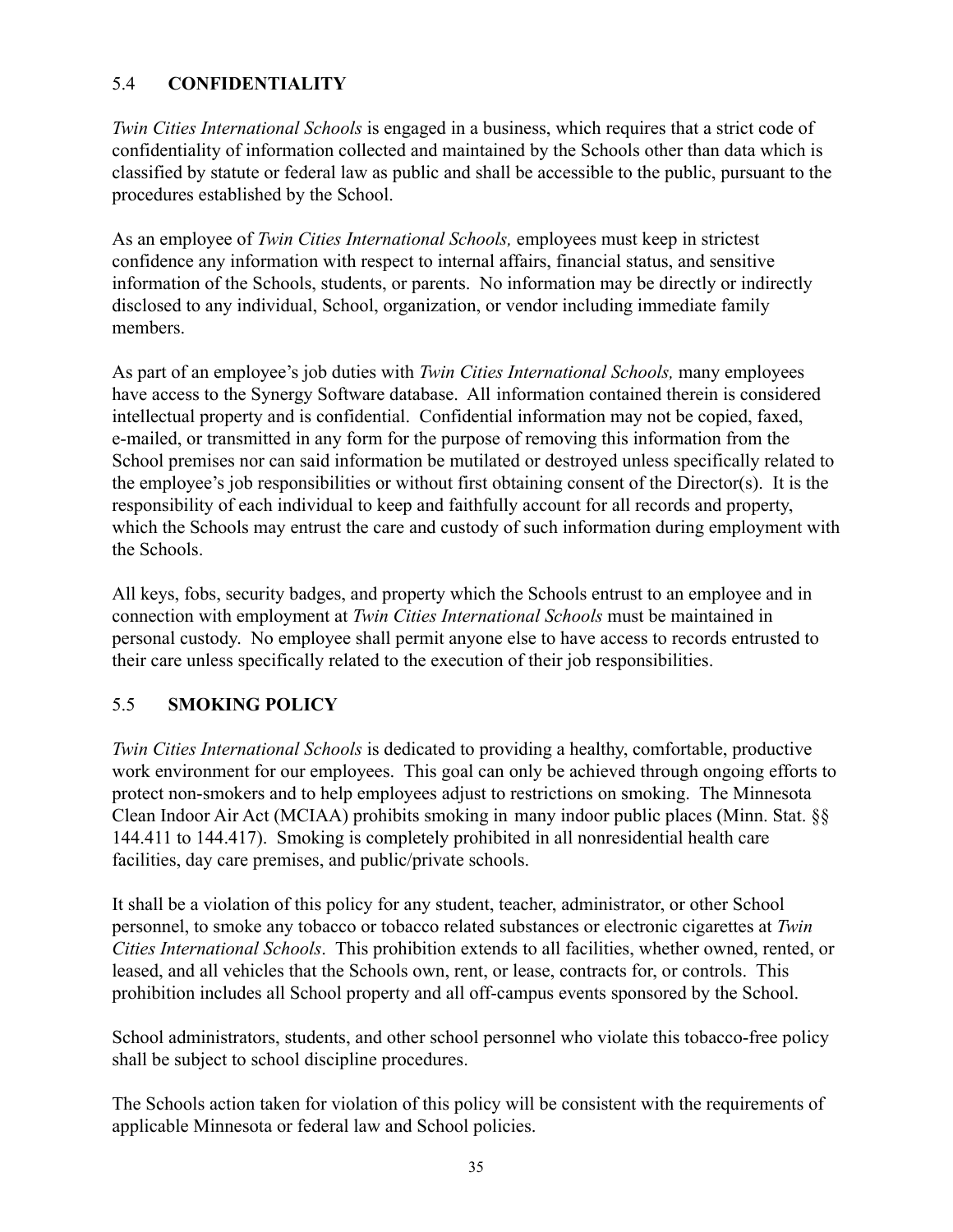Persons who violate this tobacco-free policy may be referred to administration or other School supervisory personnel responsible for the area or program at which the violation occurred.

School administrators may call the local law enforcement agency to assist with enforcement of this policy. Smoking or use of any tobacco product in a public/private School is a violation of the Minnesota Clean Air Act. The Department of Health (MDH) enforces the MCIAA. MDH can issue fines for up to \$10,000 against the facility in which the violation occurred. Also, peace officers can cite individual smokers with violating the MCIAA, which is a petty misdemeanor.

### 5.6 **DRUG-FREE WORKPLACE AND DRUG AND ALCOHOL TESTING POLICIES**

- 1. **Drug-Free Workplace Policy**. It is the policy of *Twin Cities International Schools* to provide the best possible work by and for its employees with reliability, predictability and safety. In order to promote such a policy, the Schools have adopted a Drug-Free Workplace Policy which prohibits the use, possession, sale, or transfer of alcohol and all legally regulated drugs (i.e., "controlled substances") except pursuant to a doctor's prescription. This ban covers all employees of the Schools and all job applicants who have received a conditional job assignment offer, and it applies to the following physical locations: any premises under lease, ownership or control of the Schools, any parking lot, hallway, stairway, or other public or semi-public spaces adjacent to or used for access to the premises of the Schools, and all the places where the employee's presence or performance is necessary or required to perform the work of the Schools. The term "use" includes the detectable presence of alcohol, any legally regulated drug (i.e., "controlled") substance") or the metabolites of alcohol or any such drug and includes reporting to or being at work while impaired by or under the influence of any such drugs or alcohol, wherever such work is performed.
- 2. **Discipline, Discharge and Treatment**. Any violation of the Schools Drug-Free Workplace Policy is subject to disciplinary action, up to and including termination of employment, at the Schools sole discretion. In addition to any disciplinary action, the Schools may, in its sole discretion, refer the employee to a treatment or counseling program for drug or alcohol abuse. Employees referred to such a program by the Schools must immediately cease any drug or alcohol use, may be subject to periodic unannounced testing for a period of twenty-four (24) months from the completion of the program, and must comply with all other conditions of the treatment or counseling program. The Schools shall determine whether an employee it has referred for drug or alcohol treatment or counseling should be allowed to continue to work, be temporarily suspended, or temporarily reassigned to another position for safety or other reasons. Any employee who tests positive for drugs or alcohol (under the testing policies described below) while undergoing treatment or counseling for drug or alcohol abuse may be promptly terminated.
- 3. **Testing Policies and Procedures**. The Schools may require an employee to undergo testing for the presence of alcohol, drugs or any of their metabolites under the following circumstances. An employee may be required to undergo testing when a supervisor has a reasonable suspicion that the employee (a) is under the influence of drugs or alcohol; (b) has violated the Schools Drug-Free Workplace Policy which prohibits the use, possession, sale or transfer of drugs or alcohol; (c) has sustained or caused another employee to sustain a personal injury; or (d) has caused a work-related accident. In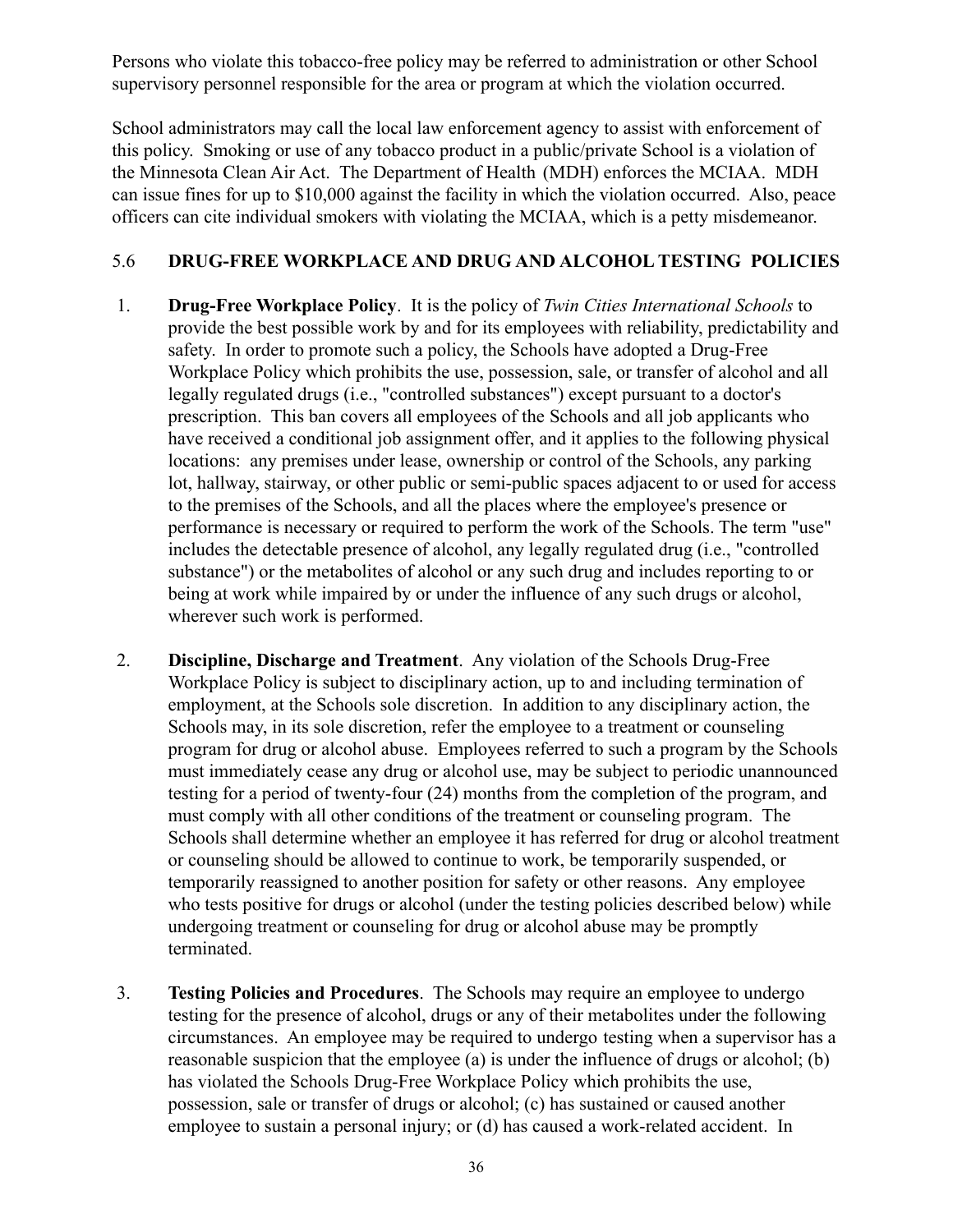addition, under any of the foregoing circumstances of reasonable suspicion, the Schools may inspect or search the employee and his/her possessions on any of the above-described premises at the time of the alleged violation or within a time period reasonably proximate to the time of the suspected violation. The Schools may also require an employee to undergo testing if the employee has been referred for chemical dependency treatment, counseling or evaluation program under an available employee benefits plan. In such cases, the employee may be required to undergo drug or alcohol testing without prior notice during the period of the treatment, counseling or evaluation program and during the period of up to two years following the completion of the treatment, counseling, or evaluation program.

- 4. **Nature of Testing**. If an employee is required to undergo drug or alcohol testing, the testing will consist initially of a screening test. The screening test will generally be on a urine sample, but it may also be on a blood sample, or a breath sample, as necessary or appropriate in the view of the Schools or the testing laboratory. If the initial screening test produces a positive result, the sample will be subject to a confirmatory test. If the initial screening test was a breath test, the employee may be required to produce a blood sample for confirmatory testing. No adverse action will result from a positive initial test unless there has been a positive confirmatory test, except that the Schools may suspend or transfer an employee if necessary for the safety of the employee or of others.
- 5. **Employee's Right of Refusal**. Each employee has the right to refuse testing when the Schools request it, but the refusal to submit to such testing will constitute the employee's voluntary termination of employment with the Schools.
- 6. **Negative Testing Results**. When an initial screening test produces a negative result, the Schools will notify the employee of that result within three working days of the Schools receiving the test report. The employee has a right to receive a copy of the test results of a negative screening test. If the initial screening test is positive, but the confirmatory test is negative, the Schools will, within three working days of receiving the test report, notify the employee of the outcome of the confirmatory test and of his/her right to receive a copy of the confirmatory test results.
- 7. **Positive Testing Results**. If both the initial screening test and the confirmatory test produce positive results, then, within three working days of receiving the confirmatory test results, the Schools will notify the employee of the confirmatory test results and of the following rights: (1) the right to receive a copy of the confirmatory test report; (2) the right to submit an explanation of the confirmatory test results or to request a confirmatory retest, at the employee's own expense, by making the request in writing within five working days of being notified of the positive confirmatory test results; and (3) the right not to be discharged if the confirmatory test result is the first such result, unless the employee has refused to participate in or failed to complete a counseling or rehabilitation program.
- 8. **Discipline Based on Positive Test Result**. An employee who has tested positive on a confirmatory test, which is the first result will generally receive a written warning and be allowed to continue his/her employment on the condition that he or she successfully completes a drug or alcohol counseling or rehabilitation program, whichever the Schools determines to be more appropriate after consultation with a certified chemical use counselor or a physician trained in the diagnosis and treatment of chemical dependency.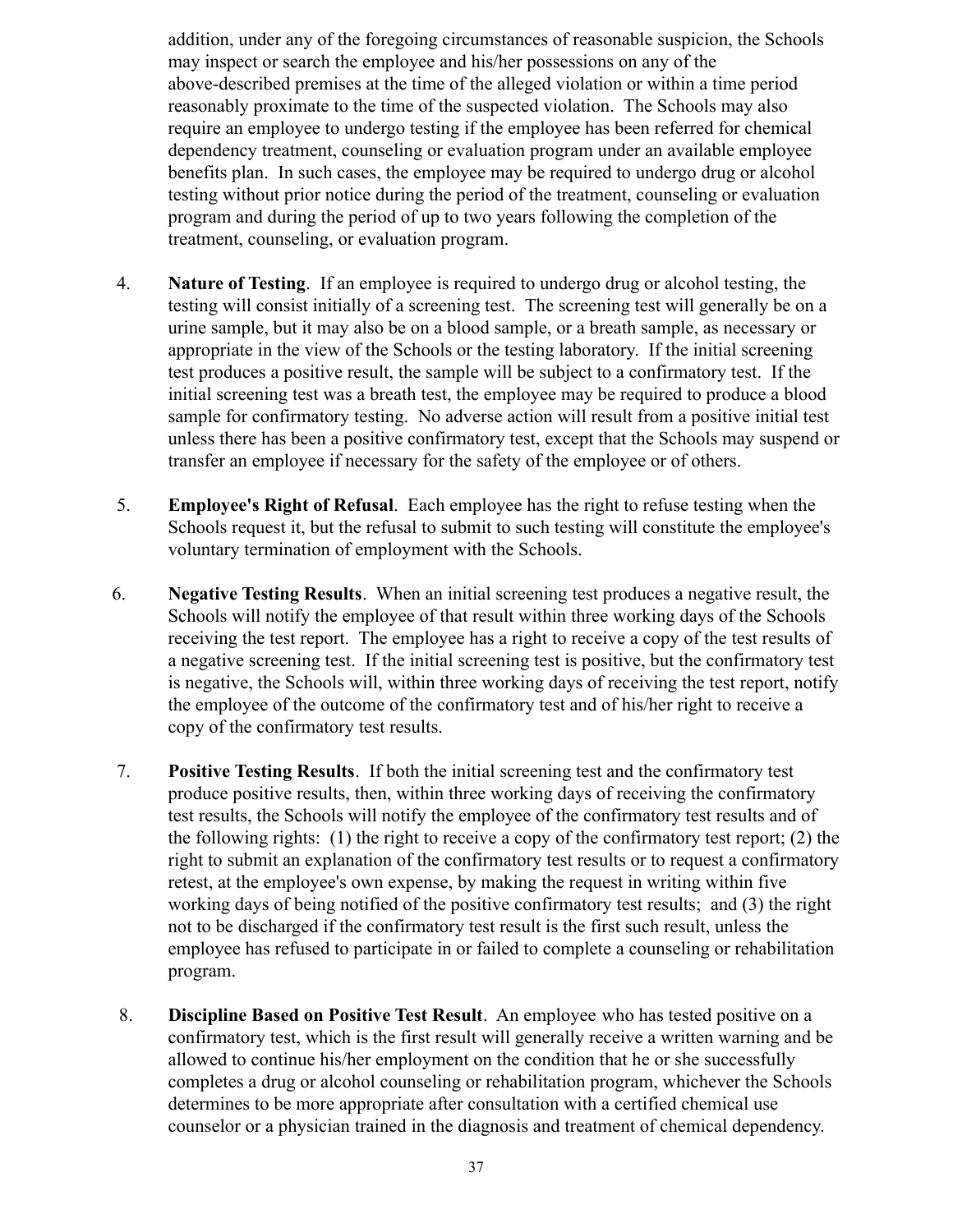Under some circumstances, a positive result on a confirmatory test may result in discharge or other discipline. If a confirmatory retest does not confirm the original positive test results, however, there will be no discipline based on the original confirmatory test.

**Source of Authoritative Information**. All questions about the School's Drug and Alcohol Policies, including the Testing Policy, should be directed to the Director of TCIS.

**The Schools Discretion**. The Schools retain full discretion to determine when testing will be required and what the consequences of a positive confirmatory test will be, subject only to applicable law. Nothing provided herein, provided elsewhere, or established in practice, shall restrict the Schools discretion in any particular situation.

### 5.7 **WEAPONS POLICY IN THE WORKPLACE**

The purpose of this policy applies to all employees of *Twin Cities International Schools*, its subsidiaries or affiliates, including temporary employees employed by an outside agency and working at *Twin Cities International Schools*, independent contractors working at *Twin Cities International Schools*, or persons employed by contractors retained by *Twin Cities International Schools*. It also applies to any other individual who appears on the premises of *Twin Cities International Schools*, its subsidiaries or affiliates, including students, parents, applicant's for employment, vendors, suppliers, customers, Board of Directors, visitors or any other person.

### **POLICY**

In order to protect the health and safety of everyone in the workplace, to meet our student's needs, to protect property and to maintain a climate of respect and cooperation among employees, *Twin Cities International Schools*, bans weapons on School property.

Therefore, it is against the Schools policy to use or possess weapons, concealed or otherwise in the School or on the Schools premises. This includes, but is not limited to, offices, School rooms, restrooms, hallways, entry, commons areas, lunch rooms etc., and parking areas but does not include private vehicles.

The policy applies at all times when individuals defined are on the premises of *Twin Cities International Schools.* This includes but is not limited to; before, during and after normal working hours, weekends, holidays, and while visiting *Twin Cities International Schools* premises when not on duty and/or as a visitor or customer. *Twin Cities International Schools* will not discriminate when enforcing this policy. This also includes all employees acting in the course and scope of employment, including those employees who work off-site. All individuals will be treated in the same manner without regard to race, color, creed, religion, national origin, gender, marital status, veteran/military status, disability, age, status with regard to public assistance, membership or activity in a local commission, sexual orientation or any other characteristic protected by law.

Twin Cities International Schools defines weapons as any object, device, or instrument designed as a weapon or through its use is capable of threatening or producing bodily harm or which may be used to inflict self-injury including, but not limited to, any weapon, whether loaded or unloaded, air guns; pellet guns; BB guns; knives; blades; clubs; metal knuckles, nunchucks, throwing stars; explosives; fireworks; mace and other propellants, stun guns; ammunition;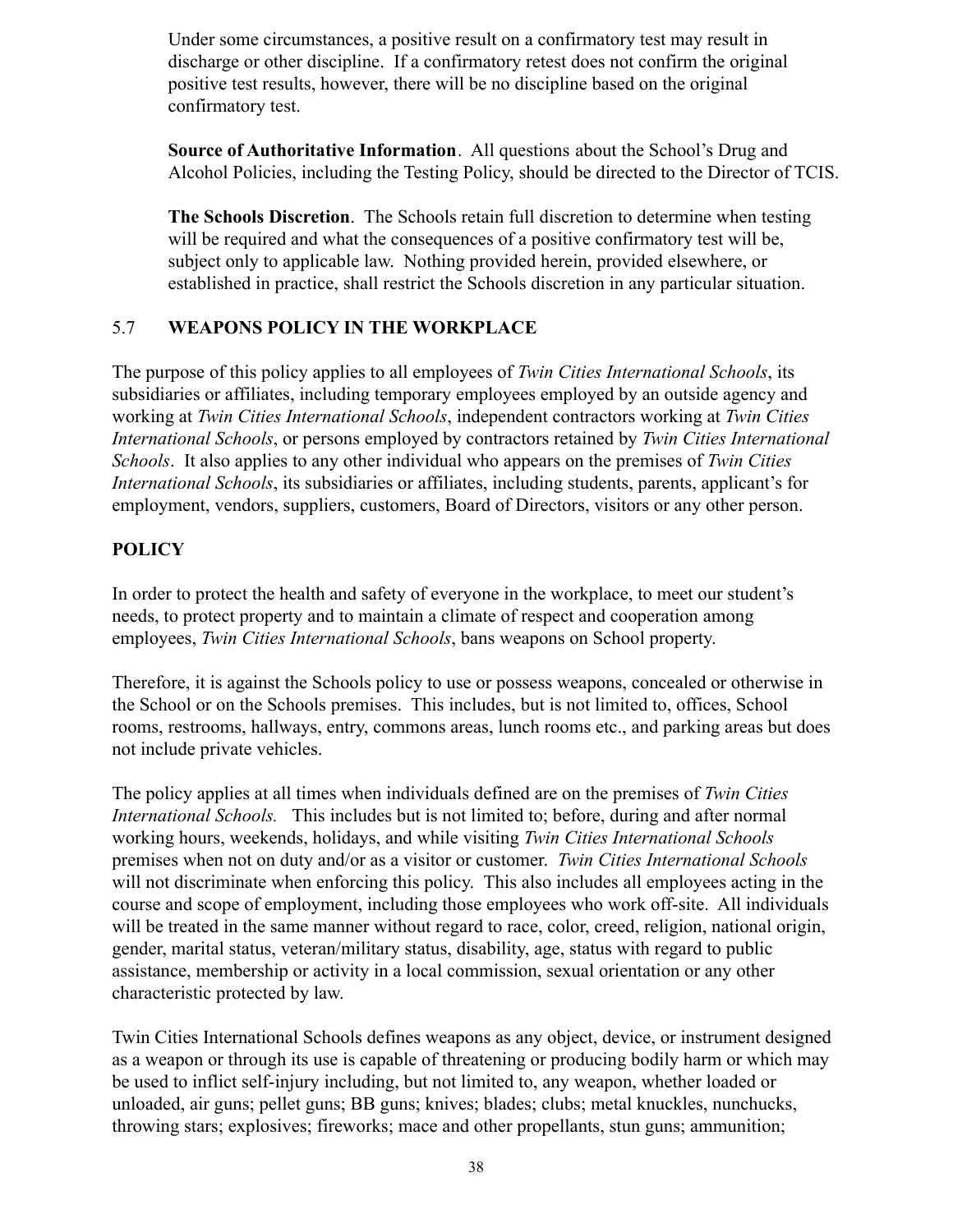poisons, chains; arrows; and objects that have been modified to serve as a weapon. In addition, no person shall use articles designed for other purposes (i.e., lasers or laser pointers, belts, combs, pencils, files, scissors, etc.), to inflict bodily harm and/or intimidate. Such use will be treated as the possession and use of a weapon.

The Schools reserve the right to respond to any individual who does not follow this policy and demand compliance.

### **PROCEDURE**

.

If this policy is violated by any individual, such actions must be reported immediately to the Director's or any member of management. The individual with the weapon will be informed of the policy and the School(s) will demand compliance. Should the individual with the weapon refuse to comply, the Schools will notify the authorities immediately.

No individual shall be retaliated against for making a good faith report of behavior contrary to this policy.

If the individual with the weapon is an employee, further corrective actions or discipline may take place, depending on the circumstances. This decision will be made by the Director.

### 5.8 **PERSONAL BELONGINGS**

*Twin Cities International Schools* recognizes an employee's desire to display mementos pertaining to his/her family or other personal items. While *Twin Cities International Schools* can take no responsibility for the safekeeping of these items, it welcomes its employees to personalize their work areas for added comfort or pleasantness. However, several guidelines must be observed. They are as follows:

Safety comes first. No object can interfere with job safety as viewed by the School Administration.

Nothing can be displayed that (in the opinion of administration) is derogatory to any person or system of beliefs.

Objects (in the opinion of the administration) that are inappropriate or hinder work efforts will not be allowed and must be removed upon request.

### *Please do not leave out cell phones and electronic devices. The school will not be responsible for these items should they disappear.*

### 5.9 **SEARCH OF STUDENT LOCKERS, DESKS AND PERSONAL POSSESSIONS**

Inspection of the interior of lockers/desks may be conducted ONLY by School Administration for any reason at any time, without notice, without student consent, and without a search warrant. Please refer to School Board Policy Series 502 for further information and guidelines..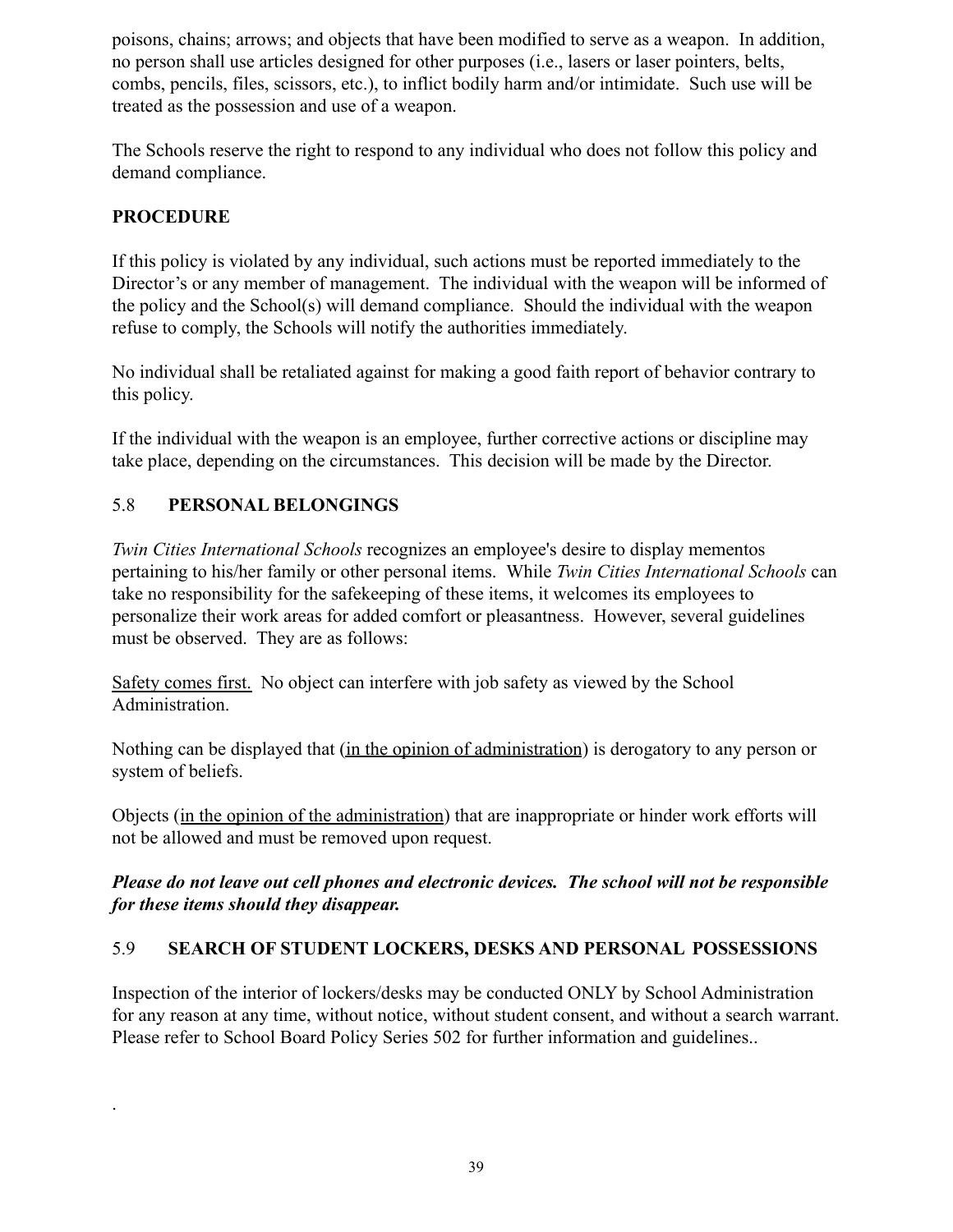### 5.10 **ENERGY PRESERVATION AND WASTE PREVENTION**

Waste of energy and materials is costly to the Schools and ultimately results in losses, which must be paid for by other cost reduction actions. Employees are expected to:

Conserve energy at every opportunity by keeping thermostats in moderate ranges.

Participate in the Schools recycling program.

### 5.11 **SEVERE WEATHER CONDITIONS**

If there are any questions regarding hours of work during severe weather conditions, employees are responsible to listen to the media for weather information and School closings.

### 5.12 **PARKING**

An adequate parking area is provided for employees. Employees may park in any space that is not marked reserved. The Schools assume no responsibility for an employee's vehicle or the contents of the vehicle while on School property. Please keep the provided TCIS Parking ID Tag visible within the vehicle at all times.

### 5.13 **SECURITY**

All doors, files, desks, gates and any other equipment with locks must be kept locked securely when not in direct use and at the end of each day. Locks should be checked regularly. Lost keys must be reported to the administration immediately. Any concerns about security should be directed to the Director.

### 5.14 **USE OF THE TELEPHONE**

Each time an employee makes or receives a telephone call they represent *Twin Cities International Schools*. The manner in which a call is handled determines how *Twin Cities International Schools* are judged by our parent(s) or guardian(s), customers, and other employees. We have a limited number of telephone lines at the Schools and it is essential that we keep those lines open for business calls. During working hours, employees should refrain from making or receiving personal telephone calls except for emergencies. Use of cell phones during work time is discouraged. The Schools appreciate when you keep your personal calls to your break periods unless it's an emergency.

### 5.15 **CARE OF EQUIPMENT AND FACILITIES**

All employees should be concerned with the care and safe use of School-owned equipment and facilities. Good housekeeping is expected of every employee. Should an employee see another employee or student maliciously vandalize any School equipment or property it should be immediately reported to the Director or member of the administration.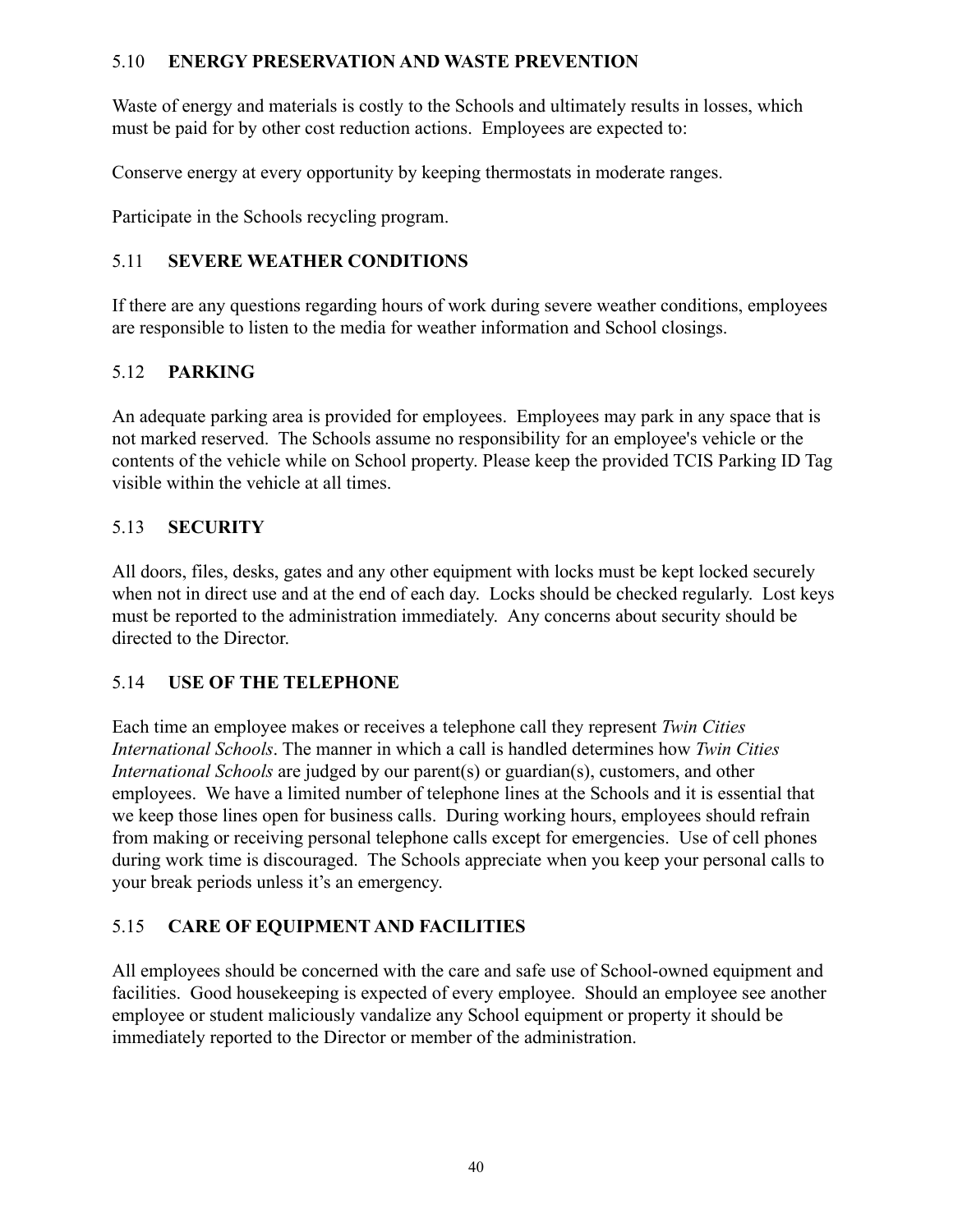### 5.16 **SCHOOL E-MAIL, VOICEMAIL, FAX, AND COMPUTER POLICY**

This document sets forth the policy of *Twin Cities International Schools* on access to and disclosure of electronic voice and e-mail messages, faxing, computer system usage, and computer software usage. It also explains the proper use of electronic systems in general. This policy may be changed at any time per the direction of the Schools administration.

*Twin Cities International Schools* strives to maintain a workplace free of harassment and is sensitive to its employees. *Twin Cities International Schools* prohibits the use of computers and the e-mail system in ways that are disruptive, offensive to others, or harmful to morale. Computers, computer files, voicemail, e-mail systems, and software furnished to employees are the property of *Twin Cities International Schools* and are intended for business use only.

*Twin Cities International Schools* purchases and licenses the use of various computer software for business purposes and does not own the copyright to this software or its related documentation. Unless authorized by the software developer, *Twin Cities International Schools* do not have the right to reproduce such software or use it on more than one computer. Employees may only use the software on local area networks or on multiple machines according to the software license agreement. *Twin Cities International Schools* prohibits the illegal duplication of software and its related documentation.

There shall be no display or transmission of sexually explicit images, messages, cartoons, or any transmission of e-mail communication that contains ethnic slurs, racial epithets, or anything that may be construed as harassment, or disparagement of others based on their race, national origin, sex, sexual orientation, age, disability, religious, or political beliefs. Violation of this policy will result in appropriate disciplinary action leading up to, and including, termination.

Employees should notify their immediate supervisor, or any member of administration upon learning of violations of this policy. To ensure compliance with this policy *Twin Cities International Schools* reserves the right to enter, search, and monitor the computer files, voicemail, or e-mail of any employee without advance notice. This policy is for business purposes such as investigating theft, disclosure of confidential business information, or proprietary information, personal abuse of the system, or monitoring workflow of productivity.

Employees are prohibited from using the School's Internet resources or accounts for unauthorized commercial use or financial gain. Unauthorized use for financial gain will result in appropriate disciplinary action leading up to, and including, termination.

### 5.17 **TECHNOLOGY AND INTERNET POSTINGS ACCEPTABLE USE**

#### Technology Devices

*Including but not limited to: Computer Labs, Classroom Computers, Individual laptops, IPads, Chromebooks, & School Cell Phones*

Technology devices are to be used for school-related work only. Absolutely no food or drink is allowed by the technology devices. Students may not use technology devices unless they are supervised. Technology devices need to be kept in a secure location when not in use. Do not leave your technology devices in your vehicle.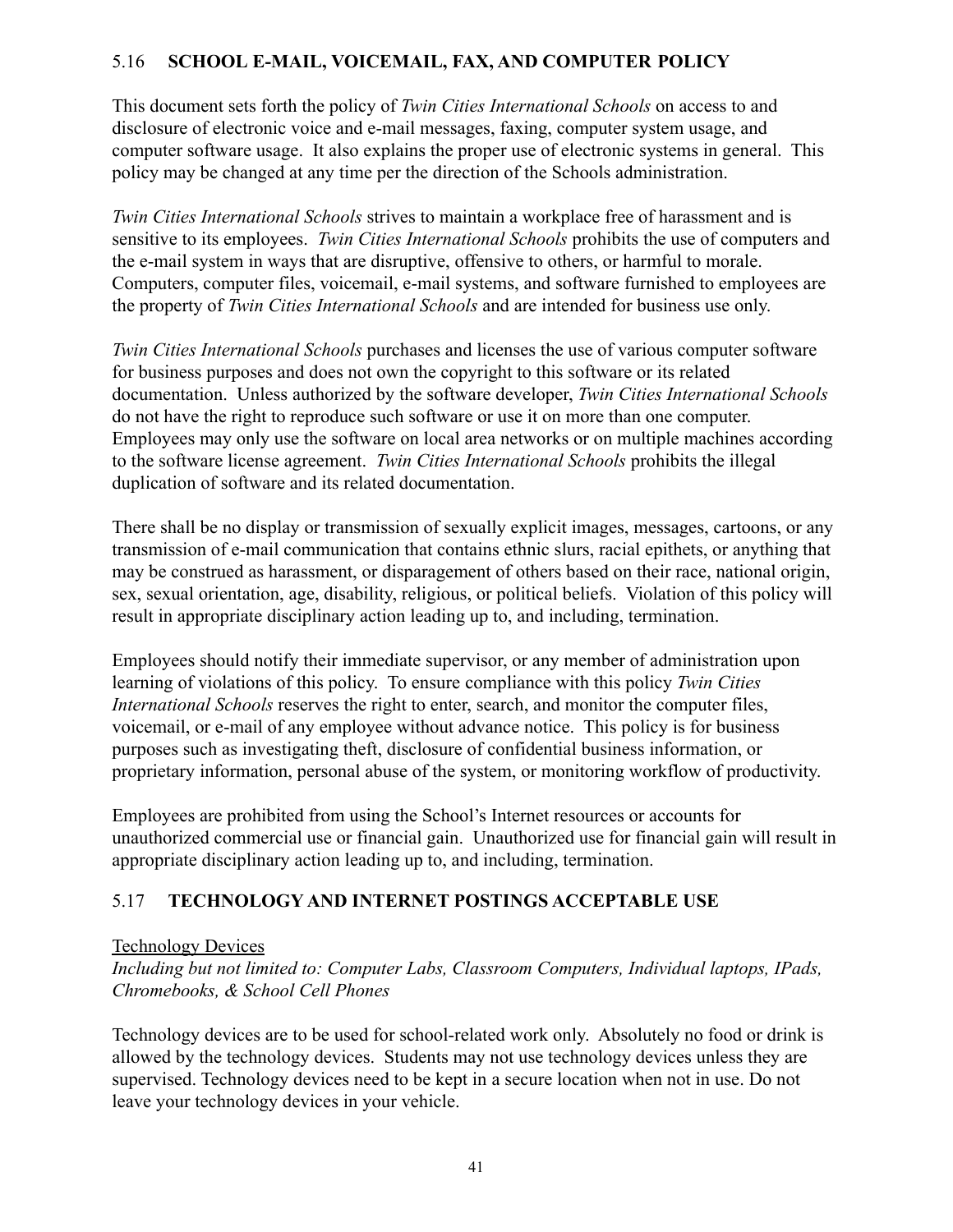Internet Acceptable Use and Safety Policy

Users are prohibited from using school district Internet resources or accounts for the following purposes:

- 1. To access, upload, download or distribute pornographic, obscene, or sexually explicit material.
- 2. To transmit or receive obscene, abusive or sexually explicit material.
- 3. To violate any local, state, or federal statute.
- 4. To vandalize, damage or disable the property of another person or organization.
- 5. To access another person's materials, information or files without the implied or direct permission of that person.
- 6. To violate copyright laws, or exchanging pirated software or copy software to or from any school computer.
- 7. Unauthorized commercial use or financial gain.

## User Notification

All users shall be notified of district policies relating to Internet use. Use is subject to compliance with school district policies, such as:

- 1. Disclaimers limiting the school district's liability relative to
	- Information stored on school district diskettes, hard drives, or servers
	- Information retrieved through school district computers, networks, or online resources
	- Personal property used to access school district computers, networks, or online resources
	- Unauthorized financial obligations resulting from the use of school district resources / accounts to access the Internet
- 2. A description of the limitations and privacy rights of Internet accounts that are school sponsored / managed.
- 3. Notification that, even though the school district may use technical means to limit student Internet access, these limits do not provide a foolproof means for enforcing the provisions of this Acceptable Use Policy.
- 4. Notification that goods and services can be purchased over the Internet that could potentially result in unwanted financial obligations and that any financial obligation incurred by a student through the Internet is the sole responsibility of the student or the students' parent/guardian.
- 5. Notification that, should the user violate the school district's acceptable use policy, the student's access privileges may be revoked, school disciplinary action may be taken, and/or appropriate legal action may be taken.
- 6. Notification that all provisions of the Acceptable Use Policy are subordinate to local, state and federal laws.

## Internet Postings

With the rise of new media and next generation communication tools, the way in which *Twin Cities International Schools* (TCIS) employees can communicate internally and externally continues to evolve. While this creates new opportunities for communication and collaboration, it also creates new responsibilities for TCIS employees. This Internet Postings Policy applies to employees who use the following: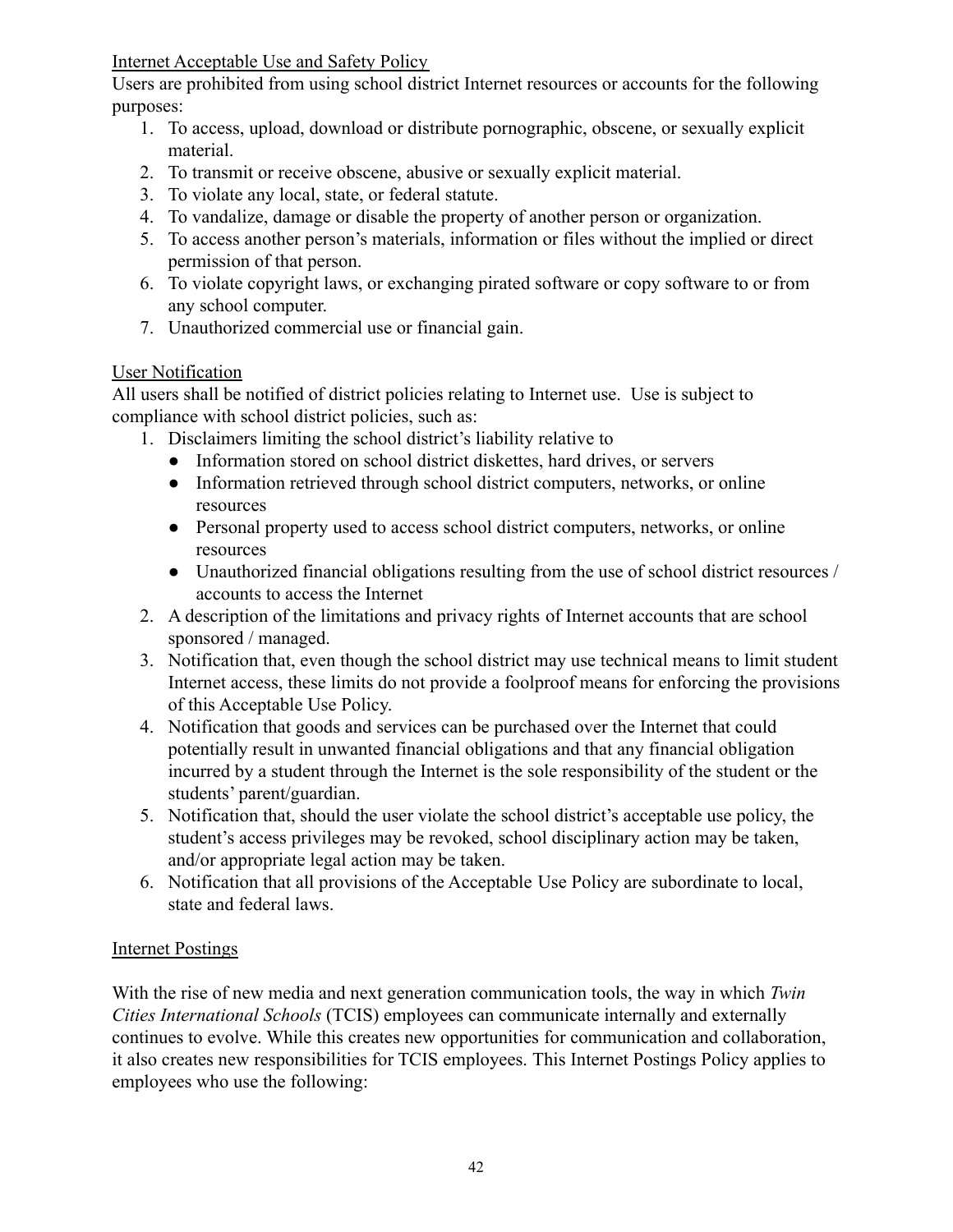- Multi-media and social networking websites such as TikTok, Instagram, Twitter, SnapChat, Facebook, Yahoo and YouTube and any others not listed.
- Blogs external to Twin Cities International Schools.
- Wikis such as Wikipedia and any other site where text can be posted.
- Any other social media or internet websites not listed above.

All of these activities are referred to as "Internet Postings" in this policy. Please be aware that violation of this policy may result in disciplinary action up to and including termination. Common sense is the best guide if you decide to post information relating to *Twin Cities International Schools* (TCIS). If you are planning a posting which includes pictures or videos of students and/or are unsure about any particular posting, please contact the Director for prior approval and/or guidance.

Your internet postings should not disclose any information that is confidential or proprietary to the school or to any third party that has disclosed information to TCIS. If you comment on any aspect of the School's business or any policy issue in which the School is involved and in which you have responsibility, you must clearly identify yourself as a *Twin Cities International Schools* employee in your postings or blog site(s) and include a disclaimer that the views are your own and not those of *Twin Cities International Schools* (see below for sample). In addition, TCIS employees should not circulate postings they know are written by other TCIS employees without informing the recipient that the author of the posting is a TCIS employee. Because you are legally responsible for your postings, you may be subject to liability if your posts are found defamatory, harassing, or in violation of any applicable law.

When posting your point of view, you should neither claim nor imply you are speaking on TCIS behalf, unless you are authorized in writing by the Director to do so. If you identify yourself as a *Twin Cities International Schools* employee on any internet posting, or refer to the work done by TCIS, you are required to include the following disclaimer in a reasonably prominent place: "The views expressed on this post are mine and do not necessarily reflect the views of *Twin Cities International Schools*." Your internet postings should not include TCIS logos, and should respect copyright, privacy, fair use, financial disclosure, and other applicable laws.

### 5.18 **MONITORING**

The employee's work output, whether it is in paperwork, or computer files, belongs to *Twin Cities International Schools.* As such, that work output is always subject to review by *Twin Cities International Schools* whether it is stored electronically, on paper, or in any other form. In addition, business equipment, including computers and desks belong to *Twin Cities International Schools* and are subject to search or investigation.

### 5.19 **PATENTS AND COPYRIGHTS**

Any patent or copyright developed by an employee in conjunction with and/or as a result of his/her employment with *Twin Cities International Schools* are the property of the Schools. Any information pertaining to such patent or copyright must remain on the Schools premise.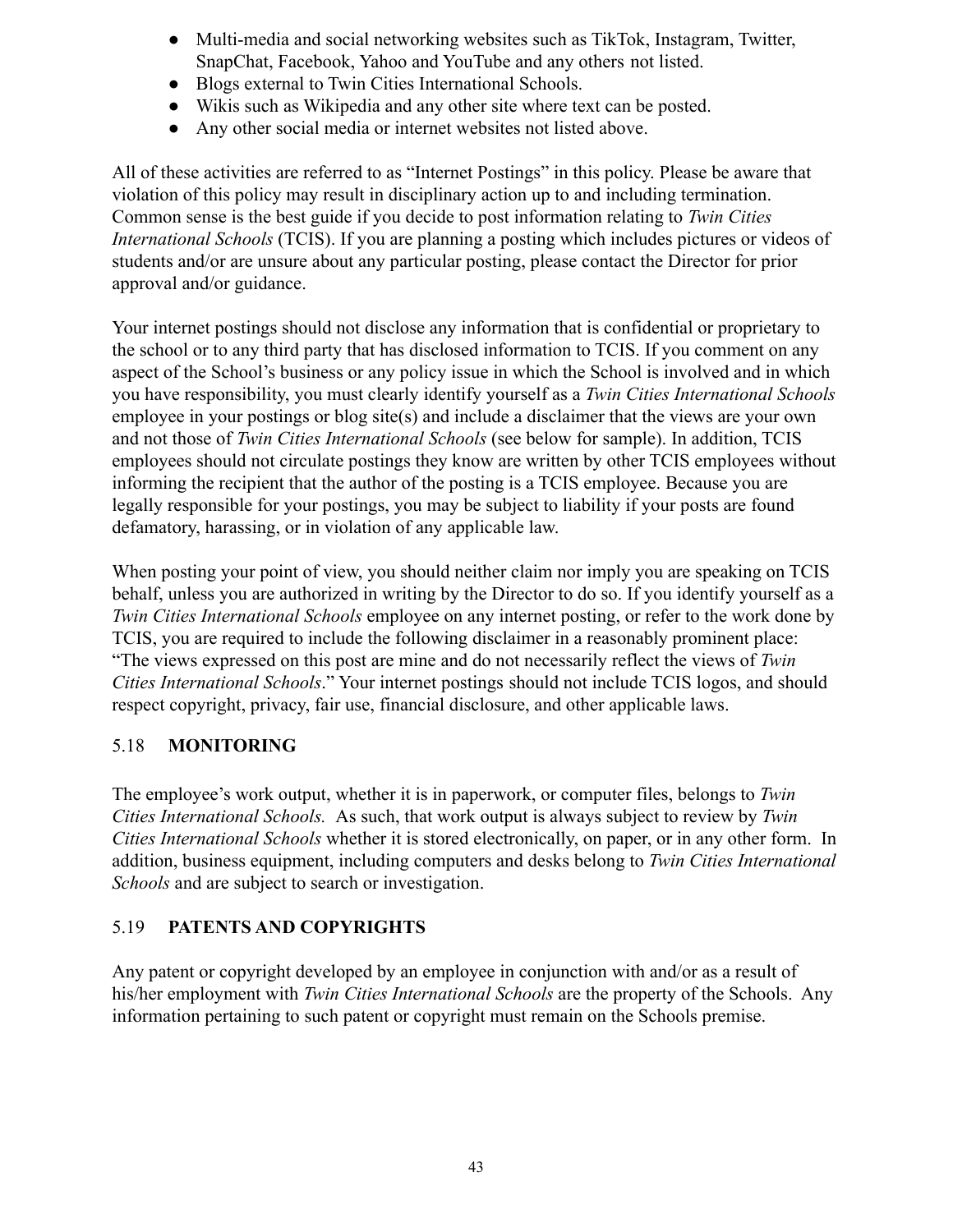### 5.20 **CHILDREN IN THE WORKPLACE**

The presence of children in the workplace with the employee parent during the employee's workday is to be avoided, except in emergency situations. This policy is established to avoid disruptions in the job duties of the employee and co-workers and reduce the liability for the school.

In certain circumstances, an employee may have their children accompany them to work for a brief period of time. However, the employee must obtain permission from the Director or Administration. A release of liability form must be signed prior to or at the start of the day the child attends. Factors the Director will consider are how long the child needs to be present, the work environment in the employee's area, and any possible disruption to the employee and co-worker's work. Consideration will not be given to allow a child with an illness to come to work with the employee. A child brought to the workplace will be the responsibility of the employee parent and must be accompanied and under the direct supervision of the employee at all times.

If the child occurs any expenses while at the school the employee parent will cover all such expenses.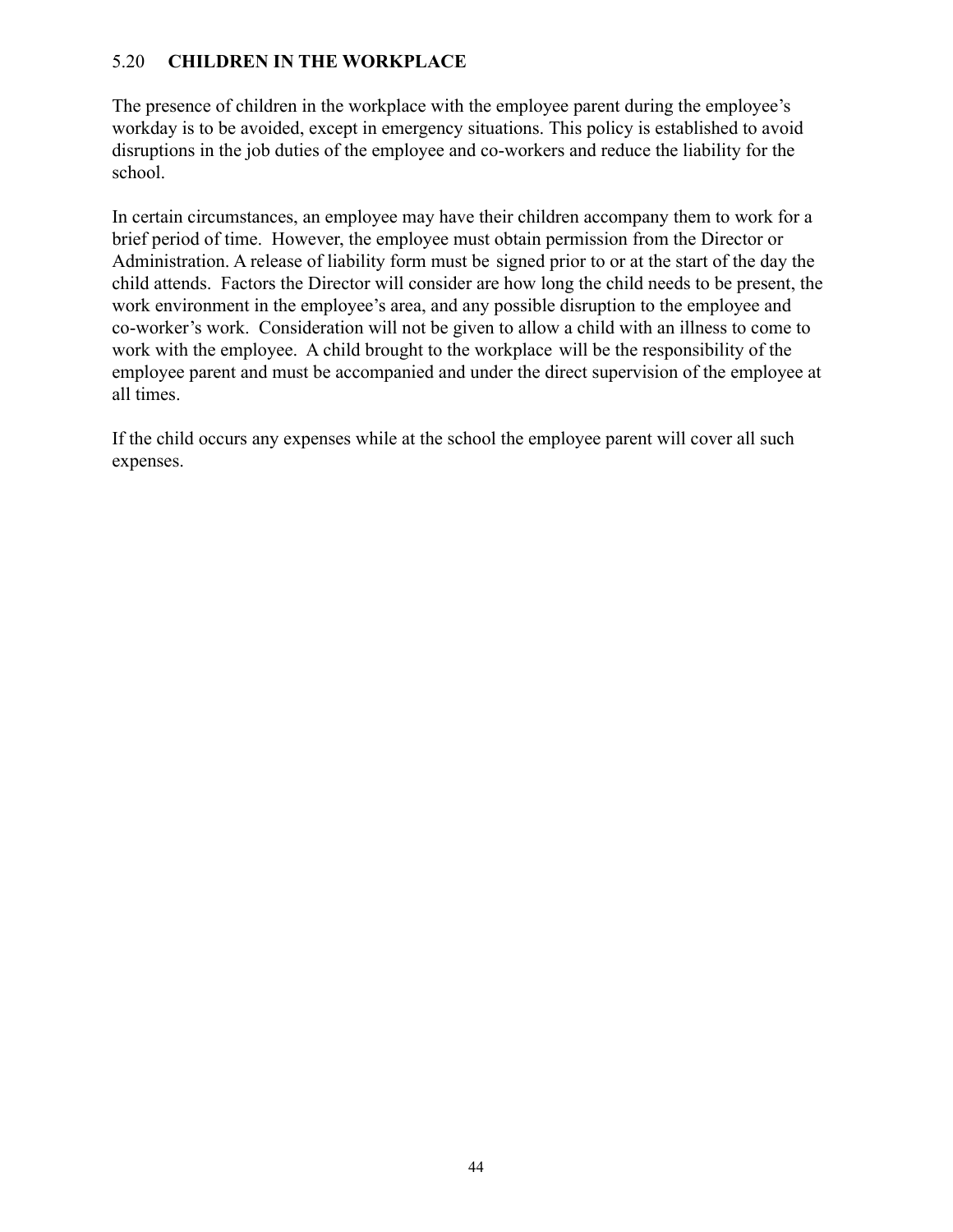#### SECTION VI **SAFETY POLICY AND PROCEDURES**

#### 6.0 **SAFETY**

*Twin Cities International Schools* is committed to the safety of its employees, its property, and equipment. To this end, we will utilize a safety program in our daily activities to be observed by employees of *Twin Cities International Schools* at all times.

With regard to these rules, the following will be considered standard procedure for all employees:

Should a safety regulation be modified so that an employee's safety is something less than it should be, the employee should inform their Director.

All questions concerning the reasoning for safety issues may be asked of any member of administration, at any time.

It is the administration's responsibility to see that every employee at *Twin Cities International Schools* is provided with safe working conditions. All safety regulations are observed in accordance with OSHA, and employees use good common sense to protect themselves, as well as others. Administration will periodically inspect working conditions and may suspend all work activity until an unsafe condition is corrected.

The most important part of safety is **YOU**. It is **your responsibility** to abide by the safety rules that are made for **your protection. IMMEDIATELY** report all personal injuries no matter how minor. Report all dangerous conditions and practices to the administration.

In the event of a vehicular accident involving a Schools-owned/leased vehicle, or while on Schools business, report all information immediately to the office. In no instance should responsibility for an accident be expressed to anyone until the proper person in the School has been notified and permission has been obtained to make statements.

No one, other than an authorized School employee, is permitted to operate or ride in a School-owned/leased vehicle.

Vehicles must be kept clean (interior and exterior) at all times.

Vehicles must be properly maintained according to the manufacturer's schedule.

Any employee who misuses a School-owned/leased vehicle will be subject to dismissal.

Any damage to a School-owned/leased vehicle caused by an employee's carelessness or misjudgment is the responsibility of the employee. This includes insurance deductibles.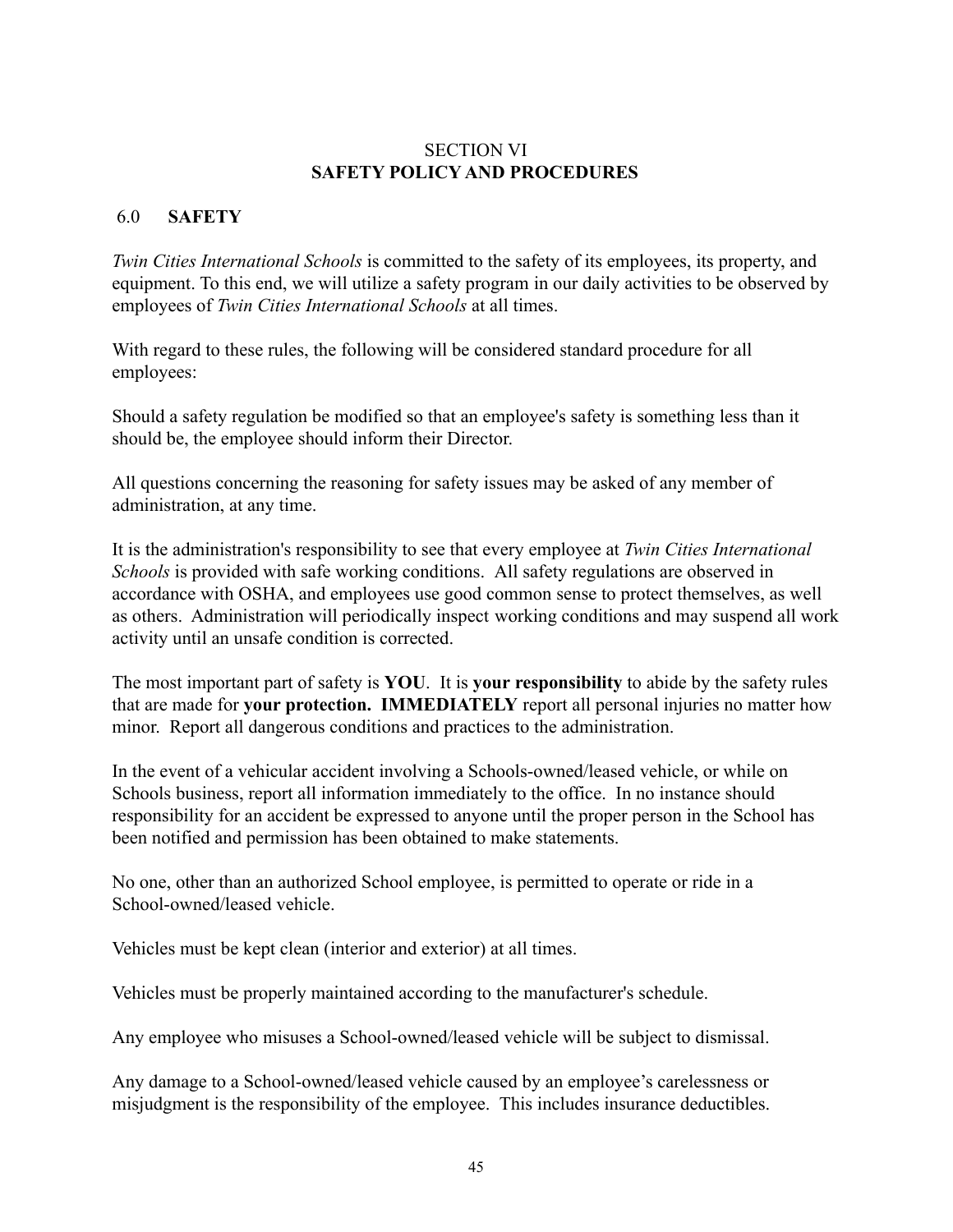#### 6.1 **WORKERS' COMPENSATION**

Employees of *Twin Cities International Schools* are covered by workers' compensation insurance that is purchased by the Schools. Workers' compensation provides medical benefits and wages, if eligible, to the employee for any illness, accidental injury, or death suffered in the course of employment in accordance with the laws of the state of Minnesota.

**Eligibility** – Employees are eligible for workers' compensation benefits upon date of hire.

**Reporting an injury** – All injuries must be immediately reported to any *TWIN CITIES INTERNATIONAL SCHOOLS* Supervisor and Human Resources.

**First Report of Injury** – All work related illnesses or injuries must be filed within 24 hours occurrence.

**Effect on Continuous Service Date** - Any time lost by an employee due to an occupational illness or injury covered by workers' compensation insurance will be credited as active service for all School benefits.

The Schools will comply with all state and federal laws pertaining to workers' occupational diseases and workers' compensation.

### 6.2 **TRANSPORTATION OF STUDENTS**

The School contracts for all Student busing services and transportation, The School also owns and utilizes two (2) School transportation vehicles (vans) only to be driven by approved drivers (as designated per School insurance).

Students cannot be transported by any means by staff/employees without prior approval from Administration.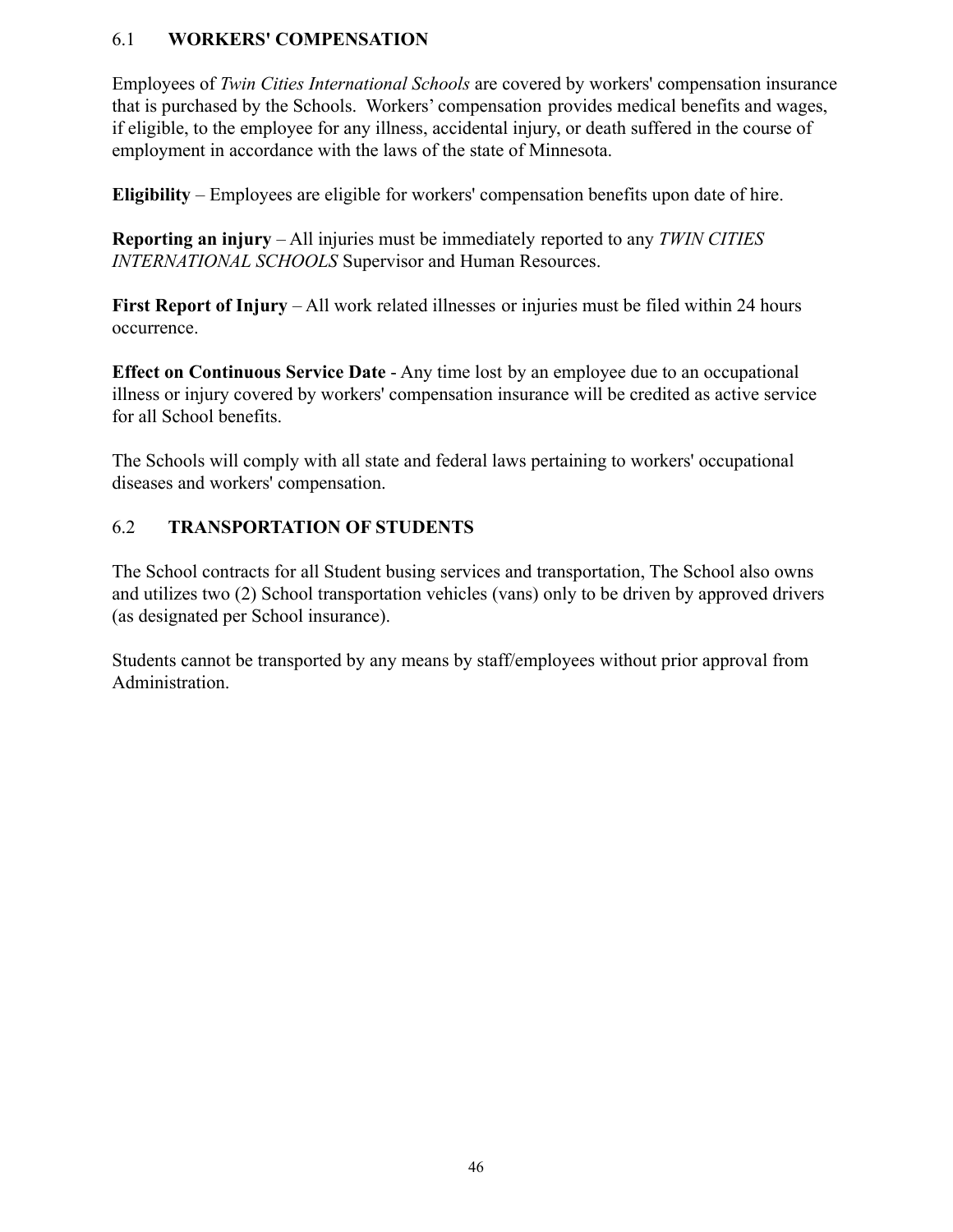#### SECTION VII

### **EMPLOYEE HIRING PROCEDURE, PAY SCALE AND STIPEND RATES**

### 7.0 **EMPLOYEE HIRING PROCEDURE (K-4)**

#### **LICENSED STAFF:**

**Initial Screening:** Administrative Team and Human Resources review potential candidates submitted resume, application packet and any additional materials. If job position requirements are met, screening interviews are approved and scheduled.

**Screening Interview:** Question and answer interview session with candidate by the screening interview team, consisting of administration and human resources. If candidate is considered for advancement in the hiring process, reference checks will be completed.

**Reference Checks:** To be completed by Human Resources and/or Administration. If candidate is considered for advancement after completed checks, a teaching interview will be requested from candidate.

**Teaching Interview:** Candidate is to prepare and present a 20-30 minute sample lesson to a relevant position grade level classroom. Observation team is to include: 1-2 teachers, 1-2 administration team members, and 1-2 instructional coaches. After the conclusion of the sample lesson, a debriefing of the presented lesson with the observation team and candidate will occur. If necessary, an additional Teaching Interview may be requested.

**Notification of Candidate:** If selected for position, candidate will be sent an Employment Agreement Offer, to be reviewed and returned to TCIS within a three (3) day timeframe.

### **ADDITIONAL HIRING PROCEDURES:**

**Educational Assistants:** Applicants will be interviewed by school director in consultation with administrative team members, a teacher and an educational assistant when possible.

**School Support Staff:** Applicants will be interviewed by the director in consultation with administrative team members and instructional staff when possible.

**Substitute or Short-Term Positions:** Substitute or short-term positions will be hired by the Director on an as-needed basis. In an emergency situation, the directors are authorized to hire needed personnel after consultation with the board chair.

**Other Positions:** Applicants will be interviewed by school director in consultation with school employees when possible.

**Exceptions to Policy:** The hiring guidelines given below will be followed to the greatest extent possible. If it is not possible to follow the guidelines, the director will notify the board chair before proceeding with hiring.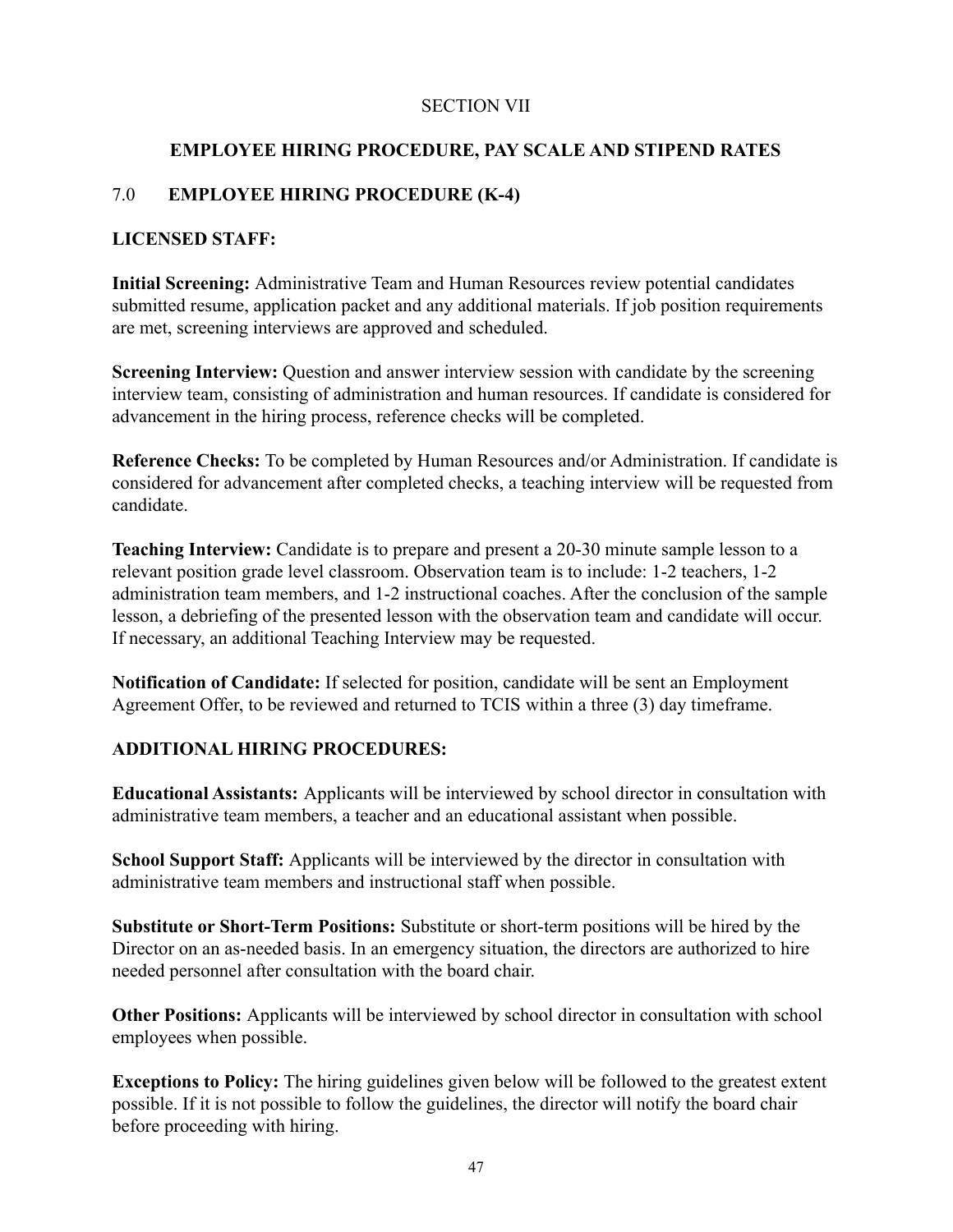**Available positions will be posted on the school's website and various employment search websites.**

#### **During the summer months when school is not in session and no "Teaching Interview" is possible, school administration will have the ability to use their discretion in hiring all candidates.**

Please refer to Section 2.1 Equal Opportunity Policy and Section 2.2 Commitment to Equal Opportunity Policy for further information on TCIS hiring policies.

### 7.1 **PAY SCALE AND STIPEND PAY RATES**

#### **Please refer to page 48 for 2021-22 Licensed Employee Pay Scale**

#### **Please refer to page 49 for 2021-22 Non-Licensed Employee Pay Scale**

#### **Administrative Employee Hourly Rate: \$40.00/Hour**

Teachers shall be paid, when identified and pre-approved in an administrative role, with the exception of successful completion, for a pre-approved number of hours, at the Administrative Hourly Staff Development Rate for active participation in work-related and staff development activities outside the teacher's defined day and of benefit to students.

#### **Licensed Employee Hourly Flat Rate: \$30.00/Hour**

Licensed teachers shall be compensated at the hourly Flat rate of pay for work performed as specifically indicated, such as hourly employment, lost preparation or lunch time reimbursement, extended program assignments and for work performed beyond the teacher's defined day.

In addition to the hourly flat rate, in the event of a necessary substitute teacher being unavailable, therefore requiring students to be divided amongst grade level classrooms, a stipend of \$50.00 per day will be payable to each licensed teacher taking on additional students.

#### **Educational Assistant Employee Hourly Flat Rate: \$20.00/Hour**

Educational Assistants shall be compensated at the hourly Flat rate of pay for work performed as specifically indicated, such as hourly employment, lost preparation or lunch time reimbursement, extended program assignments and for work performed beyond the teacher's defined day.

#### **Non-Licensed Employee Hourly Flat Rate: \$15.00/Hour**

Non-Licensed employees shall be compensated at the hourly Flat rate of pay for work performed as specifically indicated, such as hourly employment, lost preparation or lunch time reimbursement, extended program assignments and for work performed beyond the teacher's defined day.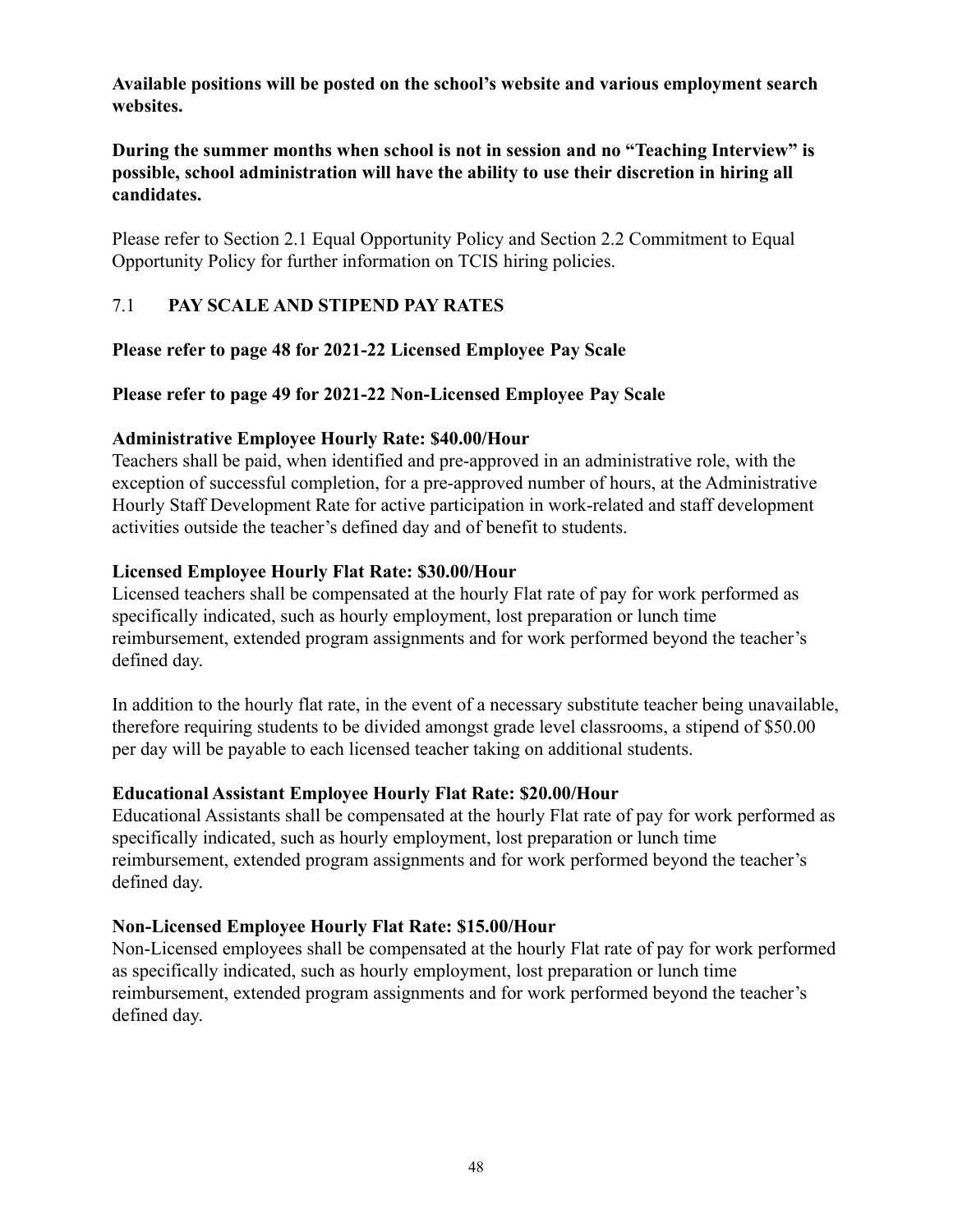## **Twin Cities International Schools Pay Scale 2021-2022 Licensed Employees**

| <b>Years of</b><br><b>Experience</b> | <b>Bachelor's</b><br><b>Degree</b> | Master's<br><b>Degree</b> | Master's +<br>60 credits or<br>Ed.D./Ph.D. |
|--------------------------------------|------------------------------------|---------------------------|--------------------------------------------|
| $\mathbf{1}$                         | \$43,088.11                        | $+$ \$3500                | $+$ \$5000                                 |
| $\mathbf{2}$                         | \$44,374.46                        | $+$ \$3500                | $+$ \$5000                                 |
| 3                                    | \$45,660.85                        | $+$ \$3500                | $+$ \$5000                                 |
| $\overline{\mathbf{4}}$              | \$46,947.22                        | $+$ \$3500                | $+$ \$5000                                 |
| 5                                    | \$48,557.23                        | $+$ \$3500                | $+$ \$5000                                 |
| 6                                    | \$49,818.63                        | $+$ \$3500                | $+$ \$5000                                 |
| 7                                    | \$51,080.04                        | $+$ \$3500                | $+$ \$5000                                 |
| 8                                    | \$52,341.43                        | $+$ \$3500                | $+$ \$5000                                 |
| 9                                    | \$53,600.48                        | $+$ \$3500                | $+$ \$5000                                 |
| 10                                   | \$56,124.45                        | $+$ \$3500                | $+$ \$5000                                 |
| 11                                   | \$57,385.84                        | $+$ \$3500                | $+$ \$5000                                 |
| 12                                   | \$58,647.23                        | $+$ \$3500                | $+$ \$5000                                 |
| 13                                   | \$59,908.61                        | $+$ \$3500                | $+$ \$5000                                 |
| 14                                   | \$61,169.71                        | $+$ \$3500                | $+$ \$5000                                 |
| 15                                   | \$63,692.80                        | $+$ \$3500                | $+$ \$5000                                 |
| 20                                   | \$69,998.61                        | $+$ \$3500                | $+$ \$5000                                 |
| $25 + years$                         | \$76,304.40                        | $+$ \$3500                | $+$ \$5000                                 |

#### **Benefits in addition to Salary:**

Health/Dental Life Insurance (annual salary) Short and Long Term Disability TRA @ 7.5% employee and 8.34% employer Worker's Compensation Tuition Reimbursement \$1,000.00 (Please see requirements)